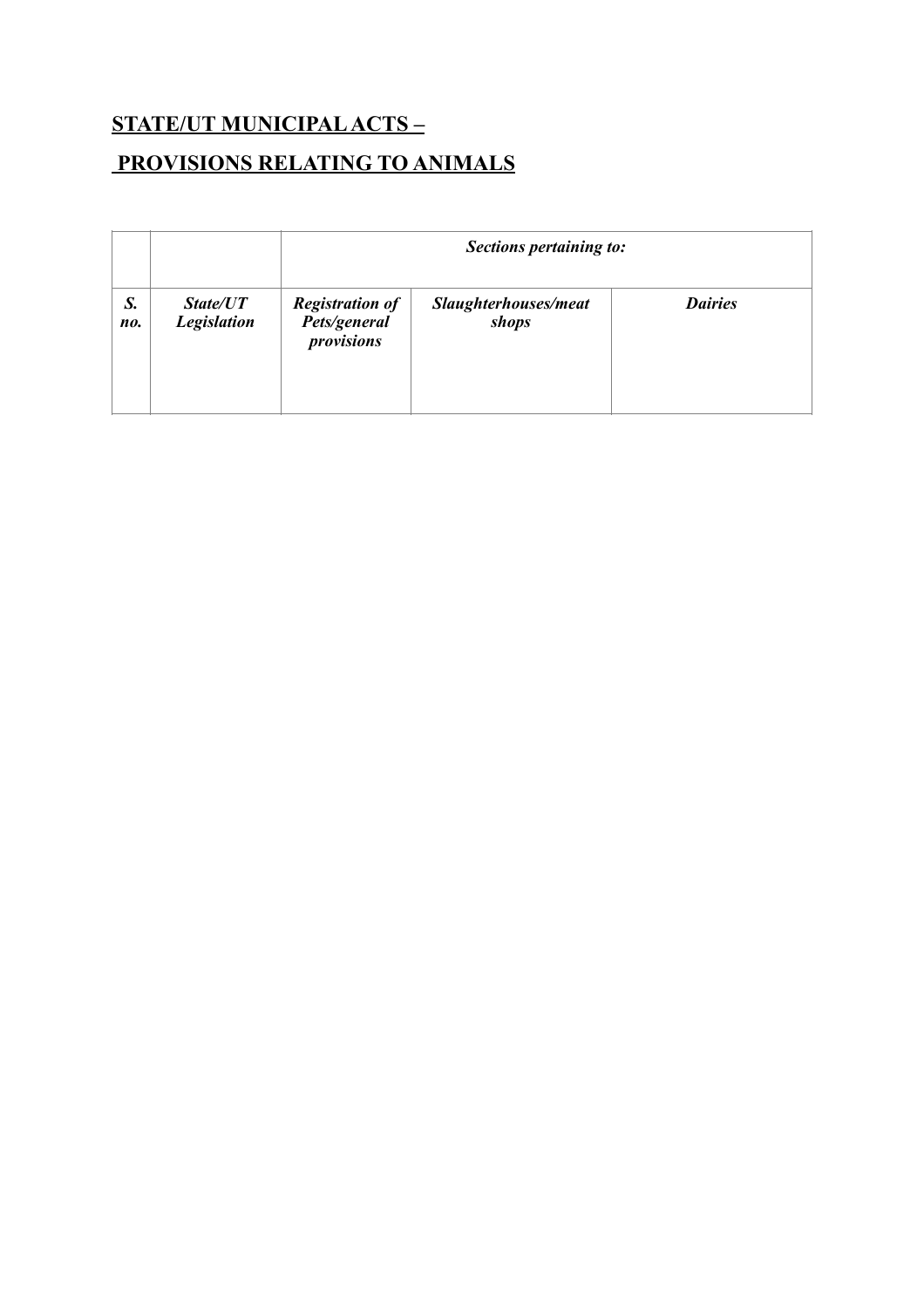| 1. | <b>ANDHRA</b>   | N/A | 271. Provision of                               | 253. Prohibition against          |
|----|-----------------|-----|-------------------------------------------------|-----------------------------------|
|    | <b>PRADESH</b>  |     | municipal slaughter-                            | feeding certain animals           |
|    |                 |     | houses. $(1)$ The council                       | on filth.- No person shall        |
|    | <b>MUNICIPA</b> |     | shall provide a sufficient                      | feed any animal, which is         |
|    | <b>LITIES</b>   |     | number of places for use as                     | kept for dairy purposes or        |
|    |                 |     | municipal slaughter-houses                      | may be used for food on           |
|    | ACT, 1965       |     | and may charge rents and                        | filth.                            |
|    |                 |     | fees for their use at such                      |                                   |
|    |                 |     | rates as it may think fit.                      | 275. Regulations of milk          |
|    |                 |     | $(2)$ The council may,--                        | trade.- $(1)$ No person           |
|    |                 |     | (a) place the collection of                     | shall, without, or otherwise      |
|    |                 |     | such rents and fees under                       | than in conformity with a         |
|    |                 |     | the management of such                          | licence from the municipal        |
|    |                 |     | persons as may be appear                        | health officer,--                 |
|    |                 |     | to it proper; or                                | (a) carry on within the           |
|    |                 |     | (b) farm out such                               | municipality the trade or         |
|    |                 |     | collection for any period                       | business of a dealer in, or       |
|    |                 |     | not exceeding three years                       | importer or seller or             |
|    |                 |     | at a time and on such terms                     | hawker of, milk, or dairy-        |
|    |                 |     | and conditions as it may                        | produce;                          |
|    |                 |     | think fit.                                      | (b) use any place in the          |
|    |                 |     | (3) Municipal slaughter-                        | municipality for carrying         |
|    |                 |     | houses may be situated                          | on the trade or business or       |
|    |                 |     | within or, with the sanction                    | selling of milk or dairy-         |
|    |                 |     | of the Government, outside<br>the municipality. | produce:<br>Provided that no such |
|    |                 |     | 272. Licence for                                | licence shall be given to         |
|    |                 |     | slaughter-houses.- (1) The                      | any person who is                 |
|    |                 |     | owner of any place within                       | suffering from an                 |
|    |                 |     | municipal limits or at a                        | infectious disease.               |
|    |                 |     | distance within three                           | (2) Such licence may be           |
|    |                 |     | kilometres of such limits                       | refused or may be granted         |
|    |                 |     | which is used as a                              | on such conditions as the         |
|    |                 |     | slaughter-house for the                         | municipal health officer          |
|    |                 |     | slaughtering of animals or                      | may deem necessary which          |
|    |                 |     | for the skinning or cutting                     | may extend to the                 |
|    |                 |     | up of any carcasses, shall                      | construction, ventilation,        |
|    |                 |     | apply to the municipal                          | conservancy, supervision          |
|    |                 |     | health officer for a licence                    | and inspection of the             |
|    |                 |     | not less than thirty days                       | premises, whether within          |
|    |                 |     | and not more than ninety                        | or outside municipal limits       |
|    |                 |     | days before the opening of                      | where the animals from            |
|    |                 |     | such place as a slaughter-                      | which the milk supply is          |
|    |                 |     | house, or the                                   | derived are kept.                 |
|    |                 |     | commencement of the year                        |                                   |
|    |                 |     | for which the licence is                        |                                   |
|    |                 |     | sought to be renewed as                         |                                   |
|    |                 |     | the case may be:<br>Provided that this sub-     |                                   |
|    |                 |     | section shall not take effect                   |                                   |
|    |                 |     | in any area outside the                         |                                   |
|    |                 |     | municipal limits except                         |                                   |
|    |                 |     | with the previous sanction                      |                                   |
|    |                 |     | of the Government.                              |                                   |
|    |                 |     | (2) The municipal health                        |                                   |
|    |                 |     | officer may, by an order                        |                                   |
|    |                 |     | and subject to such                             |                                   |
|    |                 |     | restrictions and regulations                    |                                   |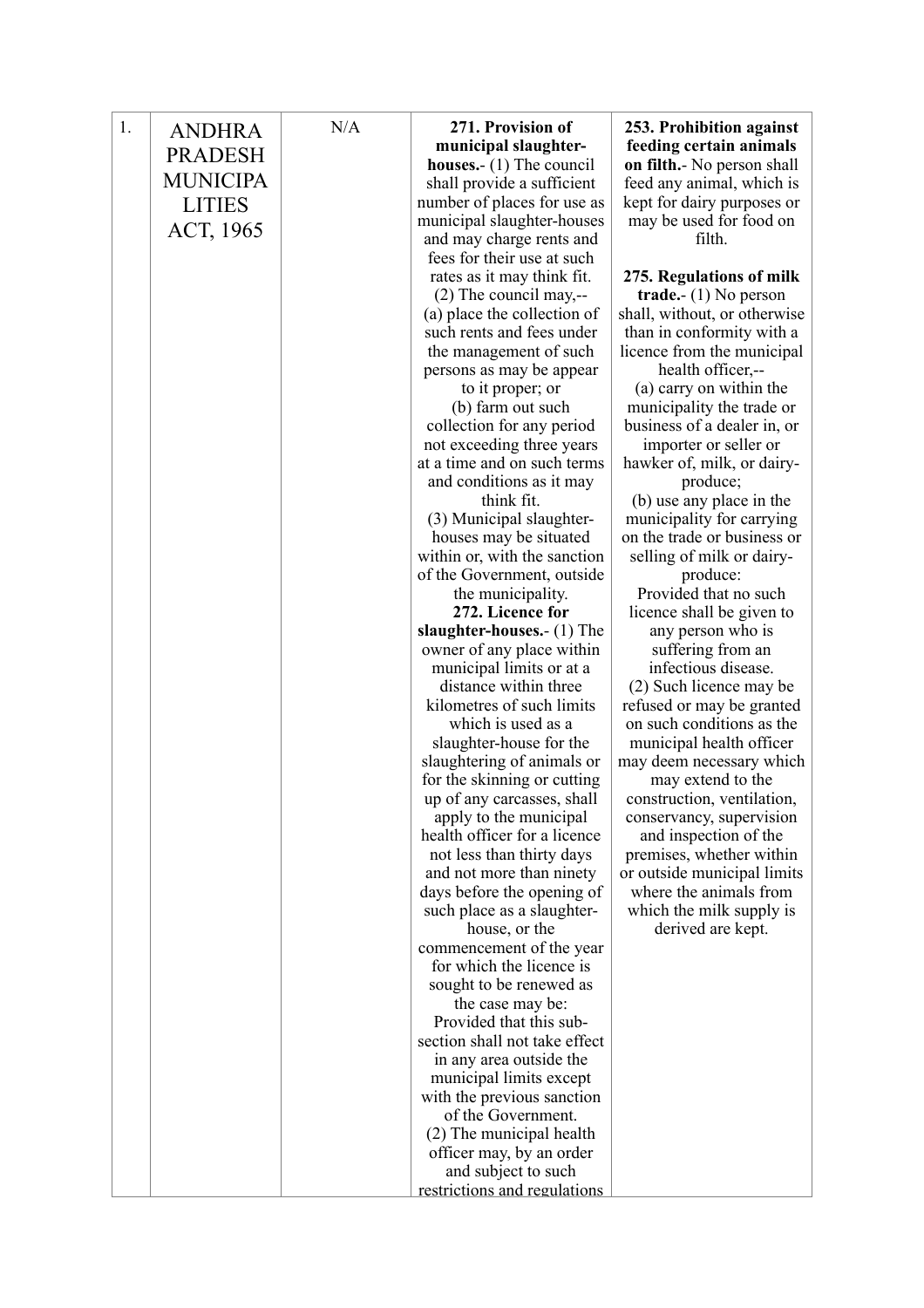| <b>THE</b>      | N/A | 274. Provision of                                       | N/A |
|-----------------|-----|---------------------------------------------------------|-----|
| <b>ARUNACH</b>  |     | municipal markets and                                   |     |
|                 |     | slaughterhouses. (1) The                                |     |
| AL              |     | <b>Chief Municipal Executive</b>                        |     |
| <b>PRADESH</b>  |     | Officer/ Municipal                                      |     |
| <b>MUNICIPA</b> |     | Executive Officer may,                                  |     |
|                 |     | either on his own or                                    |     |
| LACT, 2007      |     | through any other agency,                               |     |
|                 |     | provide and maintain in                                 |     |
|                 |     | the municipal area such                                 |     |
|                 |     | number of municipal                                     |     |
|                 |     | markets, slaughterhouses<br>or stockyards, as he thinks |     |
|                 |     | fit, together with stall,                               |     |
|                 |     | shops, sheds, pans and                                  |     |
|                 |     | other buildings and                                     |     |
|                 |     | conveniences for the use of                             |     |
|                 |     | persons carrying on trade                               |     |
|                 |     | or business and may                                     |     |
|                 |     | provide and maintain in                                 |     |
|                 |     | any such markets,                                       |     |
|                 |     | buildings or other places,                              |     |
|                 |     | machines, weights, scales                               |     |
|                 |     | and measures for the                                    |     |
|                 |     | weighment or                                            |     |
|                 |     | measurement of goods sold                               |     |
|                 |     | thereon. $(2)$ Subject to                               |     |
|                 |     | such directions as the                                  |     |
|                 |     | Municipality may give in                                |     |
|                 |     | this behalf, the Chief                                  |     |
|                 |     | Municipal Excutive<br>Officer/Municipal                 |     |
|                 |     | Executive Officer or any                                |     |
|                 |     | other agency, as the case                               |     |
|                 |     | may be, may, after giving a                             |     |
|                 |     | notice, close any municipal                             |     |
|                 |     | market or slaughterhouses                               |     |
|                 |     | or stockyard or any portion                             |     |
|                 |     | thereof on and from the                                 |     |
|                 |     | date specified in the notice,                           |     |
|                 |     | and the premises occupied                               |     |
|                 |     | for any municipal market,                               |     |
|                 |     | slaughterhouses or                                      |     |
|                 |     | stockyard or any portion                                |     |
|                 |     | thereof so closed may be                                |     |
|                 |     | disposed of as the property                             |     |
|                 |     | of the Municipality.<br>279. It shall be the duty of    |     |
|                 |     | the Municipality or any                                 |     |
|                 |     | other agency authorized by                              |     |
|                 |     | it in this behalf to take                               |     |
|                 |     | adequate measures for                                   |     |
|                 |     | each of the following                                   |     |
|                 |     | matters, namely :-                                      |     |
|                 |     | (e) licensing of butchers                               |     |
|                 |     | and slaughterhouses                                     |     |
|                 |     | 372. Municipal licence                                  |     |
|                 |     | for sale of flesh, fish and                             |     |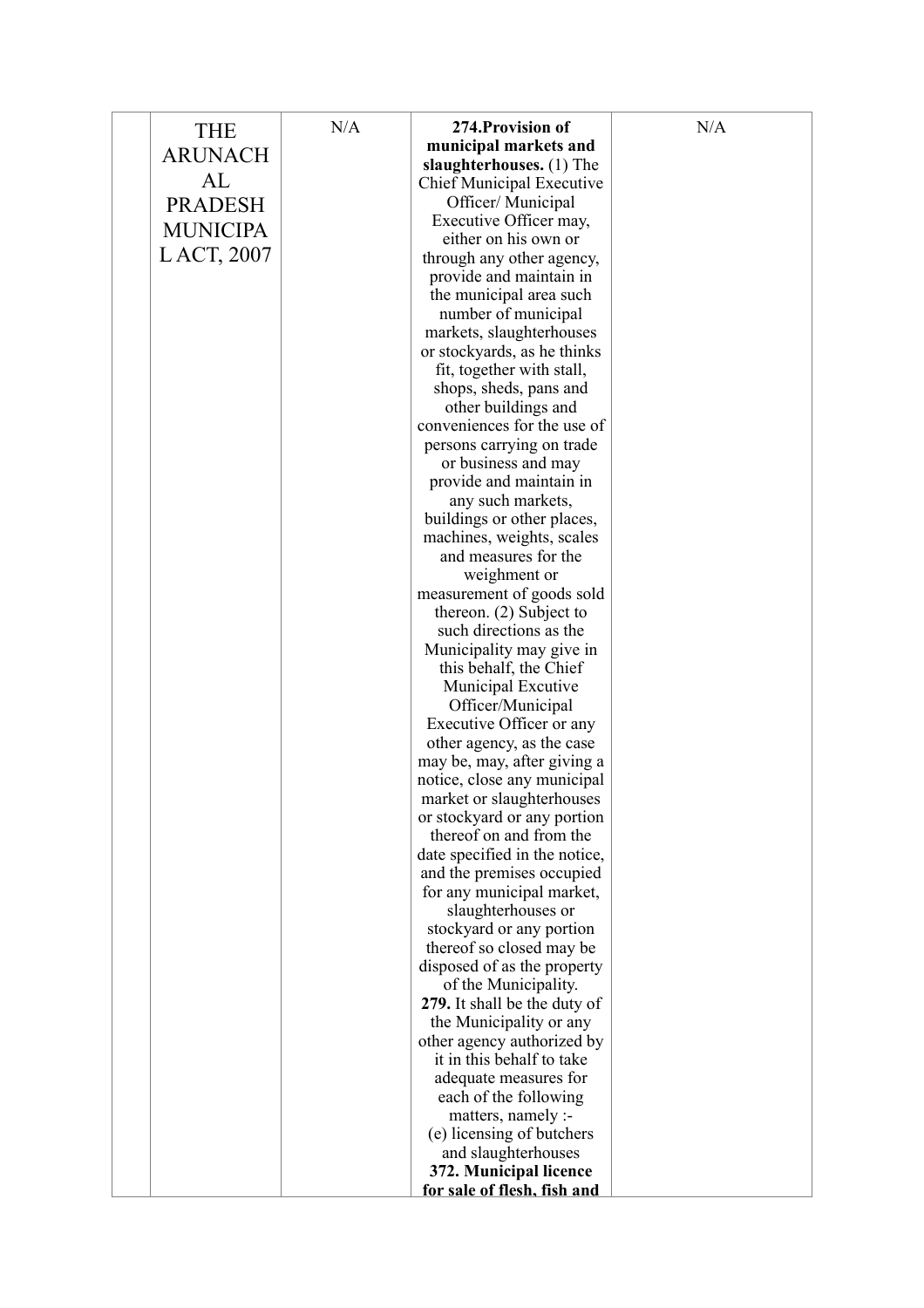| 226. Markets slaughter-<br><b>ASSAM</b><br>houses, etc, to be<br><b>MUNICIPA</b><br>properly drained- $(1)$<br>LACT, 1956<br>Every owner, occupier or<br>farmer of a market, or of<br>any place for the sale of<br>meat, poultry, fish or |  |
|-------------------------------------------------------------------------------------------------------------------------------------------------------------------------------------------------------------------------------------------|--|
|                                                                                                                                                                                                                                           |  |
|                                                                                                                                                                                                                                           |  |
|                                                                                                                                                                                                                                           |  |
|                                                                                                                                                                                                                                           |  |
|                                                                                                                                                                                                                                           |  |
|                                                                                                                                                                                                                                           |  |
| vegetables, or any                                                                                                                                                                                                                        |  |
| slaughter-house, within the                                                                                                                                                                                                               |  |
| limits of a municipality,                                                                                                                                                                                                                 |  |
| shall make or cause such                                                                                                                                                                                                                  |  |
| drains to be made therein                                                                                                                                                                                                                 |  |
| shall be considered                                                                                                                                                                                                                       |  |
| sufficient by the Board,                                                                                                                                                                                                                  |  |
| and if required to do so by                                                                                                                                                                                                               |  |
| the Board, shall cause all                                                                                                                                                                                                                |  |
| the floors and drains to be                                                                                                                                                                                                               |  |
| paved with stone or burnt                                                                                                                                                                                                                 |  |
| brick, and cemented, and                                                                                                                                                                                                                  |  |
| shall also cause a supply of                                                                                                                                                                                                              |  |
| water to be provided,                                                                                                                                                                                                                     |  |
| sufficient for keeping such                                                                                                                                                                                                               |  |
| market, place or slaughter-<br>house in a clean and                                                                                                                                                                                       |  |
| wholesome state and shall                                                                                                                                                                                                                 |  |
| also provide adequate                                                                                                                                                                                                                     |  |
| ventilation, lighting of                                                                                                                                                                                                                  |  |
| shops and stalls and                                                                                                                                                                                                                      |  |
| passages and ways to or in                                                                                                                                                                                                                |  |
| such market.                                                                                                                                                                                                                              |  |
| 229. Certain offensive                                                                                                                                                                                                                    |  |
| and dangerous trades not                                                                                                                                                                                                                  |  |
| to be established within                                                                                                                                                                                                                  |  |
| the limits to be fixed by                                                                                                                                                                                                                 |  |
| the Board without                                                                                                                                                                                                                         |  |
| license- (1) Within such                                                                                                                                                                                                                  |  |
| local limits as may be                                                                                                                                                                                                                    |  |
| fixed by the Board at a                                                                                                                                                                                                                   |  |
| meeting, no place shall be                                                                                                                                                                                                                |  |
| used with out license from                                                                                                                                                                                                                |  |
| the Board which shall be                                                                                                                                                                                                                  |  |
| renewable annually, for                                                                                                                                                                                                                   |  |
| any of the following                                                                                                                                                                                                                      |  |
| purposes, namely: -                                                                                                                                                                                                                       |  |
| (f) as tannery, slaughter-                                                                                                                                                                                                                |  |
| house                                                                                                                                                                                                                                     |  |
| 234. Power to order the                                                                                                                                                                                                                   |  |
| use of slaughter houses                                                                                                                                                                                                                   |  |
| and the carrying on of                                                                                                                                                                                                                    |  |
| dangerous and offensive<br>trade to be discontinued-                                                                                                                                                                                      |  |
| $(1)$ If it be shown to the                                                                                                                                                                                                               |  |
| satisfaction of the Board at                                                                                                                                                                                                              |  |
| a meeting that nay place                                                                                                                                                                                                                  |  |
| license under Section 229                                                                                                                                                                                                                 |  |
| causes any nuisance or is                                                                                                                                                                                                                 |  |
| injurious to the health of                                                                                                                                                                                                                |  |
| the neighbourhood, it may                                                                                                                                                                                                                 |  |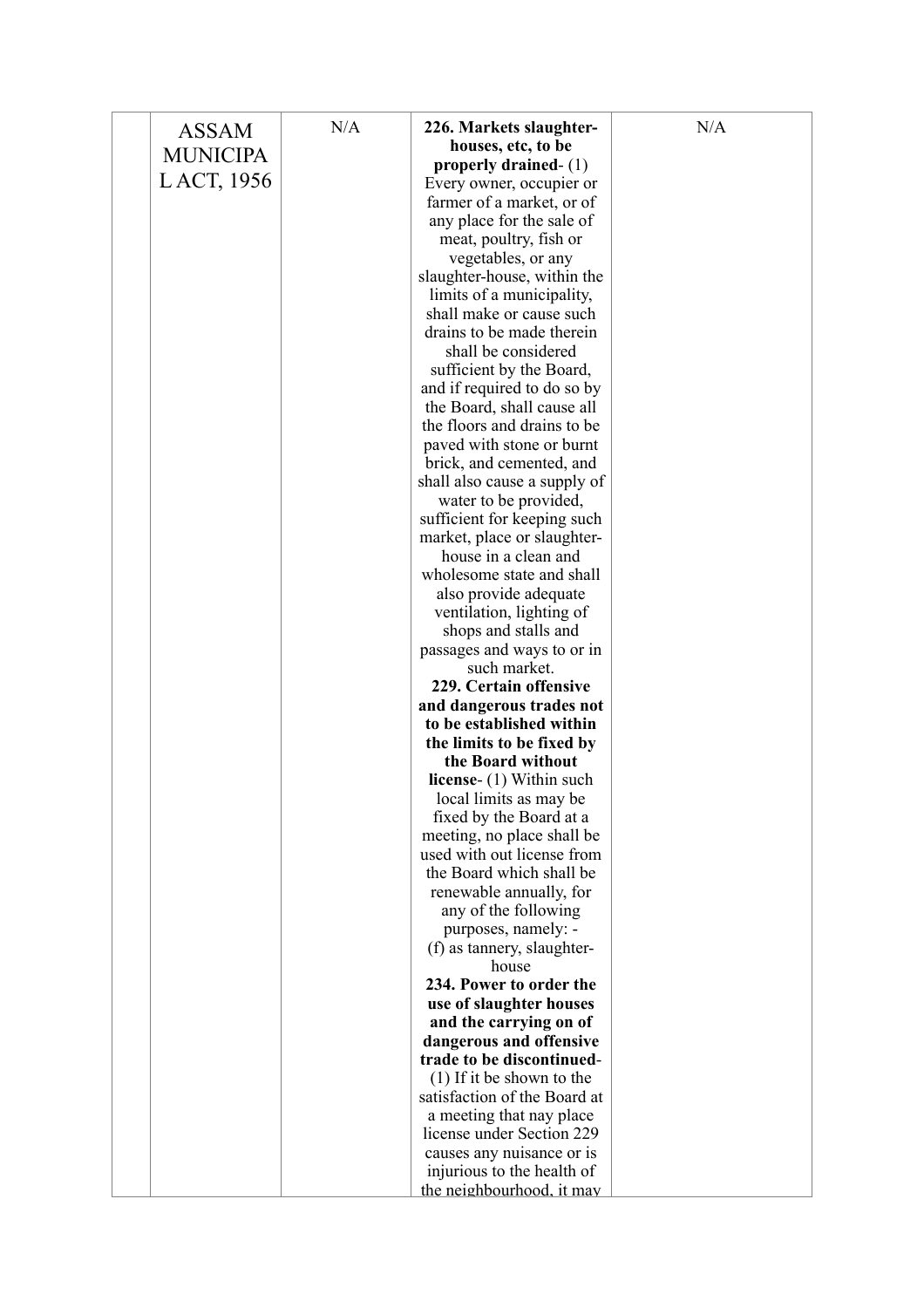| <b>BIHAR</b>    | N/A | 222. Functions of<br><b>Municipality.</b> Subject to    | 215. Prohibition of<br>certain acts. $- (1)$ No |
|-----------------|-----|---------------------------------------------------------|-------------------------------------------------|
| <b>MUNICIPA</b> |     | the provisions of section                               | person shall -                                  |
| LACT, 2007      |     | 10, the Municipality shall                              | (e) throw any material                          |
|                 |     | either on its own or                                    | including plastic bags and                      |
|                 |     | through any other agency                                | containers or waste of                          |
|                 |     | authorized by it in this                                | dairies, piggeries and                          |
|                 |     | behalf, -                                               | poultry farms into any                          |
|                 |     | d) arrange for making use<br>of biodegradable wastes    | municipal drain or sewer                        |
|                 |     | from slaughterhouses,                                   |                                                 |
|                 |     | meat and fish markets, and                              |                                                 |
|                 |     | fruits and vegetable                                    |                                                 |
|                 |     | markets in an                                           |                                                 |
|                 |     | environmentally                                         |                                                 |
|                 |     | acceptable manner.                                      |                                                 |
|                 |     | 245. Provision of                                       |                                                 |
|                 |     | municipal markets and                                   |                                                 |
|                 |     | slaughterhouses- (1) The                                |                                                 |
|                 |     | Chief Municipal Officer<br>may, either on his own or    |                                                 |
|                 |     | through any other agency,                               |                                                 |
|                 |     | provide and maintain in                                 |                                                 |
|                 |     | the municipal area such -                               |                                                 |
|                 |     | number of municipal                                     |                                                 |
|                 |     | markets, slaughterhouses                                |                                                 |
|                 |     | or stockyards, as houses he                             |                                                 |
|                 |     | thinks fit, together with                               |                                                 |
|                 |     | stalls, shops, sheds, pans                              |                                                 |
|                 |     | and other buildings and<br>conveniences for the use of  |                                                 |
|                 |     | persons carrying on trade                               |                                                 |
|                 |     | or business and may                                     |                                                 |
|                 |     | provide and maintain in                                 |                                                 |
|                 |     | any such markets,                                       |                                                 |
|                 |     | buildings or other places,                              |                                                 |
|                 |     | machines, weights, scales                               |                                                 |
|                 |     | and measures for the                                    |                                                 |
|                 |     | weighment or<br>measurement of goods sold               |                                                 |
|                 |     | thereon. $(2)$ Subject to                               |                                                 |
|                 |     | such directions as the                                  |                                                 |
|                 |     | Municipality may give in                                |                                                 |
|                 |     | this behalf, the Chief                                  |                                                 |
|                 |     | Municipal Officer or any                                |                                                 |
|                 |     | other agency, as the case                               |                                                 |
|                 |     | may be, may, after giving a                             |                                                 |
|                 |     | notice, close any municipal                             |                                                 |
|                 |     | market or slaughterhouse<br>or stockyard or any portion |                                                 |
|                 |     | thereof on and from the                                 |                                                 |
|                 |     | date specified in the notice,                           |                                                 |
|                 |     | and the premises occupied                               |                                                 |
|                 |     | for any municipal market,                               |                                                 |
|                 |     | slaughterhouse or                                       |                                                 |
|                 |     | stockyard or any portion                                |                                                 |
|                 |     | thereof so closed may be                                |                                                 |
|                 |     | disposed of as the property                             |                                                 |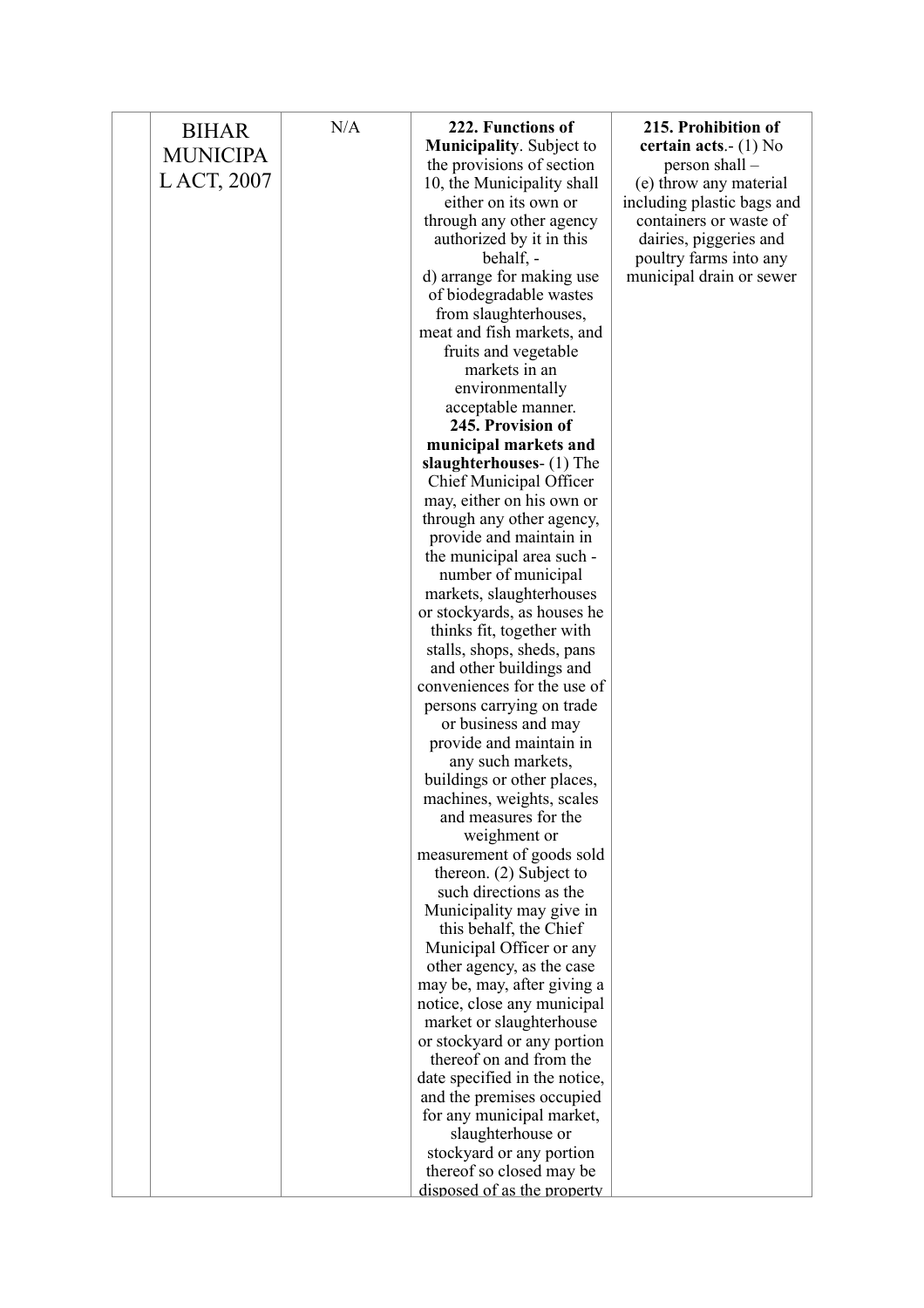| <b>THE</b>      | 355. Disposal of                    | 257. Places for slaughter                             | 264. Licence required for                                  |
|-----------------|-------------------------------------|-------------------------------------------------------|------------------------------------------------------------|
|                 | mad and stray                       | of animals for sale.- $(1)$                           | dealing in milk, etc.- No                                  |
| <b>CHHATTIS</b> | dogs and other                      | The Corporation may and                               | person shall, without or                                   |
| <b>GARH</b>     | animals.- $(1)$                     | when required by the                                  | otherwise than in                                          |
| <b>MUNICIPA</b> | The                                 | Government shall fix                                  | conformity with the terms                                  |
| L               | Commissioner                        | places, either within or                              | of a licence granted by the                                |
| <b>CORPORAT</b> | may-                                | with the approval of the                              | Commissioner in this                                       |
|                 | (a) authorise any                   | Government without the                                | behalf-                                                    |
| ION ACT,        | person-                             | limits of the city for the                            | (a) carry on within the                                    |
| 1956            | (i) to destroy, or<br>cause to he   | slaughter of animals or of                            | limits of the city the trade<br>or business of a dealer in |
|                 | destroyed or                        | any specified description<br>of animals for sale, and | milk or milk products or of                                |
|                 | confine or cause                    | may with the like approval                            | an importer, vendor or                                     |
|                 | to be confined                      | grant and withdraw                                    | hawker of the same, or a                                   |
|                 | for such period                     | licences for the use of such                          | dairyman; or                                               |
|                 | as the                              | premises, or if they belong                           | (b) use any place as a dairy                               |
|                 | Commissioner                        | to the Corporation may                                | or cattle pen or for the sale                              |
|                 | may direct, any                     | charge rent or fees for the                           | of milk or milk products.                                  |
|                 | dog or other                        | use of the same.                                      |                                                            |
|                 | animals                             | (2) When such places have                             |                                                            |
|                 | suffering or                        | been fixed by the                                     |                                                            |
|                 | reasonably                          | Corporation beyond                                    |                                                            |
|                 | suspected to be                     | municipal limits it shall                             |                                                            |
|                 | suffering from<br>rabies, or bitten | have the same power to                                |                                                            |
|                 | by any dog or                       | make bye-laws for the<br>inspection and proper        |                                                            |
|                 | other animal                        | regulation of the same as if                          |                                                            |
|                 | suffering or                        | they were within those                                |                                                            |
|                 | suspected as                        | limits.                                               |                                                            |
|                 | aforesaid, or any                   | (3) When any such                                     |                                                            |
|                 | dog or other                        | premises have been fixed                              |                                                            |
|                 | animals                             | no person shall slaughter                             |                                                            |
|                 | dangerous to                        | any such animal for sale                              |                                                            |
|                 | human safety, or                    | within the city at any other                          |                                                            |
|                 | any bird, animal                    | place.                                                |                                                            |
|                 | or other vermin                     | $(4)$ (a) No person shall                             |                                                            |
|                 | causing a<br>nuisance;              | without the written<br>permission of the              |                                                            |
|                 | $(ii)$ to confine, or               | Commissioner bring into                               |                                                            |
|                 | cause to be                         | the city for sale the flesh of                        |                                                            |
|                 | confined any                        | any animal intended for                               |                                                            |
|                 | dogs found                          | human consumption,                                    |                                                            |
|                 | wandering about                     | which has been                                        |                                                            |
|                 | streets or public                   | slaughtered at any                                    |                                                            |
|                 | places without                      | slaughter house or place                              |                                                            |
|                 | collars or other                    | not maintained or licensed                            |                                                            |
|                 | marks                               | under this Act.                                       |                                                            |
|                 | distinguishing                      | (b) Any police officer may                            |                                                            |
|                 | them as private                     | arrest without warrant any                            |                                                            |
|                 | property and to                     | person bringing into the                              |                                                            |
|                 | charge, a fee for<br>such detention | city any flesh in<br>contravention of sub-            |                                                            |
|                 | and to destroy or                   | clause (a).                                           |                                                            |
|                 | otherwise                           | $(5)$ Any person who                                  |                                                            |
|                 | dispose of any                      | slaughters for sale any                               |                                                            |
|                 | such dog if it is                   | animal at any place within                            |                                                            |
|                 | not claimed                         | the city other than the one                           |                                                            |
|                 | within one week                     | fixed by the Corporation                              |                                                            |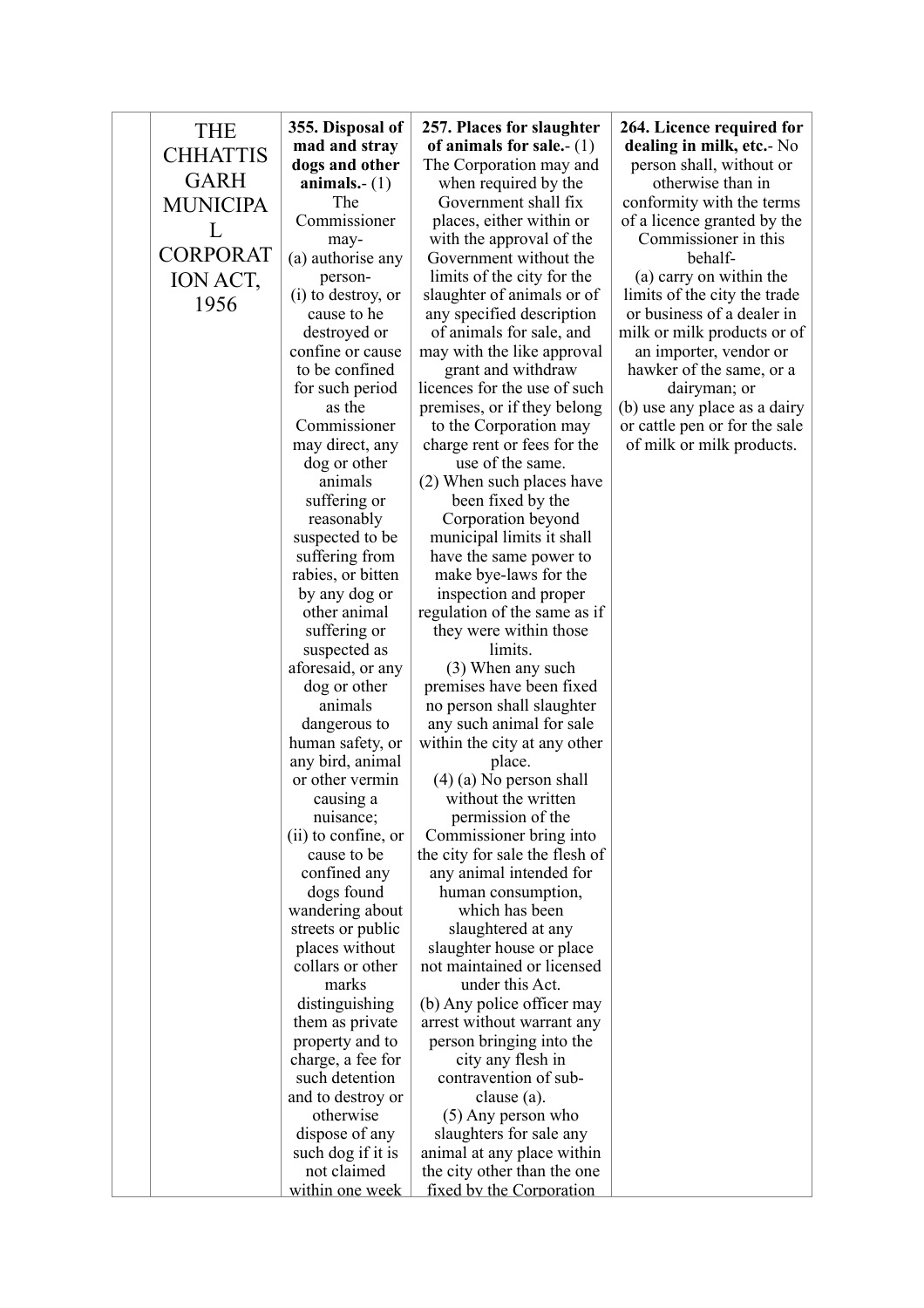| <b>DELHI</b>    | 399.                               | 405. Provision of                                     | 323. Prohibition of the                            |
|-----------------|------------------------------------|-------------------------------------------------------|----------------------------------------------------|
| <b>MUNICIPA</b> | Registration                       | municipal market and                                  | tethering of animals and                           |
|                 | and control of                     | slaughter houses (1) The                              | milking of cattle $(1)$ No                         |
| L               | $\log s(1)$ The                    | Commissioner, when                                    | person shall tether any                            |
| <b>CORPORAT</b> | Corporation                        | authorised by the                                     | animal or cause or permit                          |
| ION ACT,        | may, by bye-                       | Corporation in this behalf,                           | the same to be tethered in                         |
| 1957            | laws made in                       | may provide and maintain                              | any public street. $(2)$ No                        |
|                 | this behalf,— $(a)$                | municipal markets and                                 | person shall milk or cause                         |
|                 | require the                        | slaughter houses in such                              | or permit to be milked any                         |
|                 | registration, by                   | number as he thinks fit                               | cow or buffalo in any                              |
|                 | the registration<br>authority      | together with stalls, shops,<br>sheds, pens and other | street. $(3)$ Any animal<br>tethered or any cow or |
|                 | appointed by the                   | buildings and                                         | buffalo found being milked                         |
|                 | Commissioner                       | conveniences for the use of                           | as aforesaid in any street                         |
|                 | in this behalf of                  | persons carrying on trade                             | may be removed by the                              |
|                 | all dogs kept                      | or business in, or                                    | Commissioner or any                                |
|                 | within Delhi; (b)                  | frequenting such markets                              | municipal officer or                               |
|                 | require that                       | or slaughter houses and                               | employee and be                                    |
|                 | every registered                   | may provide and maintain                              | impounded and dealt with                           |
|                 | dog shall wear a                   | in any such markets,                                  | under the provisions of the                        |
|                 | collar to which                    | buildings and places,                                 | Cattle-trespass Act, 1871                          |
|                 | shall be attached                  | machines, weights, scales                             | (1 of 1871).                                       |
|                 | a metal token to                   | and measures for the                                  |                                                    |
|                 | be issued by the                   | weighment or                                          |                                                    |
|                 | registration                       | measurement of goods sold                             |                                                    |
|                 | authority, and                     | therein. (2) Municipal                                |                                                    |
|                 | fix the fee<br>payable for the     | markets and slaughter<br>houses shall be under the    |                                                    |
|                 | issue thereof; $(c)$               | control of the                                        |                                                    |
|                 | require that any                   | Commissioner who may, at                              |                                                    |
|                 | dog which has                      | any time, by public notice,                           |                                                    |
|                 | not been                           | close any municipal                                   |                                                    |
|                 | registered or                      | market or slaughter house                             |                                                    |
|                 | which is not                       | or any part thereof.                                  |                                                    |
|                 | wearing such                       | 407. Private markets and                              |                                                    |
|                 | token shall, if                    | slaughter houses $(1)$ No                             |                                                    |
|                 | found in any                       | place other than a                                    |                                                    |
|                 | public place, be                   | municipal market shall be                             |                                                    |
|                 | detained at a                      | used as a market unless                               |                                                    |
|                 | place set apart                    | such place has been                                   |                                                    |
|                 | for the purpose;                   | licensed as a market by the                           |                                                    |
|                 | and (d) fix the<br>fee which shall | Commissioner. (2) No<br>place other than a            |                                                    |
|                 | be charged for                     | municipal slaughter house                             |                                                    |
|                 | such detention                     | shall be used as a slaughter                          |                                                    |
|                 | and provide that                   | house: Provided that                                  |                                                    |
|                 | any such dog                       | nothing in this sub-section                           |                                                    |
|                 | shall be liable to                 | shall be deemed— $(a)$ to                             |                                                    |
|                 | be destroyed or                    | restrict the slaughter of any                         |                                                    |
|                 | otherwise                          | animal in any place on the                            |                                                    |
|                 | disposed of                        | occasion of any religious                             |                                                    |
|                 | unless it is                       | festival or ceremony,                                 |                                                    |
|                 | claimed and the                    | subject to such conditions                            |                                                    |
|                 | fee in respect                     | (non-compliance with                                  |                                                    |
|                 | thereof is paid                    | which shall be punishable                             |                                                    |
|                 | within one                         | under this Act) as the                                |                                                    |
|                 | week.                              | Commissioner may, by<br>public or special notice.     |                                                    |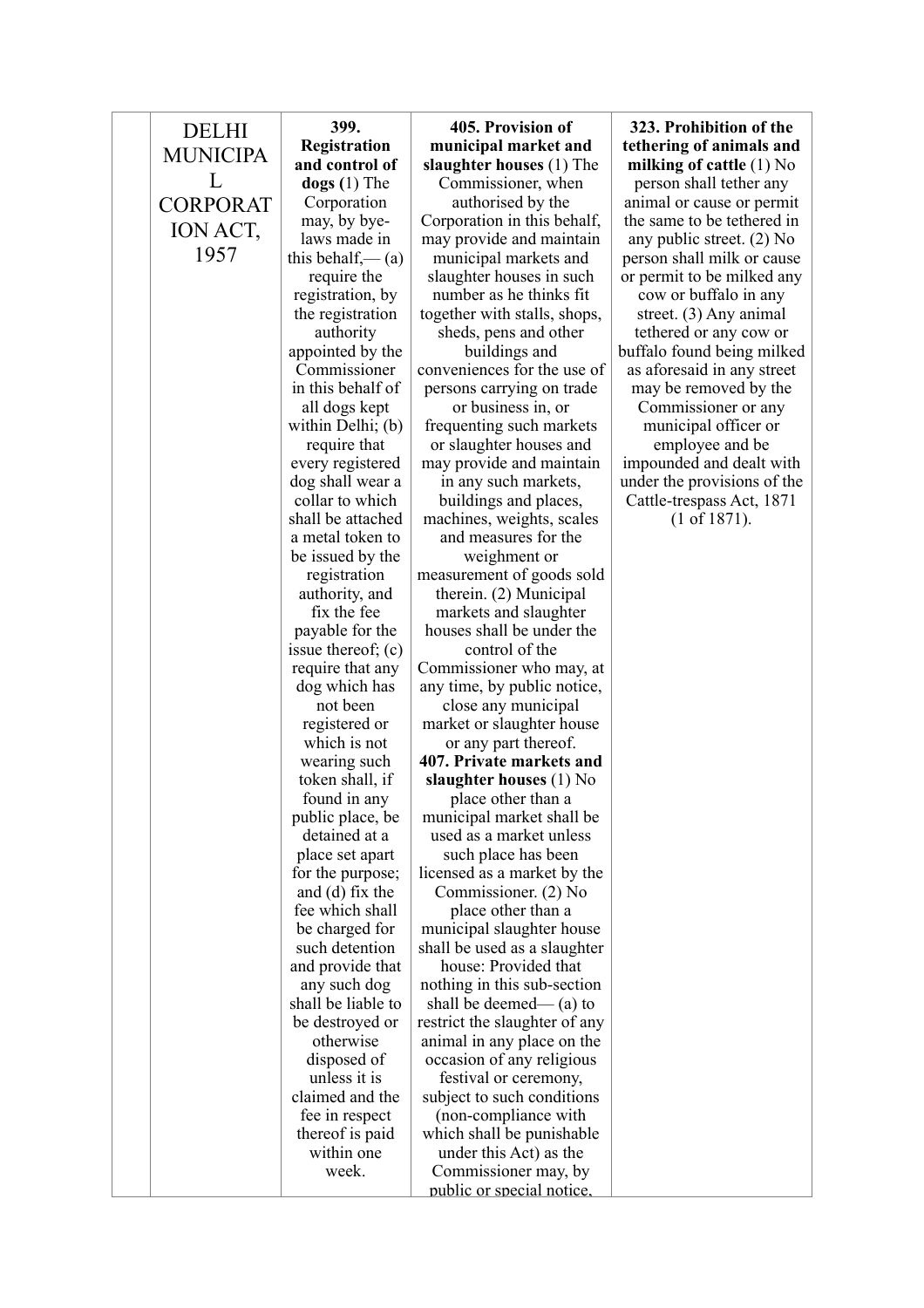| THE GOA         | 242. Diseases                         | 251. Power to provide                                        | 260. Control on dairies                               |
|-----------------|---------------------------------------|--------------------------------------------------------------|-------------------------------------------------------|
|                 | among animals.                        | and maintain municipal                                       | and business in milk,                                 |
| <b>MUNICIPA</b> | — In the event                        | markets and slaughter-                                       | milk products and sweet-                              |
| <b>LITIES</b>   | of a municipal                        | <b>houses.</b> —(1) The Council                              | $meats$ – (1) No person                               |
| ACT, 1968       | area being                            | may construct, purchase,                                     | shall— (a) carry on the                               |
|                 | threatened or                         | take on lease or otherwise                                   | trade or business of a                                |
|                 | visited at any                        | acquire any building or                                      | dealer in, or importer or                             |
|                 | time by the                           | land for the purpose of                                      | seller of, sweet--meats,                              |
|                 | outbreak of any                       | establishing a municipal                                     | milk, butter or other milk-                           |
|                 | infectious                            | market or a municipal                                        | products; or (b) use or                               |
|                 | disease amongst                       | slaughter-house or of                                        | permit to be used for the                             |
|                 | cattle, sheep,                        | extending or improving                                       | purposes of trade, any                                |
|                 | goats or other                        | any existing municipal                                       | premises for storing or                               |
|                 | animals, the                          | market or slaughter-house,                                   | selling milk or for making,                           |
|                 | Council shall                         | and may from time to time                                    | storing or selling butter or                          |
|                 | take all such                         | build and maintain such                                      | other milk-products or                                |
|                 | measures as it                        | municipal markets and                                        | sweet--meats, except                                  |
|                 | deems necessary                       | slaughter-houses and such                                    | under and in accordance                               |
|                 | for the purpose                       | stalls, shops, sheds, pens                                   | with the conditions of a                              |
|                 | of preventing,                        | and other buildings or                                       | licence granted under the                             |
|                 | meeting,                              | conveniences for the use of                                  | provisions of the bye-laws                            |
|                 | mitigating or                         | the persons carrying on                                      | made in this behalf.                                  |
|                 | suppressing the<br>disease or the     | trade or business in, or                                     | 280. Feeding animals on                               |
|                 | outbreak or                           | frequenting, such                                            | filth prohibited.— $(1)$ No                           |
|                 | introduction                          | municipal markets or<br>slaughter-houses, and                | person shall feed or cause<br>or permit to be fed any |
|                 | thereof, and the                      | provide and maintain in                                      | animal which is kept for                              |
|                 | provisions of                         | such municipal markets                                       | dairy purposes or is                                  |
|                 | sections 232 to                       | such machines, weights,                                      | intended for human food,                              |
|                 | $241$ , shall                         | scales and measures for                                      | on excrementitious matter,                            |
|                 | mutatis                               | weighing and measuring                                       | stable refuse, filth or other                         |
|                 | mutandis, apply.                      | goods sold therein as the                                    | offensive matter. (2)                                 |
|                 | 250. Disposal of                      | Council shall think fit. (2)                                 | Whoever contravenes any                               |
|                 | dead animals.                         | The Council may, at any                                      | provision of sub-section                              |
|                 | $-$ (1) A Council                     | time, close either                                           | (1) shall, on conviction, be                          |
|                 | may provide                           | temporarily or                                               | punished with fine which                              |
|                 | places for the                        | permanently any municipal                                    | may extend to [Five                                   |
|                 | disposal of                           | market or municipal                                          | thousand rupees].                                     |
|                 | carcasses of                          | slaughter-house or any                                       |                                                       |
|                 | dead animals                          | portion thereof.                                             |                                                       |
|                 | and may make                          | 252. Private markets,                                        |                                                       |
|                 | bye-laws                              | etc., not to be held                                         |                                                       |
|                 | regulating the                        | without licence.— No                                         |                                                       |
|                 | disposal of                           | person shall use or allow to                                 |                                                       |
|                 | carcasses of                          | be used any place in any                                     |                                                       |
|                 | dead animals.<br>(2) The Council      | municipal area $-$ (i) as a                                  |                                                       |
|                 |                                       | private market; or (ii) as a                                 |                                                       |
|                 | may also charge<br>fees at such rates | private slaughter-house; or<br>(iii) for the storage or sale |                                                       |
|                 | as it may from                        | of flesh or fish or animals                                  |                                                       |
|                 | time to time                          | or birds intended for                                        |                                                       |
|                 | determine for                         | human food, except under                                     |                                                       |
|                 | the disposal of a                     | and in accordance with the                                   |                                                       |
|                 | carcass at any                        | conditions of a licence                                      |                                                       |
|                 | place provided                        | granted in accordance with                                   |                                                       |
|                 | by the Council                        | the provisions of the bye-                                   |                                                       |
|                 | or through the                        | laws made in this behalf:                                    |                                                       |
|                 | agency of the                         | Provided that no licence                                     |                                                       |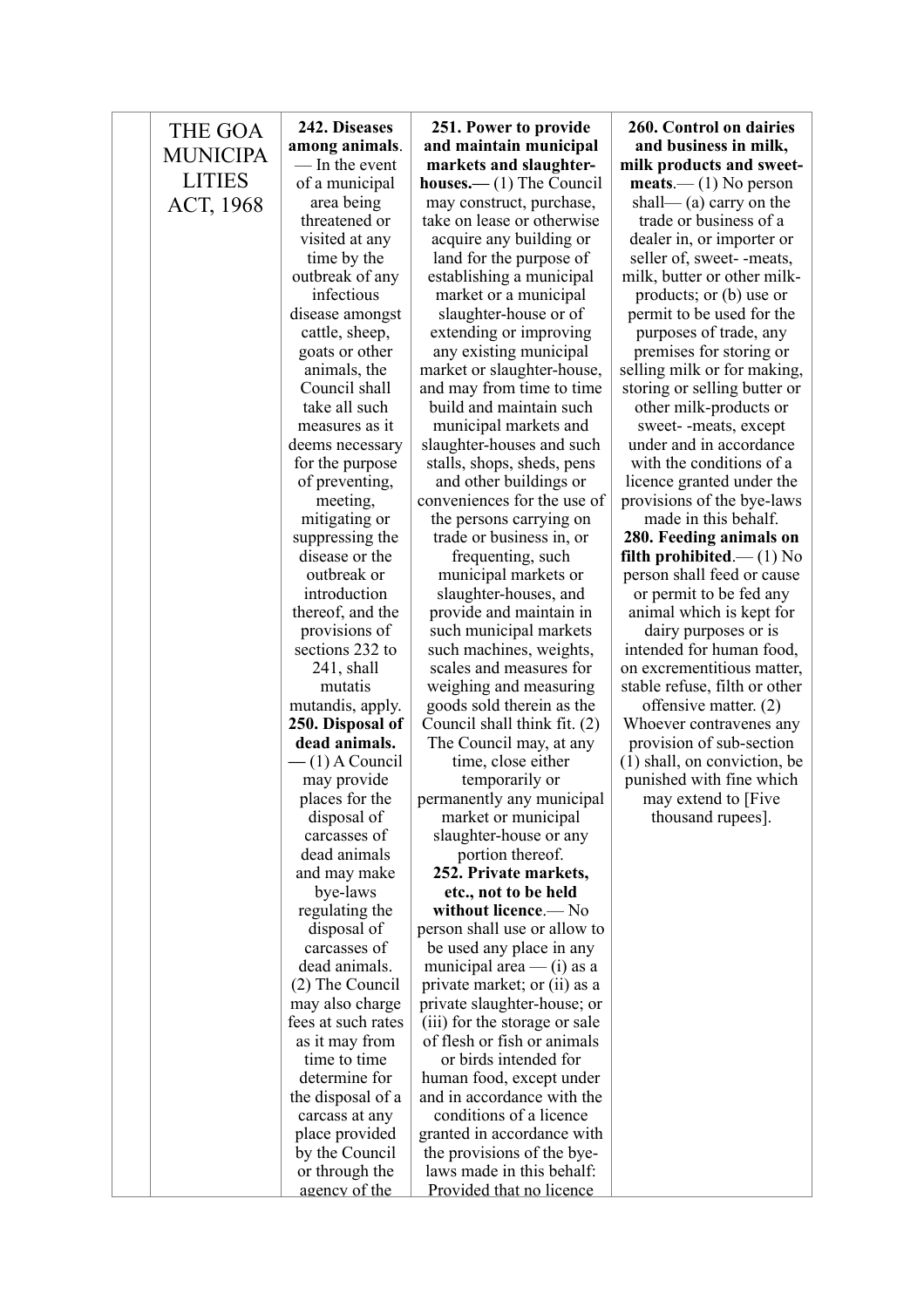| <b>GUJARAT</b>  | 190. Provision                       | 207. Licensing markets                                  | 205. Feeding animals on                              |
|-----------------|--------------------------------------|---------------------------------------------------------|------------------------------------------------------|
| <b>MUNICIPA</b> | as to dogs                           | and slaughterhouses (1)                                 | filth                                                |
| <b>LITIES</b>   | $(1)$ The chief                      | It shall be lawful for the                              | Whoever feeds any animal                             |
|                 | officer may by                       | municipality to direct that                             | which is kept for dairy                              |
| ACT, 1963       | public notice                        | no place other than a                                   | purposes or is intended for                          |
|                 | require that                         | municipal market or                                     | human food on                                        |
|                 | every dog while                      | slaughter-house, shall be                               | excrementitious matter,                              |
|                 | in the streets and                   | used for any of the                                     | stable-refuse, filth or other                        |
|                 | not being led by                     | purposes specified in sub-                              | offensive matter, or                                 |
|                 | some person<br>shall be muzzled      | clauses (i) and (ii) of                                 | permits such animal to                               |
|                 |                                      | clause (b) of sub-section                               | feed to or be fed on such                            |
|                 | in such a way as<br>to allow the dog | $(1)$ of section 275 except<br>under and in accordance  | matter, shall be punished                            |
|                 | freely to breathe                    | with the conditions of a                                | with fine which may<br>extend to one hundred         |
|                 | and to drink,                        | licence from the executive                              | rupees.                                              |
|                 | while effectually                    | committee, which may at                                 | 213. Licensing of dairies.                           |
|                 | preventing it                        | its discretion from time to                             | $(1)$ Except under and in                            |
|                 | from biting.                         | time grant, suspend,                                    | accordance with the terms                            |
|                 | (2) Subject to                       | withhold or withdraw such                               | of a licence from the                                |
|                 | the provisions of                    | licences either generally or                            | executive committee, no                              |
|                 | sub-section $(3)$                    | in individual cases. (2)                                | person shall- (a) carry on                           |
|                 | the chief officer                    | Whoever uses or permits                                 | the trade or business of a                           |
|                 | may take                             | the use of any place                                    | dealer, in, or importer or                           |
|                 | possession of                        | contrary to such direction,                             | seller of, sweetmeats, milk,                         |
|                 | any dog found                        | or without the licence                                  | butter or other milk                                 |
|                 | wandering un                         | required as aforesaid, or in                            | products, or (b) use or                              |
|                 | muzzled in any                       | contravention of any of the                             | permit to be used for the                            |
|                 | public place and                     | conditions or during the                                | purposes of trade, any                               |
|                 | may either                           | suspension or after the                                 | place for stabling milch                             |
|                 | detain such dog                      | withdrawal of such                                      | cattle or for storing or                             |
|                 | until its owner                      | licence, shall be punished                              | selling milk or for making,                          |
|                 | has claimed it,                      | with fine which may                                     | storing or selling butter.                           |
|                 | has provided a                       | extend to fifty rupees. $(3)$                           | $(2)$ The executive                                  |
|                 | proper muzzle                        | Upon a conviction being                                 | committee may grant such                             |
|                 | for it, and has                      | obtained in respect of any                              | licence subject to such                              |
|                 | paid all the<br>expenses of its      | place under sub-section $(2)$<br>of this section, the   | conditions as it may deem<br>fit and may at any time |
|                 | detention or                         | Magistrate shall, on the                                | withdraw or suspend such                             |
|                 | cause it to be                       | application of the                                      | licence on giving one                                |
|                 | destroyed.                           | executive committee but                                 | month's notice to the                                |
|                 | $(3)$ When a dog                     | not otherwise, order such                               | licensee: Provided that                              |
|                 | which has been                       | place to be closed, and                                 | where the licensee has                               |
|                 | detained under                       | thereupon appoint persons                               | contravened any of the                               |
|                 | sub-section $(2)$                    | or take other steps to                                  | conditions                                           |
|                 | is wearing a                         | prevent such place being                                |                                                      |
|                 | collar with the                      | so used; and every person                               |                                                      |
|                 | owner's name                         | who so uses or permits the                              |                                                      |
|                 | and address                          | use of a place after it has                             |                                                      |
|                 | thereon, such                        | been so ordered to be                                   |                                                      |
|                 | dog shall not be                     | closed, shall be punished                               |                                                      |
|                 | destroyed until a                    | with fine which may                                     |                                                      |
|                 | letter stating the                   | extend to ten rupees for                                |                                                      |
|                 | fact that it has                     | each day during which he                                |                                                      |
|                 | been so detained                     | continues to use, or                                    |                                                      |
|                 | has been sent to                     | permits such use of, the                                |                                                      |
|                 | the said address,<br>and the dog has | place after it has been so<br>ordered to be closed. (4) |                                                      |
|                 | remained                             | Nothing in this section or                              |                                                      |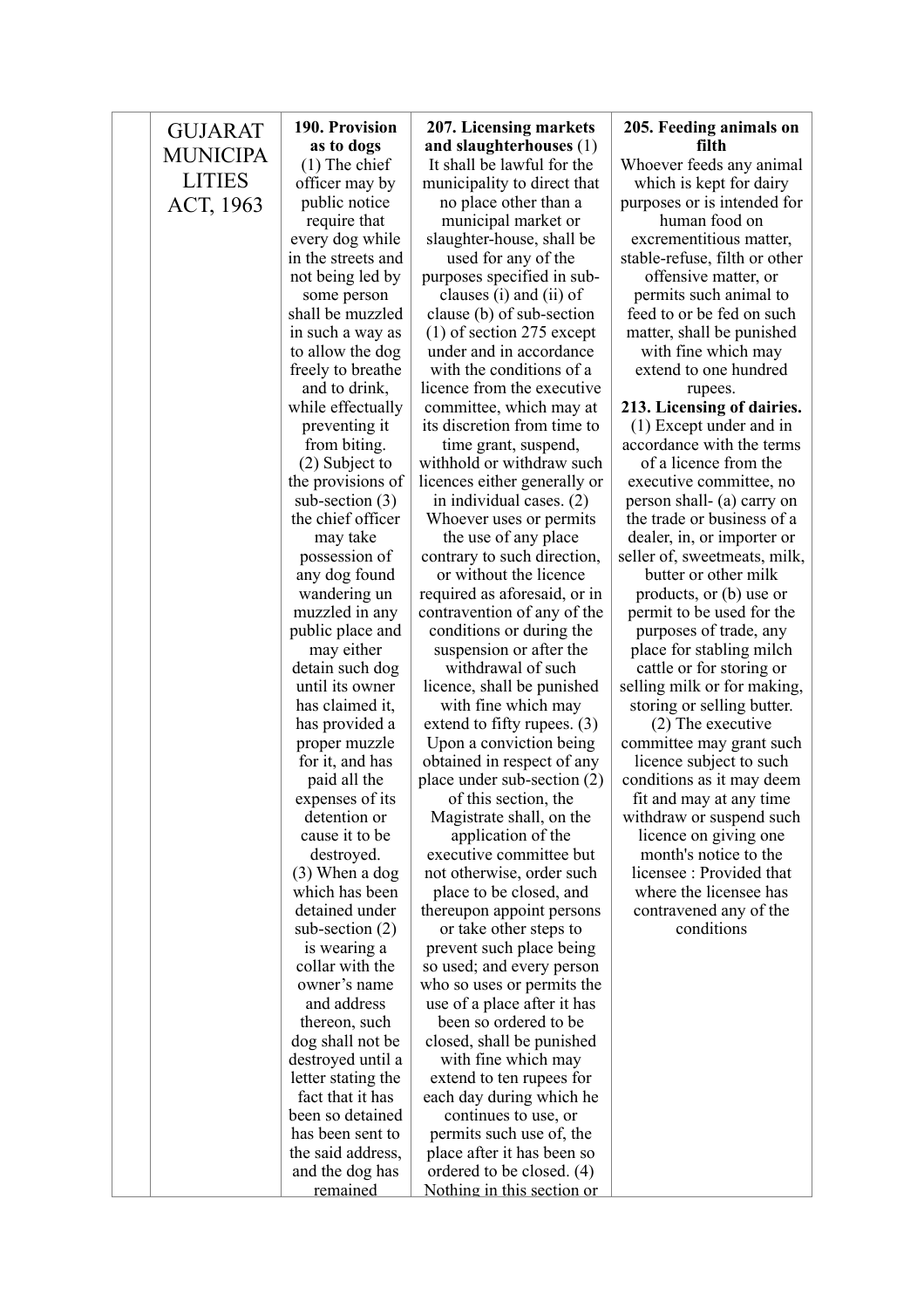| <b>HARYANA</b><br><b>MUNICIPA</b> | 114. Tax on<br><b>Vehicles and</b><br>animals. | 320. Provision of<br>municipal markets and<br>slaughter houses (1) The | 241. Prohibition of<br>tethering of animals and<br>milking of cattle |
|-----------------------------------|------------------------------------------------|------------------------------------------------------------------------|----------------------------------------------------------------------|
| L                                 | $(1)$ A tax under                              | Commissioner, when                                                     | (1) No person shall tether                                           |
| <b>CORPORAT</b>                   | clause (b) of                                  | authorised by the                                                      | any animal or cause or                                               |
|                                   | sub-section $(2)$                              | Corporation in this behalf                                             | permit the same to be                                                |
| ION ACT,                          | of section 87                                  | may provide and maintain                                               | tethered in any public                                               |
| 1994                              | shall be levied at                             | municipal markets and                                                  | street.                                                              |
|                                   | rates specified,                               | slaughter houses in such                                               | (2) No person shall milk or                                          |
|                                   | from time to                                   | number as he thinks fit.                                               | cause or permit to be                                                |
|                                   | time by the                                    | together with stalls, shops,                                           | milked any cow or buffalo                                            |
|                                   | Government in                                  | sheds, pens and other                                                  | in any street.                                                       |
|                                   | this behalf on-                                | buildings and                                                          | (3) Any animal tethered or                                           |
|                                   | (a) vehicles,                                  | conveniences for the use of                                            | any cow or any buffalo                                               |
|                                   | other than motor                               | persons carrying on trade                                              | found being milked as                                                |
|                                   | vehicles, and                                  | or business in, or                                                     | aforesaid in any street may                                          |
|                                   | other                                          | frequenting such markets                                               | be removed by the                                                    |
|                                   | conveyances                                    | or slaughter houses and                                                | Commissioner or any                                                  |
|                                   | plying for hire<br>and kept within             | may provide and maintain<br>in such markets, buildings                 | Corporation Officer or<br>employee and be                            |
|                                   | the Municipal                                  | and places, machines,                                                  | impounded and dealt with                                             |
|                                   | area;                                          | weights, scales and                                                    | under the provisions of the                                          |
|                                   | (b) animals used                               | measures for the                                                       | cattle Trespass Act; 1871                                            |
|                                   | for riding,                                    | weighment or                                                           | (Central Act 1 of 1871).                                             |
|                                   | driving, draught                               | measurement of goods sold                                              |                                                                      |
|                                   | or load when                                   | therein. (2) Municipal                                                 |                                                                      |
|                                   | kept within the                                | markets and slaughter                                                  |                                                                      |
|                                   | Municipal area.                                | houses shall be under the                                              |                                                                      |
|                                   | $(2)$ A vehicle or                             | control of the                                                         |                                                                      |
|                                   | animal kept                                    | Commissioner who may at                                                |                                                                      |
|                                   | outside the                                    | any time, by public notice,                                            |                                                                      |
|                                   | limits of the<br>Municipal ara                 | close any municipal<br>market or slaughter house                       |                                                                      |
|                                   | but regularly                                  | or any part thereof.                                                   |                                                                      |
|                                   | used within such                               | 321. Use of Municipal                                                  |                                                                      |
|                                   | limits shall be                                | markets. $(1)$ No person                                               |                                                                      |
|                                   | deemed to be                                   | shall, without the general                                             |                                                                      |
|                                   | kept for use in                                | or special permission in                                               |                                                                      |
|                                   | the Municipal                                  | writing of the                                                         |                                                                      |
|                                   | area.                                          | Commissioner, sell or                                                  |                                                                      |
|                                   | 116. Exemption                                 | expose for the sale of any                                             |                                                                      |
|                                   | from taxes on                                  | animal or article in any                                               |                                                                      |
|                                   | vehicle and                                    | municipal market. (2) Any                                              |                                                                      |
|                                   | animals<br>$(1)$ The tax                       | person contravening the<br>provisions of sub-section                   |                                                                      |
|                                   | under clause (a)                               | $(1)$ , and any animal or                                              |                                                                      |
|                                   | of sub-section                                 | article exposed for sale by                                            |                                                                      |
|                                   | $(1)$ of section                               | such person, may be                                                    |                                                                      |
|                                   | 114 shall not be                               | summarily removed from                                                 |                                                                      |
|                                   | leviable in                                    | the market by or under the                                             |                                                                      |
|                                   | respect of-                                    | orders of the                                                          |                                                                      |
|                                   | (a) vehicles                                   | Commissioner or any                                                    |                                                                      |
|                                   | belonging to the                               | officer or employee of the                                             |                                                                      |
|                                   | Corporation,                                   | Corporation authorised by                                              |                                                                      |
|                                   | Government or                                  | the Commissioner in this                                               |                                                                      |
|                                   | the Union of                                   | behalf.                                                                |                                                                      |
|                                   | India;<br>(b) vehicles used                    | 322. Private markets and<br>slaughter houses. (1) No                   |                                                                      |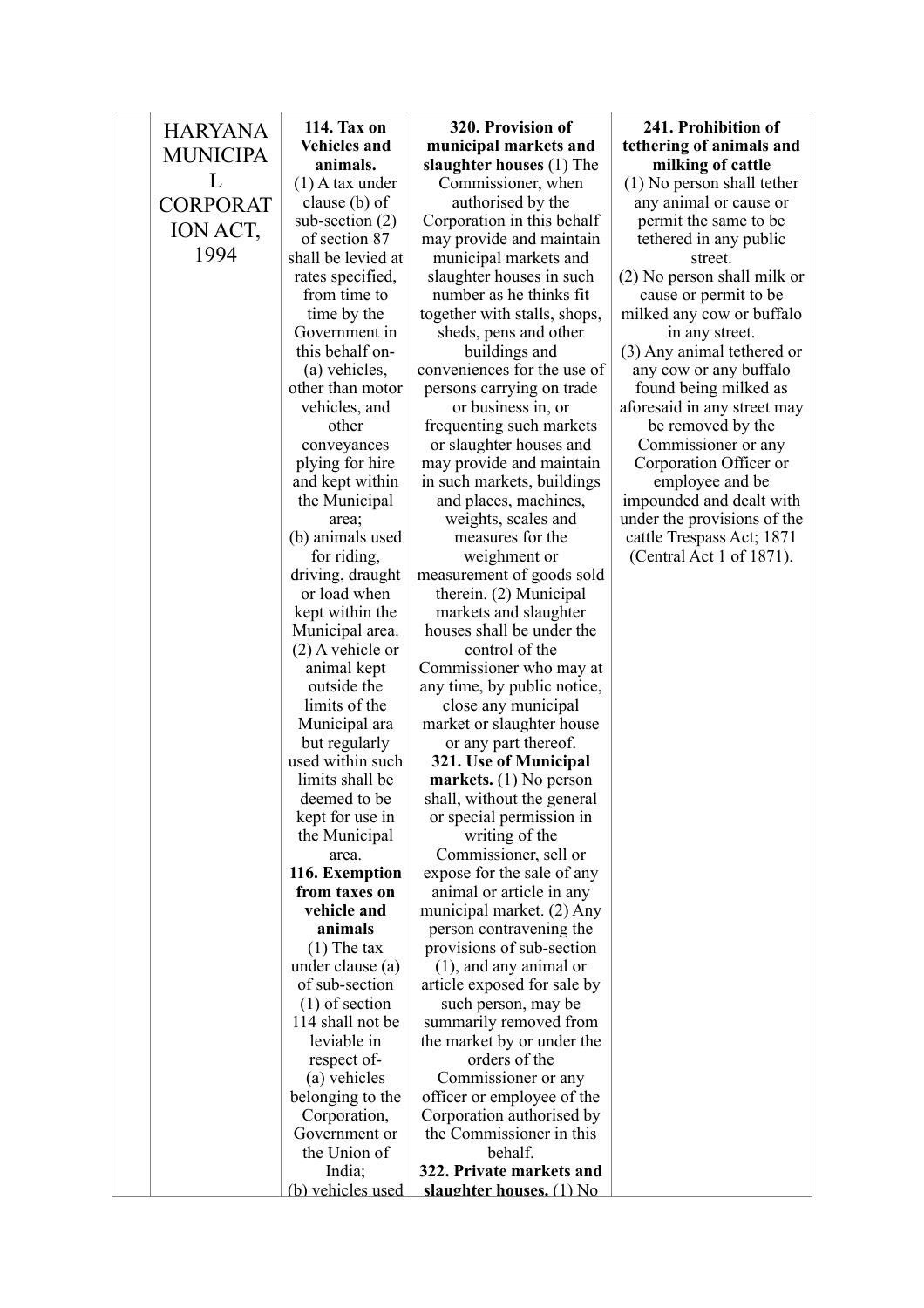| <b>THE</b><br><b>HIMACHAL</b><br><b>PRADESH</b> | 125. Power of<br>seizure of<br>vehicles and<br>animals in case | 313. Provision of<br>municipal markets and<br>slaughter houses.- (1) The<br>Commissioner, when | 233. Prohibition of<br>tethering of animals and<br>milking of cattle.- $(1)$ No<br>person shall tether any |
|-------------------------------------------------|----------------------------------------------------------------|------------------------------------------------------------------------------------------------|------------------------------------------------------------------------------------------------------------|
| <b>MUNICIPA</b>                                 | of nonpayments                                                 | authorised by the                                                                              | animal or cause or permit                                                                                  |
| L                                               | of tax thereon.-                                               | Corporation in this behalf,                                                                    | the same to be tethered in                                                                                 |
|                                                 | $(1)$ If the tax on                                            | may provide and maintain                                                                       | any public street. $(2)$ No                                                                                |
| <b>CORPORAT</b>                                 | any vehicle or                                                 | municipal markets and                                                                          | person shall milk or cause                                                                                 |
| ION ACT,                                        | animal is not                                                  | slaughter houses in such                                                                       | or permit to be milked any                                                                                 |
| 1994                                            | paid, then                                                     | number as he thinks fit.                                                                       | cow or buffalo in any                                                                                      |
|                                                 | instead of                                                     | together with stalls, shops,                                                                   | street. $(3)$ Any animal                                                                                   |
|                                                 | proceeding<br>against the                                      | sheds, pens and other<br>buildings and                                                         | tethered or any cow or any<br>buffalo found being milked                                                   |
|                                                 | defaulter by                                                   | conveniences for the use of                                                                    | as aforesaid in any street                                                                                 |
|                                                 | distraint and sale                                             | persons carrying on trade                                                                      | may be removed by the                                                                                      |
|                                                 | of his other                                                   | or business in, or                                                                             | Commissioner or any                                                                                        |
|                                                 | movable                                                        | frequenting such markets                                                                       | Corporation Officer or                                                                                     |
|                                                 | property the                                                   | or slaughter houses and                                                                        | employee and be                                                                                            |
|                                                 | commissioner                                                   | may provide and maintain                                                                       | impounded and dealt with                                                                                   |
|                                                 | may, at any time                                               | in such markets, buildings                                                                     | under the provisions of the                                                                                |
|                                                 | after the tax has                                              | and places, machines,                                                                          | Cattle Trespass Act, 1871                                                                                  |
|                                                 | become due,                                                    | weights scales and                                                                             | $(1 \text{ of } 1871).$                                                                                    |
|                                                 | seize and detain<br>the vehicle or                             | measures for the                                                                               |                                                                                                            |
|                                                 | animal or both,                                                | weighment or<br>measurement of goods sold                                                      |                                                                                                            |
|                                                 | and if the owner                                               | therein. (2) Municipal                                                                         |                                                                                                            |
|                                                 | or other person                                                | markets and slaughter                                                                          |                                                                                                            |
|                                                 | entitled thereto                                               | houses shall be under the                                                                      |                                                                                                            |
|                                                 | does not within                                                | control of the                                                                                 |                                                                                                            |
|                                                 | seven days in                                                  | Commissioner who may at                                                                        |                                                                                                            |
|                                                 | respect of a                                                   | any time, by public notice,                                                                    |                                                                                                            |
|                                                 | vehicle and two                                                | close any municipal                                                                            |                                                                                                            |
|                                                 | days in respect                                                | market or slaughter house                                                                      |                                                                                                            |
|                                                 | of animal from                                                 | or any part thereof.                                                                           |                                                                                                            |
|                                                 | the date of such<br>seizure and                                | 314. Use of municipal<br>markets.- $(1)$ No person                                             |                                                                                                            |
|                                                 | detention, claim                                               | shall, without the general                                                                     |                                                                                                            |
|                                                 | the sale and pay                                               | or special permission in                                                                       |                                                                                                            |
|                                                 | the tax due                                                    | writing of the                                                                                 |                                                                                                            |
|                                                 | together with the                                              | Commissioner, sell or                                                                          |                                                                                                            |
|                                                 | charges incurred                                               | expose for the sale of any                                                                     |                                                                                                            |
|                                                 | in connection                                                  | animal or article in any                                                                       |                                                                                                            |
|                                                 | with the seizure                                               | municipal market. (2) Any                                                                      |                                                                                                            |
|                                                 | and detention,                                                 | person contravening the                                                                        |                                                                                                            |
|                                                 | the                                                            | provisions of sub-section                                                                      |                                                                                                            |
|                                                 | Commissioner                                                   | $(1)$ , and any animal or                                                                      |                                                                                                            |
|                                                 | may cause the                                                  | article exposed for sale by                                                                    |                                                                                                            |
|                                                 | same to be sold<br>and apply the                               | such person, may be<br>summarily removed from                                                  |                                                                                                            |
|                                                 | proceeds to the                                                | the market by or under the                                                                     |                                                                                                            |
|                                                 | sale or such part                                              | orders of the                                                                                  |                                                                                                            |
|                                                 | thereof as is                                                  | Commissioner or any                                                                            |                                                                                                            |
|                                                 | required in the                                                | officer or employees of the                                                                    |                                                                                                            |
|                                                 | discharge of the                                               | Corporation authorised by                                                                      |                                                                                                            |
|                                                 | sum due and the                                                | the Commissioner in this                                                                       |                                                                                                            |
|                                                 | charges incurred                                               | behalf.                                                                                        |                                                                                                            |
|                                                 | as aforesaid. $(2)$                                            | 315. Private markets and                                                                       |                                                                                                            |
|                                                 | The surplus, if                                                | slaughter houses.- (1) No                                                                      |                                                                                                            |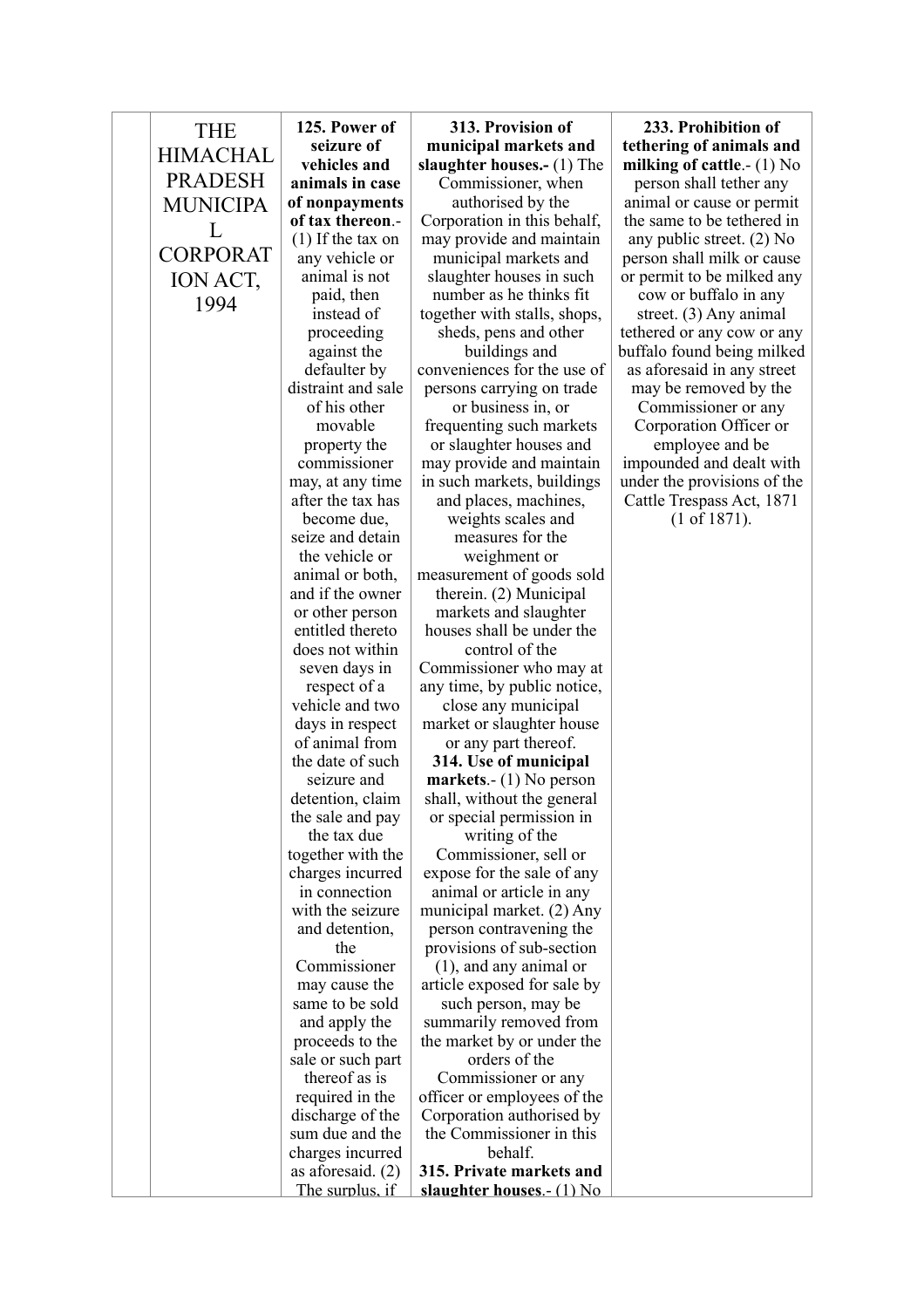| <b>THE</b>      | 112. Disposal of                  | 172. Places for slaughter                                | 150. Feeding animals on     |
|-----------------|-----------------------------------|----------------------------------------------------------|-----------------------------|
|                 | mad and stray                     | of animals for sale. $-(1)$                              | deleterious substances.—    |
| <b>JAMMU</b>    | dogs and other                    | The municipality may, and                                | Whoever feeds or allows     |
| <b>AND</b>      | animals. $-(1)$                   | shall when so required by                                | to be fed any animal,       |
| <b>KASHMIR</b>  | The                               | the State Government, fix                                | which is kept for dairy     |
| <b>MUNICIPA</b> | municipality                      | premises with the approval                               | purposes or may be used     |
|                 | may—(a)                           | of Deputy Commissioner                                   | for food, on deleterious    |
| L ACT, 2000     | authorise any                     | either within or without the                             | substances, filth or refuse |
|                 | $person$ (i) to                   | limits of the municipal                                  | of any kind, shall be       |
|                 | destroy, or cause                 | area for the slaughter of                                | punishable with fine which  |
|                 | to be destroyed,                  | animals for sale, or of any                              | may extend to two hundred   |
|                 | or confine, or                    | specified description of                                 | rupees.                     |
|                 | cause to be                       | such animals, and may,                                   |                             |
|                 | confined for                      | with the like approval,                                  |                             |
|                 | such period as                    | grant and withdraw                                       |                             |
|                 | the municipality                  | licences for the use of such                             |                             |
|                 | may direct, any                   | premises, or if they belong                              |                             |
|                 | dog or other                      | to the municipality, charge                              |                             |
|                 | animal suffering                  | rent or fees for the use of                              |                             |
|                 | or reasonably                     | the same. $(2)$ When such<br>premises have been fixed    |                             |
|                 | suspected to be<br>suffering from | by the municipality beyond                               |                             |
|                 | rabies, or bitten                 | municipal limits, it shall                               |                             |
|                 | by any dog or                     | inspect and regulate the                                 |                             |
|                 | other animal                      | same in accordance with                                  |                             |
|                 | suffering or                      | the bye-laws, as if they                                 |                             |
|                 | suspected as                      | were within those limits.                                |                             |
|                 | aforesaid; $(ii)$ to              | (3) When any such                                        |                             |
|                 | confine, or cause                 | premises have been fixed                                 |                             |
|                 | to be confined                    | no person shall slaughter                                |                             |
|                 | any dogs found                    | any such animal for sale                                 |                             |
|                 | wandering about                   | within the municipal area                                |                             |
|                 | streets or public                 | at any other place. (4) Any                              |                             |
|                 | places without                    | person who slaughters, for                               |                             |
|                 | collars or other                  | sale any animal at any                                   |                             |
|                 | marks                             | place within a municipal                                 |                             |
|                 | distinguishing                    | area other than one fixed                                |                             |
|                 | them as private                   | by the municipality under                                |                             |
|                 | property and                      | this section, if any places                              |                             |
|                 | charge a fee for                  | have been so fixed, shall                                |                             |
|                 | such detention                    | be punishable with a fine                                |                             |
|                 | and destroy or                    | which shall not be less                                  |                             |
|                 | otherwise                         | than one hundred rupees                                  |                             |
|                 | dispose of any                    | and more than one                                        |                             |
|                 | such dog if it is                 | thousand rupees.                                         |                             |
|                 | not claimed<br>within one week    | 173. Disposal of dead                                    |                             |
|                 | and the fee is not                | animal. $-(1)$ Whenever                                  |                             |
|                 | $paid$ ; (b) issue a              | any animal in the charge of<br>any person dies otherwise |                             |
|                 | temporary or                      | than by slaughter either for                             |                             |
|                 | standing order                    | sale or for some religious                               |                             |
|                 | that any dogs                     | purpose, the person                                      |                             |
|                 | without collars                   | incharge thereof shall                                   |                             |
|                 | or other marks,                   | within twenty-four hours                                 |                             |
|                 | distinguishing                    | either— $(a)$ convey the                                 |                             |
|                 | them as private                   | carcass to a place, if any,                              |                             |
|                 | property, found                   | fixed by the municipality                                |                             |
|                 | straving on the                   | under section 154 for the                                |                             |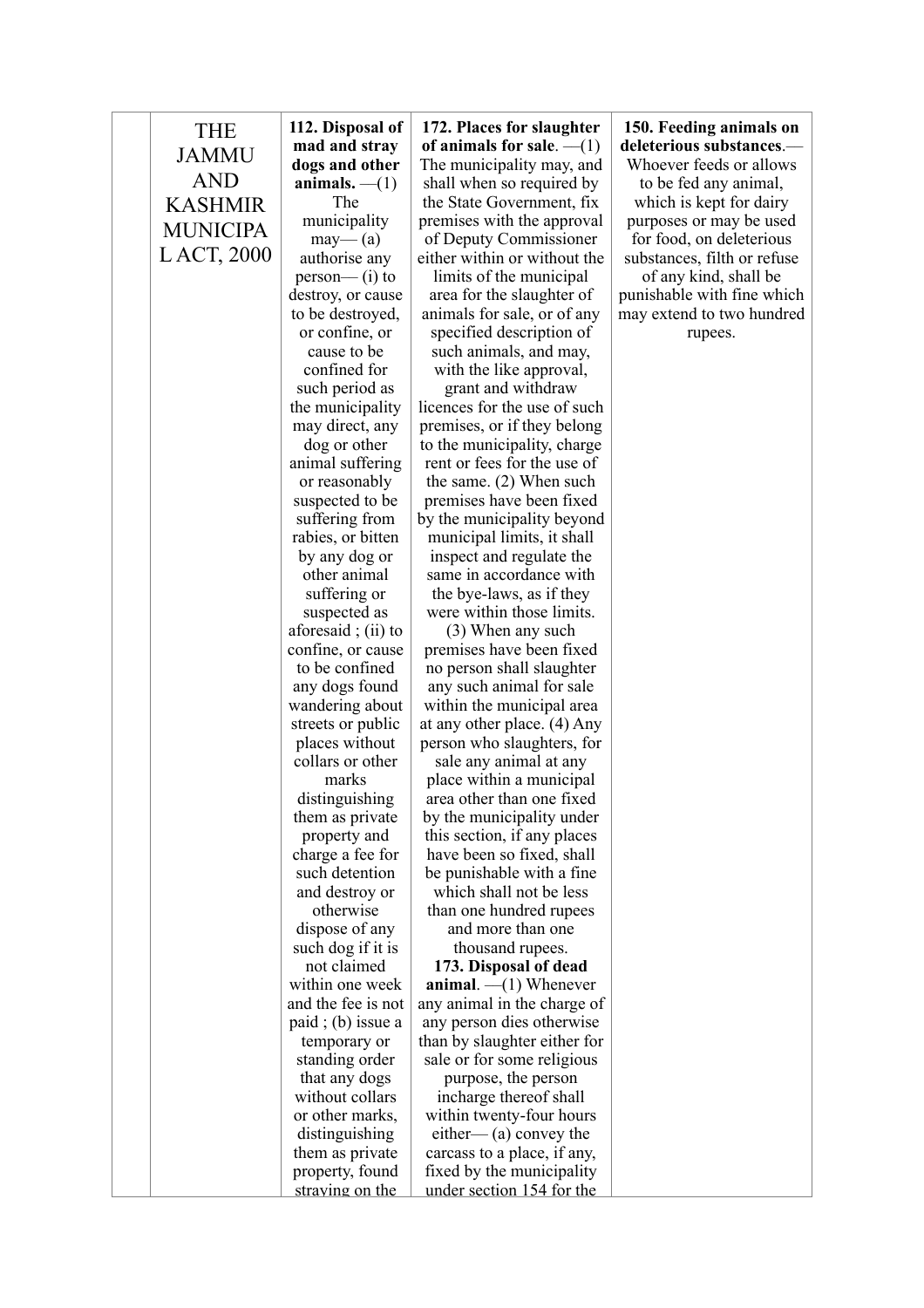| <b>THE</b>      | 70. Municipal                      | 307. Municipal markets,                                 | 319. Use of premises for                                  |
|-----------------|------------------------------------|---------------------------------------------------------|-----------------------------------------------------------|
| <b>JHARKHA</b>  | Functions: $(1)$                   | slaughterhouses and                                     | keeping milch cattle and                                  |
| <b>ND</b>       | Every                              | stockyards. - All markets,                              | other animals $- (1)$ No                                  |
|                 | municipality                       | slaughterhouses and                                     | person shall use any                                      |
| <b>MUNICIPA</b> | shall provide on<br>its own or     | stockyards which belong to<br>or are maintained by the  | premises in the municipal<br>$area - (a)$ as a stable for |
| LACT, 2011      | arrange to                         | municipality shall be                                   | milch cattle; or (b) for the                              |
|                 | provide through                    | called municipal markets,                               | stallage or keeping of                                    |
|                 | any agency the                     | municipal slaughter houses                              | horses, camels, donkeys                                   |
|                 | following                          | and municipal stockyards.                               | and animals other than                                    |
|                 | functions and                      | All other markets,                                      | milch cattle and animals                                  |
|                 | services-                          | slaughterhouses and                                     | intended for human food,                                  |
|                 | (xii) Issue of                     | stockyards shall be deemed                              | except under and in                                       |
|                 | licence to                         | to be private.                                          | accordance with a license                                 |
|                 | domestic pet                       | 308. Establishment of                                   | granted under the                                         |
|                 | animals and<br>destruction of      | municipal markets,<br>slaughterhouses and               | provisions of the<br>regulations made in this             |
|                 | stray dogs                         | stockyards $- (1)$ The                                  | behalf.                                                   |
|                 | 155. Power to                      | Municipal Commissioner                                  |                                                           |
|                 | levy fees and                      | or the Executive Officer,                               |                                                           |
|                 | fines. $(1)$ The                   | when authorised by the                                  |                                                           |
|                 | municipality                       | municipality in this behalf                             |                                                           |
|                 | shall have the                     | $may - (a)$ construct,                                  |                                                           |
|                 | power to levy                      | purchase, take on lease or                              |                                                           |
|                 | fees in exercise                   | otherwise acquire any land                              |                                                           |
|                 | of the regulatory                  | or building for the                                     |                                                           |
|                 | powers vested in<br>it by or under | purposes of establishing a<br>new municipal market or a |                                                           |
|                 | this Act or the                    | new municipal stockyard                                 |                                                           |
|                 | rules or the                       | or of extending or                                      |                                                           |
|                 | regulations                        | improving any existing                                  |                                                           |
|                 | made thereunder                    | municipal market,                                       |                                                           |
|                 | for-                               | municipal slaughterhouse,                               |                                                           |
|                 | (c) licensing of $-$               | or municipal stockyard, as                              |                                                           |
|                 | (iv) animals,                      | the case may be; and (b)                                |                                                           |
|                 |                                    | from time to time, build                                |                                                           |
|                 |                                    | and maintain such<br>municipal markets,                 |                                                           |
|                 |                                    | municipal slaughterhouses                               |                                                           |
|                 |                                    | and municipal stockyards                                |                                                           |
|                 |                                    | and such stalls, shops,                                 |                                                           |
|                 |                                    | sheds, pens and other                                   |                                                           |
|                 |                                    | buildings or conveniences                               |                                                           |
|                 |                                    | for the use of persons                                  |                                                           |
|                 |                                    | carrying on trade or                                    |                                                           |
|                 |                                    | business therein or                                     |                                                           |
|                 |                                    | frequenting such markets,<br>slaughterhouses or         |                                                           |
|                 |                                    | stockyards and charge rent,                             |                                                           |
|                 |                                    | tolls and fees for the right                            |                                                           |
|                 |                                    | to expose goods for sale in                             |                                                           |
|                 |                                    | such markets and for the                                |                                                           |
|                 |                                    | use of shops or stalls                                  |                                                           |
|                 |                                    | standing thereon and may                                |                                                           |
|                 |                                    | provide and maintain any                                |                                                           |
|                 |                                    | such markets, buildings or                              |                                                           |
|                 |                                    | other places, machines,                                 |                                                           |
|                 |                                    | weights, scales and                                     |                                                           |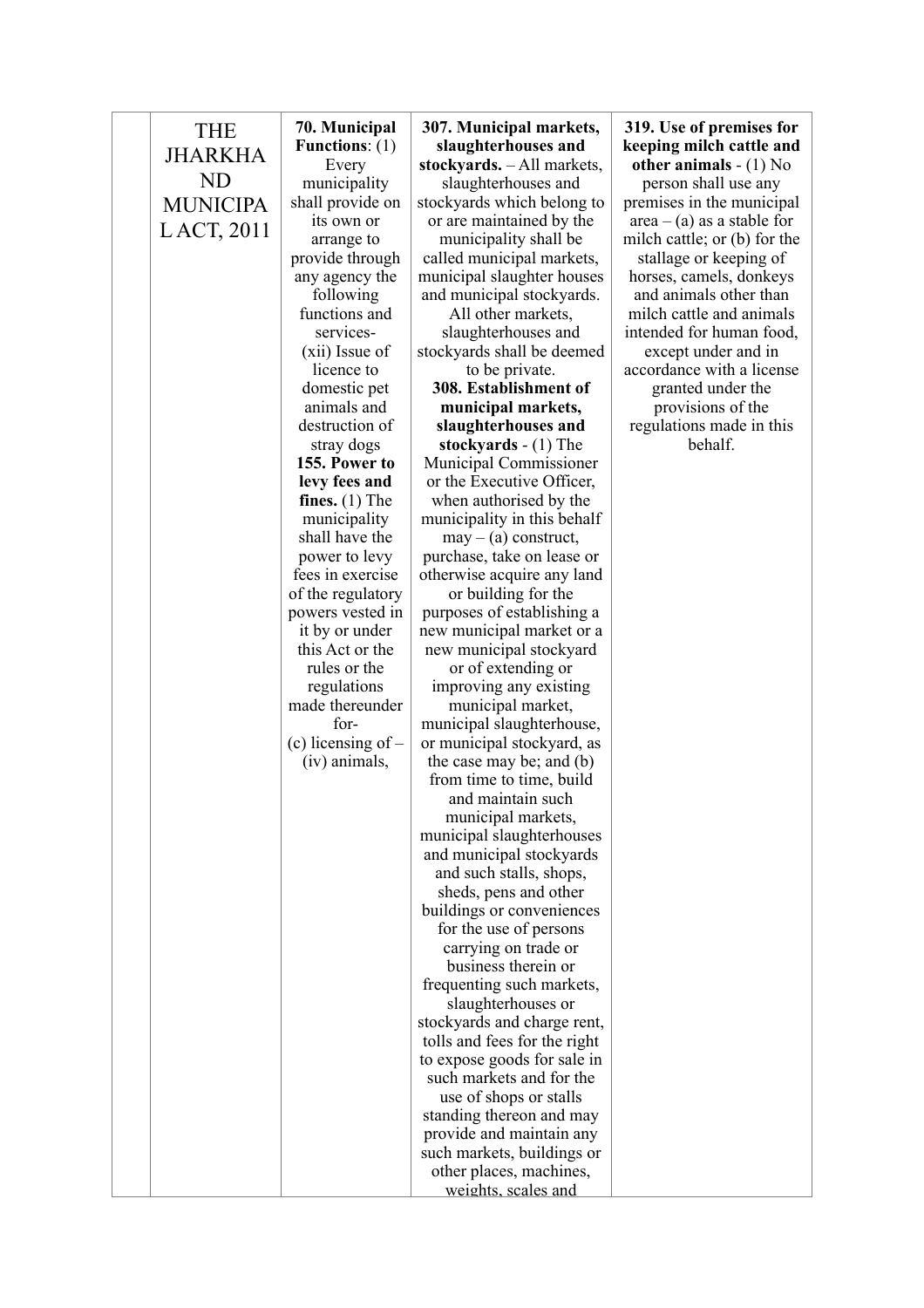| <b>KARNATA</b>  | 345.                               | 364. Provision of                                      |
|-----------------|------------------------------------|--------------------------------------------------------|
| KА              | <b>Destruction of</b>              | corporation slaughter-                                 |
| <b>MUNICIPA</b> | stray pigs and                     | houses.- $(1)$ The                                     |
|                 | dogs.- If any                      | corporation shall provide a                            |
| L               | dogs or pigs are                   | sufficient number of places                            |
| <b>CORPORAT</b> | found straying,<br>the same may be | for use as corporation<br>slaughterhouses and the      |
| <b>IONS ACT</b> | summarily                          | Commissioner may charge                                |
| 1976            | destroyed by any                   | and levy such rents and                                |
|                 | person                             | fees for their use as the                              |
|                 | authorised in                      | standing committee may                                 |
|                 | that behalf in                     | determine, Such rents and                              |
|                 | writing by the                     | fees shall be recoverable in                           |
|                 | Commissioner.                      | the same manner as the                                 |
|                 | 346. Licences                      | property tax. $(2)$ The                                |
|                 | for places in                      | Commissioner may farm                                  |
|                 | which animals                      | out the collection of such                             |
|                 | are kept. $ (1)$                   | rents and fees for any                                 |
|                 | The owner or                       | period not exceeding three                             |
|                 | occupier of any                    | years at a time on such                                |
|                 | stable,<br>veterinary              | terms and conditions as he<br>may think fit. $(3)$     |
|                 | infirmary, stand,                  | Corporation slaughter-                                 |
|                 | shed, yard or                      | houses may be situated                                 |
|                 | other place in                     | within the city limits or                              |
|                 | which                              | outside the limits of the                              |
|                 | quadrupeds are                     | city with the sanction of                              |
|                 | kept or taken in                   | the Government.                                        |
|                 | for purposes of                    | 365. Licence for                                       |
|                 | profit, shall, in                  | slaughter-houses.- $(1)$ The                           |
|                 | the first month                    | owner of any place within                              |
|                 | of [every fifth]                   | the limits of the city or at a<br>distance within five |
|                 | year] or, in the                   | kilometers of such limits                              |
|                 | case of a place<br>to be newly     | which is used as a                                     |
|                 | opened, within                     | slaughter house for the                                |
|                 | one month                          | slaughtering of animals or                             |
|                 | before the                         | for the skinning or cutting                            |
|                 | opening of such                    | up of carcasses shall, not                             |
|                 | place, apply to                    | less than thirty days before                           |
|                 | Commissioner                       | the commencement of the                                |
|                 | for a licence.                     | year for which the licence                             |
|                 |                                    | is sought or in the case of a                          |
|                 |                                    | place to be newly opened,                              |
|                 |                                    | not less than one month                                |
|                 |                                    | before the opening of the                              |
|                 |                                    | same, apply to the<br>Commissioner for a               |
|                 |                                    | licence: Provided that this                            |
|                 |                                    | sub-section shall not be                               |
|                 |                                    | applicable to any area                                 |
|                 |                                    | outside the limits of the                              |
|                 |                                    | city except with the                                   |
|                 |                                    | previous sanction of the                               |
|                 |                                    | Government. (2) The                                    |
|                 |                                    | Commissioner may by an                                 |
|                 |                                    | order, and subject to such                             |
|                 |                                    | restrictions and regulations                           |

## **364. Provision of**  slaughter**houses.-** (1) The all provide a  $\widehat{\text{ref}}$  of places **344. Prohibition in respect of keeping animals and birds and feeding animals.-** No

person shall,- (a) without the permission of the Commissioner or otherwise than in conformity with the terms of such permission, keep pigs in any part of the city; (b) keep any animal or bird on his premises so as to be a nuisance or so as to be dangerous; or (c) feed or permit of be fed on filth any animal, which is kept for dairy purposes or may

be used for food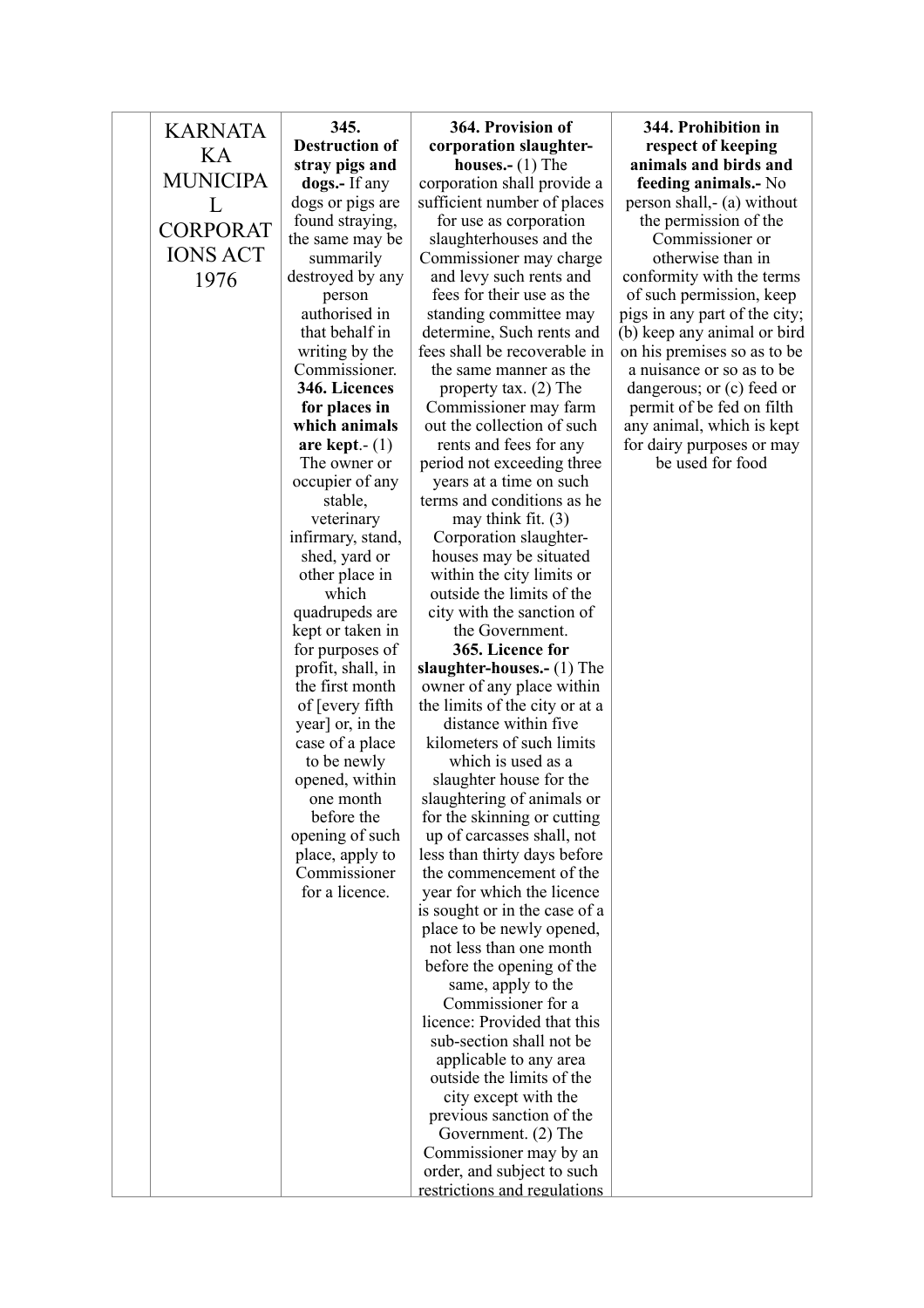| The Kerala   | 436.                            | 452. Provision of                                       | 435. Prohibition of                                  |
|--------------|---------------------------------|---------------------------------------------------------|------------------------------------------------------|
|              | <b>Prohibition of</b>           | <b>Municipal Slaughter</b>                              | feeding of certain                                   |
| Municipality | keeping of                      | house. (1) Every                                        | animals on filth.— No                                |
| Act, 1994    | animals so as to                | Municipality shall provide                              | person shall feed or permit                          |
|              | cause nuisance                  | sufficient number of places                             | any animal, which is kept                            |
|              | or danger.-                     | for the use as municipal                                | by him for dairy purpose                             |
|              | No person shall                 | slaughter houses and may                                | or which may be used for                             |
|              | keep any animal                 | charge rents and fees at                                | food, to be fed on filth                             |
|              | on his premises                 | such rates as it may think                              | 456. Regulation of milk                              |
|              | so as to cause                  | fit for use thereof. But, if                            | $\mathbf{trade.} \rightarrow$ (1) No person          |
|              | nuisance or                     | any complaint is received                               | shall without or otherwise                           |
|              | danger to any                   | regarding the conduct of                                | than in conformity with a                            |
|              | person in the<br>neighbourhood, | such slaughter houses from                              | licence from the Secretary-                          |
|              | 437. Licensing                  | nearby residents, steps<br>shall be taken to start such | (a) carry on within a<br>municipal area the trade or |
|              | of dogs.— $No$                  | slaughterhouses only after                              | business of a dealer in or                           |
|              | person shall                    | examining such complaints                               | importer or seller or                                |
|              | keep any dog                    | in detail. (2) The                                      | hawker of milk or dairy                              |
|              | except with a                   | Municipality may: a) place                              | produce; (b) use any place                           |
|              | licence                         | such slaughter houses                                   | in a municipal area for the                          |
|              | obtaining from                  | under the management of                                 | sale of milk or dairy                                |
|              | the Secretary                   | such persons as may                                     | produce; Provided that no                            |
|              | and every owner                 | appear to it proper for the                             | such licence shall be                                |
|              | shall cause his                 | collection of such rents                                | granted to any person who                            |
|              | dog to be                       | and fees, or. (b) farm out                              | is suffering from a                                  |
|              | inoculated                      | such collection on such                                 | dangerous disease.                                   |
|              | against rabies.                 | terms and conditions as it                              |                                                      |
|              |                                 | may think fit for any                                   |                                                      |
|              |                                 | period not exceeding three                              |                                                      |
|              |                                 | years at a time. $(3)$ The                              |                                                      |
|              |                                 | Municipality shall make                                 |                                                      |
|              |                                 | necessary arrangements for                              |                                                      |
|              |                                 | maintaining the municipal                               |                                                      |
|              |                                 | slaughter houses in a<br>hygienic manner and for        |                                                      |
|              |                                 | the disposal of waste.] 453.                            |                                                      |
|              |                                 | Licence for slaughter                                   |                                                      |
|              |                                 | <b>house.</b> —(1) The owner of                         |                                                      |
|              |                                 | any place within a                                      |                                                      |
|              |                                 | municipal area which is                                 |                                                      |
|              |                                 | used as a slaughter house                               |                                                      |
|              |                                 | for the slaughtering of                                 |                                                      |
|              |                                 | animals or for the skinning                             |                                                      |
|              |                                 | or cutting up of any                                    |                                                      |
|              |                                 | carcasses shall, in the first                           |                                                      |
|              |                                 | month of every year or in                               |                                                      |
|              |                                 | case of place to be newly                               |                                                      |
|              |                                 | opened, one month before                                |                                                      |
|              |                                 | the opening of the same,                                |                                                      |
|              |                                 | apply to the Secretary for a                            |                                                      |
|              |                                 | licence. (2) The Secretary                              |                                                      |
|              |                                 | may, by order and subject<br>to such restrictions and   |                                                      |
|              |                                 | regulations as to                                       |                                                      |
|              |                                 | supervision and inspection                              |                                                      |
|              |                                 | as he thinks fit, grant or                              |                                                      |
|              |                                 | refuse to grant such                                    |                                                      |
|              |                                 | licence. $[(3)$ Every person                            |                                                      |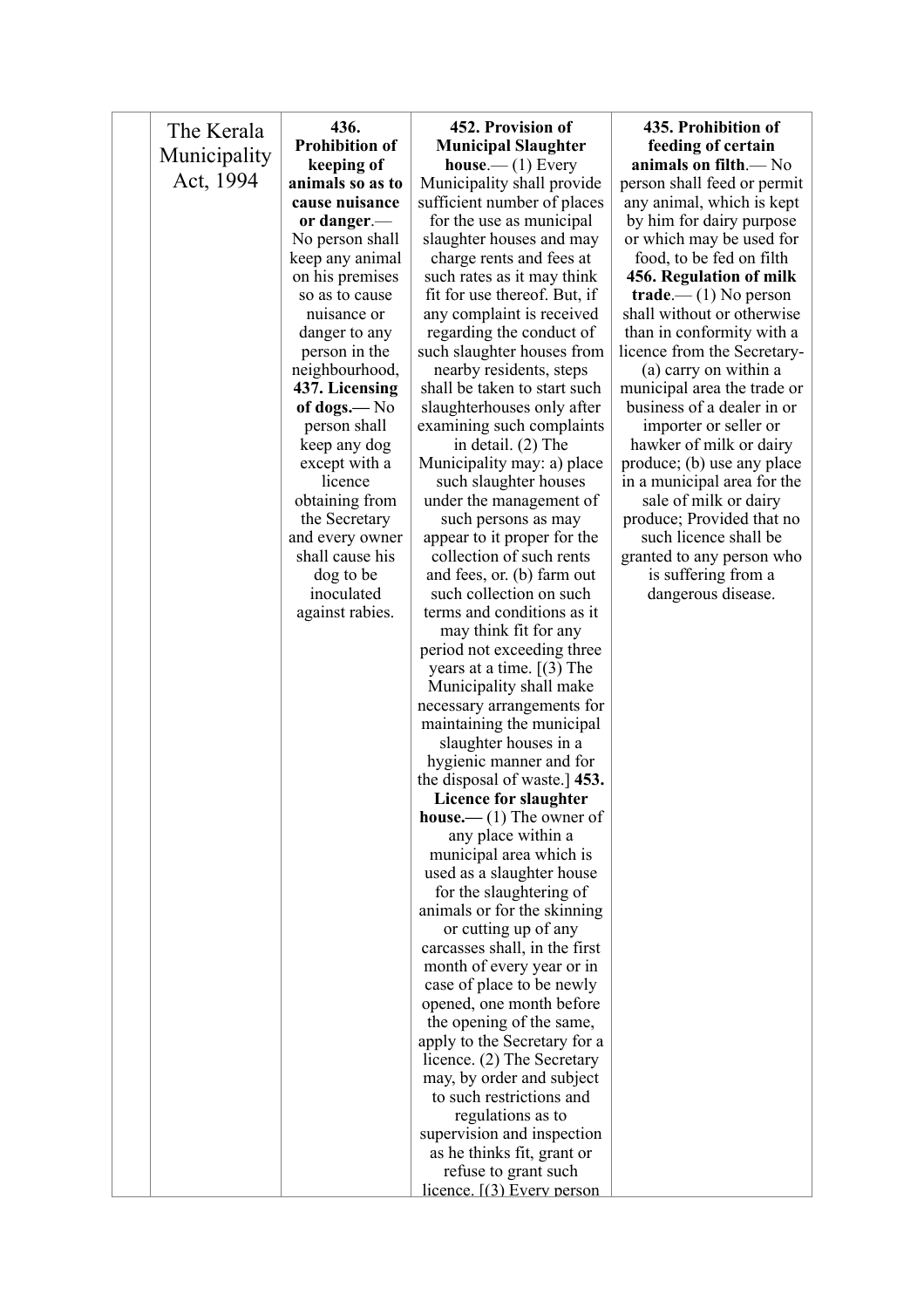| <b>THE</b><br><b>MADHYA</b><br><b>PRADESH</b> | 356. Allowing<br>dogs to be at<br>large.<br>Whoever, being | 255. Selling animals,<br>meat, etc., outside a<br>market without a<br><b>licence.</b> $- (1)$ Without a | 264.Lice<br>dealing<br>person s<br>other |
|-----------------------------------------------|------------------------------------------------------------|---------------------------------------------------------------------------------------------------------|------------------------------------------|
| <b>MUNICIPA</b>                               | the owner or                                               | licence from the                                                                                        | conformi                                 |
|                                               | person incharge                                            | Commissioner no person                                                                                  | of a licen                               |
| L                                             | of any dog,                                                | shall sell or expose for sale                                                                           | Comm                                     |
| <b>CORPORAT</b>                               | allows it to be at                                         | any animal or any meat or                                                                               | behalf- $(\varepsilon$                   |
| ION ACT,                                      | large in any                                               | fish intended for human                                                                                 | the limit                                |
|                                               | street without a                                           | food in any place other                                                                                 | trade o                                  |
| 1956                                          | muzzle- $(a)$ if                                           | than a Corporation or                                                                                   | dealer:                                  |
|                                               | such dog is                                                | licensed market. (2)                                                                                    | products                                 |
|                                               | likely to annoy                                            | Nothing in sub-section $(1)$                                                                            | vendor o                                 |
|                                               | or intimidate                                              | shall apply to meat or fish                                                                             | same, or                                 |
|                                               | passers-by; or                                             | sold in any hotel or eating                                                                             | use any p                                |
|                                               | $(b)$ if the                                               | house for consumption on                                                                                | cattle pen                               |
|                                               | Commissioner                                               | the premises.                                                                                           | milk or                                  |
|                                               | has by notice in                                           | 257. Places for slaughter                                                                               |                                          |
|                                               | the manner                                                 | of animals for sale.- The                                                                               |                                          |
|                                               | prescribed by                                              | Corporation may and when                                                                                |                                          |
|                                               | byelaws during                                             | required by the                                                                                         |                                          |
|                                               | the prevalence<br>of rabies                                | Government shall fix<br>places, either within or                                                        |                                          |
|                                               | directed that                                              | with the approval of the                                                                                |                                          |
|                                               | dogs shall not be                                          | Government without the                                                                                  |                                          |
|                                               | at large without                                           | limits of the city for the                                                                              |                                          |
|                                               | muzzles; shall                                             | slaughter of animals or of                                                                              |                                          |
|                                               | be punished with                                           | any specified description                                                                               |                                          |
|                                               | fine which may                                             | of animals for sale, and                                                                                |                                          |
|                                               | extend to two                                              | may with the like approval                                                                              |                                          |
|                                               | hundred rupees.                                            | grant and withdraw                                                                                      |                                          |
|                                               |                                                            | licences for the use of such                                                                            |                                          |
|                                               |                                                            | premises, or if they belong                                                                             |                                          |
|                                               |                                                            | to the Corporation may                                                                                  |                                          |
|                                               |                                                            | charge rent or fees for the                                                                             |                                          |
|                                               |                                                            | use of the same. $(2)$ When                                                                             |                                          |
|                                               |                                                            | such places have been                                                                                   |                                          |
|                                               |                                                            | fixed by the Corporation                                                                                |                                          |
|                                               |                                                            | beyond municipal limits it<br>shall have the same power                                                 |                                          |
|                                               |                                                            | to make byelaws for the                                                                                 |                                          |
|                                               |                                                            | inspection and proper                                                                                   |                                          |
|                                               |                                                            | regulation of the same as if                                                                            |                                          |
|                                               |                                                            | they were within those                                                                                  |                                          |
|                                               |                                                            | limits. (3) When any such                                                                               |                                          |
|                                               |                                                            | premises have been fixed                                                                                |                                          |
|                                               |                                                            | no person shall slaughter                                                                               |                                          |
|                                               |                                                            | any such animal for sale                                                                                |                                          |
|                                               |                                                            | within the city at any other                                                                            |                                          |
|                                               |                                                            | place. $(4)$ (1) No person                                                                              |                                          |
|                                               |                                                            | shall without the written                                                                               |                                          |
|                                               |                                                            | permission of the                                                                                       |                                          |
|                                               |                                                            | Corporation bring into the                                                                              |                                          |
|                                               |                                                            | city for sale the flesh of                                                                              |                                          |
|                                               |                                                            | any animals intended for                                                                                |                                          |
|                                               |                                                            | human consumption,                                                                                      |                                          |
|                                               |                                                            | which has been                                                                                          |                                          |
|                                               |                                                            | slaughtered at any                                                                                      |                                          |

**2018** required for **in milk etc.**- No shall, without or rwise than in ity with the terms  $\alpha$  granted by the  $\frac{1}{2}$  issioner in this a) carry on within  $\sin$  is of the City the or business of a in milk or milk or of an importer, or hawker of the same, or dairyman; or (b) use any place as a dairy or cattle pen or for the sale of milk products.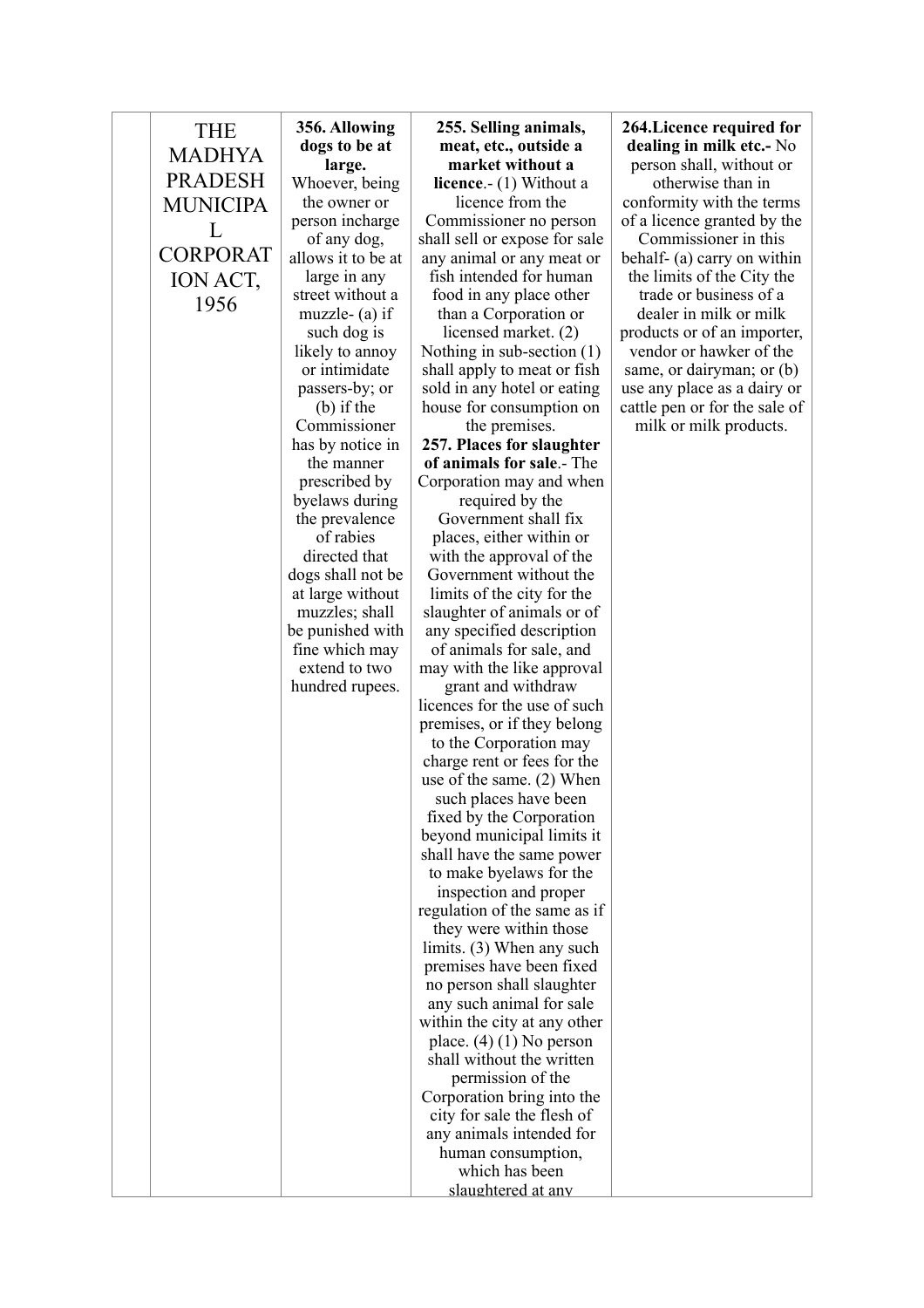| <b>THE</b>      | 127. Taxes to be                    | 327. What to be deemed                               | 383. Licence required for    |
|-----------------|-------------------------------------|------------------------------------------------------|------------------------------|
| <b>MAHARAS</b>  | imposed under                       | municipal markets and                                | dealing in dairy             |
|                 | this Act. $- (1)$                   | slaughter-houses. - All                              | produce. - No person shall   |
| <b>HTRA</b>     | For the purposes                    | markets and slaughter-                               | without, or otherwise than   |
| <b>MUNICIPA</b> | of this Act, the                    | houses which belong to or                            | in conformity with the       |
| L               | Corporation                         | are maintained by the                                | terms of, a licence granted  |
|                 | shall impose the                    | Corporation shall be called                          | by the Commissioner in       |
| <b>CORPORAT</b> | following taxes,                    | "municipal markets" or                               | this behalf-                 |
| IONS ACT,       | namely:                             | "municipal slaughter-                                | (a) carry on within the City |
| 1949            | (b) a tax on                        | houses". All other markets                           | the trade or business of a   |
|                 | vehicles, boats                     | and slaughter-houses shall                           | dairyman;                    |
|                 | and animals.                        | be deemed to be private.                             | (b) use any place in the     |
|                 | (c) a tax on dogs                   | 328. Provisions of new                               | City as a dairy or for the   |
|                 | 142. Tax on                         | municipal markets and                                | sale of any dairy produce    |
|                 | vehicles, boats<br>and animals. -   | slaughter-houses. $- (1)$                            |                              |
|                 |                                     | The Commissioner, when                               |                              |
|                 | Except as<br>hereinafter            | authorised by the<br>Corporation in this behalf,     |                              |
|                 | provided, a tax                     | may construct, purchase,                             |                              |
|                 | at rates not                        | take on lease or otherwise                           |                              |
|                 | exceeding those                     | acquire any building or                              |                              |
|                 | prescribed by                       | land for the purpose of                              |                              |
|                 | order in writing                    | establishing a municipal                             |                              |
|                 | by                                  | market or a municipal                                |                              |
|                 | the [State] Gove                    | slaughter-house or stock-                            |                              |
|                 | rnment in this                      | yard or of extending or                              |                              |
|                 | behalf from time                    | improving any existing                               |                              |
|                 | to time shall be                    | municipal market or                                  |                              |
|                 | levied on                           | slaughterhouse, and may                              |                              |
|                 | vehicles, boats                     | from time to time build                              |                              |
|                 | and animals of                      | and maintain such                                    |                              |
|                 | the descriptions                    | municipal markets,                                   |                              |
|                 | specified in the                    | slaughter-houses and                                 |                              |
|                 | order, when kept                    | stock-yards and such stalls,                         |                              |
|                 | for use in the                      | shops, sheds, pens and                               |                              |
|                 | City for the                        | other buildings or                                   |                              |
|                 | conveyance of                       | conveniences for the use of                          |                              |
|                 | passengers or                       | the persons carrying on                              |                              |
|                 | goods in the                        | trade or business in, or                             |                              |
|                 | case of vehicles                    | frequenting, such                                    |                              |
|                 | and boats and                       | municipal markets,                                   |                              |
|                 | for riding,                         | slaughter-houses or stock-                           |                              |
|                 | racing, draught<br>or burden in the | yards, and provide and<br>maintain in such municipal |                              |
|                 | case of animals:                    | markets such buildings,                              |                              |
|                 | Explanation .- A                    | places, machines, weights,                           |                              |
|                 | vehicle, boat or                    | scales and measures for                              |                              |
|                 | animal kept                         | weighing and measuring                               |                              |
|                 | outside the                         | goods sold therein as he                             |                              |
|                 | limits of the City                  | shall think fit.                                     |                              |
|                 | by regularly                        | (2) Municipal slaughter-                             |                              |
|                 | used within such                    | houses and stock-yards                               |                              |
|                 | limits shall be                     | may be situated within or,                           |                              |
|                 | deemed to be                        | with the sanction of                                 |                              |
|                 | kept for use in                     | the [State] Government,                              |                              |
|                 | the City.                           | without the City.                                    |                              |
|                 | $(2)$ The                           | 329. Municipal markets,                              |                              |
|                 | Corporation                         | slaughter-houses and                                 |                              |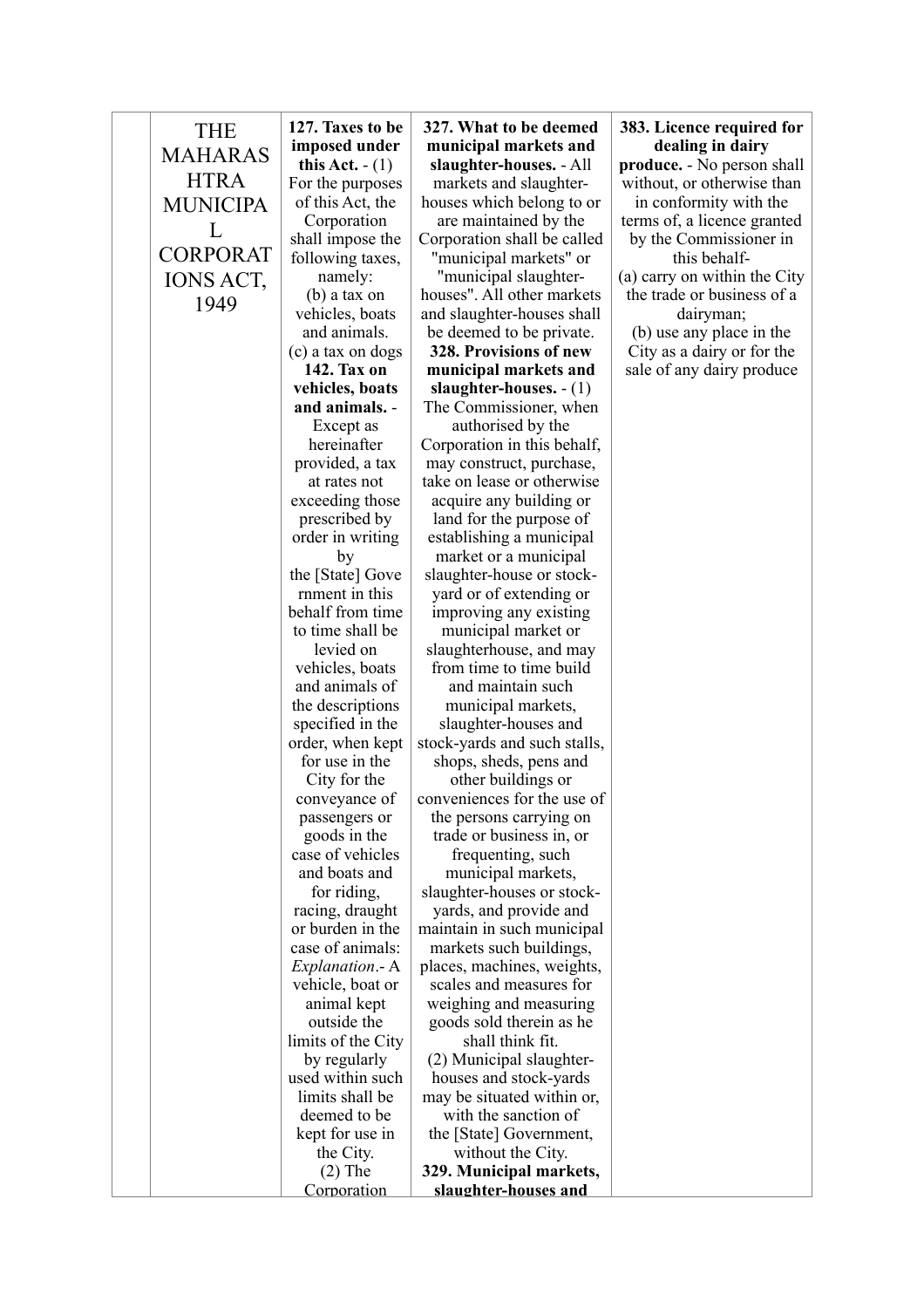| <b>THE</b>      | 105. Penalty—                     | 164. Places for slaughter                             | N/A |
|-----------------|-----------------------------------|-------------------------------------------------------|-----|
|                 | Whoever keeps                     | of animals for sale.— $(1)$                           |     |
| <b>MANIPUR</b>  | or is in                          | The Nagar Panchayat or,                               |     |
| <b>MUNICIPA</b> | possession of                     | as the case may be, the                               |     |
| <b>LITIES</b>   | any cart,                         | Council may, and when                                 |     |
| ACT, 1994       | carriage or                       | required by the                                       |     |
|                 | animal without                    | Government shall fix                                  |     |
|                 | the licence as                    | places with the approval of                           |     |
|                 | required under                    | the State Government for                              |     |
|                 | this Act shall be                 | slaughter of animals for                              |     |
|                 | liable to a fine<br>not exceeding | sale, and the Nagar<br>Panchayat or Council may       |     |
|                 | four times the                    | grant and withdraw licence                            |     |
|                 | fee payable by                    | for the use of such                                   |     |
|                 | him in respect of                 | premises, or, if they vest in                         |     |
|                 | such licence, in                  | the Nagar Panchayat or                                |     |
|                 | addition to the                   | Council, may charge rent                              |     |
|                 | licence fee due.                  | for fees of the use of the                            |     |
|                 |                                   | places. (2) When any such                             |     |
|                 |                                   | premises have been fixed,                             |     |
|                 |                                   | no person shall slaughter                             |     |
|                 |                                   | any such animal for sale                              |     |
|                 |                                   | within the Municipal area                             |     |
|                 |                                   | at any other place. (3) Any                           |     |
|                 |                                   | person who slaughters for<br>sale any animals at any  |     |
|                 |                                   | place within the Municipal                            |     |
|                 |                                   | area other than the one                               |     |
|                 |                                   | fixed by the Nagar                                    |     |
|                 |                                   | Panchayat or as the case                              |     |
|                 |                                   | may be, the Council under                             |     |
|                 |                                   | this section shall be                                 |     |
|                 |                                   | punishable with fine which                            |     |
|                 |                                   | may extend to five                                    |     |
|                 |                                   | hundred rupees.                                       |     |
|                 |                                   | 165. Inspection before                                |     |
|                 |                                   | and after slaughter.—A<br>Nagar Panchayat or, as the  |     |
|                 |                                   | case may be, the Council                              |     |
|                 |                                   | shall arrange for inspection                          |     |
|                 |                                   | of the animal by a                                    |     |
|                 |                                   | Veterinary Surgeon or a                               |     |
|                 |                                   | competent person before                               |     |
|                 |                                   | the animal is killed and                              |     |
|                 |                                   | may also arrange for                                  |     |
|                 |                                   | inspection of the meat and                            |     |
|                 |                                   | organs for the purpose of                             |     |
|                 |                                   | certification, as may be                              |     |
|                 |                                   | laid down by bye-laws of<br>the meat for use as food. |     |
|                 |                                   | 166. Licensing of butcher.                            |     |
|                 |                                   | -No person shall carry on                             |     |
|                 |                                   | the profession of a butcher                           |     |
|                 |                                   | except under a licence                                |     |
|                 |                                   | from the municipality.                                |     |
|                 |                                   |                                                       |     |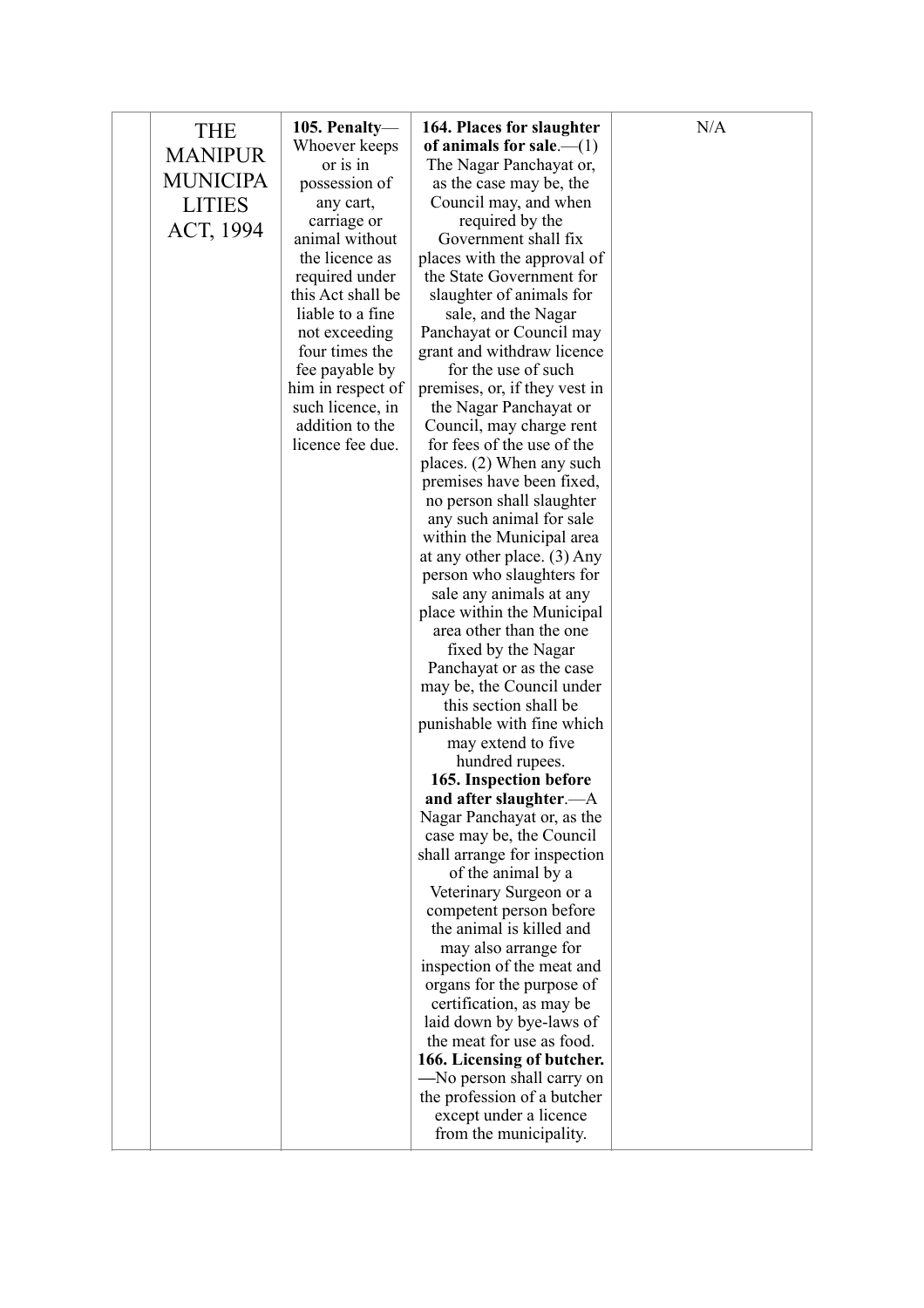| <b>THE</b>       | 226. Markets slaughter-                     |  |
|------------------|---------------------------------------------|--|
| <b>MEGHALAYA</b> | houses, etc, to be                          |  |
| <b>MUNICIPAL</b> | properly drained- $(1)$                     |  |
| ACT, 1973        | Every owner, occupier or                    |  |
|                  | farmer of a market, or of                   |  |
|                  | any place for the sale of                   |  |
|                  | meat, poultry, fish or                      |  |
|                  | vegetables, or any                          |  |
|                  | slaughter-house, within the                 |  |
|                  | limits of a municipality,                   |  |
|                  | shall make or cause such                    |  |
|                  | drains to be made therein                   |  |
|                  | shall be considered                         |  |
|                  | sufficient by the Board,                    |  |
|                  | and if required to do so by                 |  |
|                  | the Board, shall cause all                  |  |
|                  | the floors and drains to be                 |  |
|                  | paved with stone or burnt                   |  |
|                  | brick, and cemented, and                    |  |
|                  | shall also cause a supply of                |  |
|                  | water to be provided,                       |  |
|                  | sufficient for keeping such                 |  |
|                  | market, place or slaughter-                 |  |
|                  | house in a clean and                        |  |
|                  | wholesome state and shall                   |  |
|                  | also provide adequate                       |  |
|                  | ventilation, lighting of                    |  |
|                  | shops and stalls and                        |  |
|                  | passages and ways to or in                  |  |
|                  | such market.                                |  |
|                  | 229. Certain offensive                      |  |
|                  | and dangerous trades not                    |  |
|                  | to be established within                    |  |
|                  | the limits to be fixed by                   |  |
|                  | the Board without                           |  |
|                  | license- (1) Within such                    |  |
|                  | local limits as may be                      |  |
|                  | fixed by the Board at a                     |  |
|                  | meeting, no place shall be                  |  |
|                  | used with out license from                  |  |
|                  | the Board which shall be                    |  |
|                  | renewable annually, for                     |  |
|                  | any of the following<br>purposes, namely: - |  |
|                  | (f) as tannery, slaughter-                  |  |
|                  | house                                       |  |
|                  | 234. Power to order the                     |  |
|                  | use of slaughter houses                     |  |
|                  | and the carrying on of                      |  |
|                  | dangerous and offensive                     |  |
|                  | trade to be discontinued-                   |  |
|                  | $(1)$ If it be shown to the                 |  |
|                  | satisfaction of the Board at                |  |
|                  | a meeting that nay place                    |  |
|                  | license under Section 229                   |  |
|                  | causes any nuisance or is                   |  |
|                  | injurious to the health of                  |  |
|                  | the neighbourhood, it may                   |  |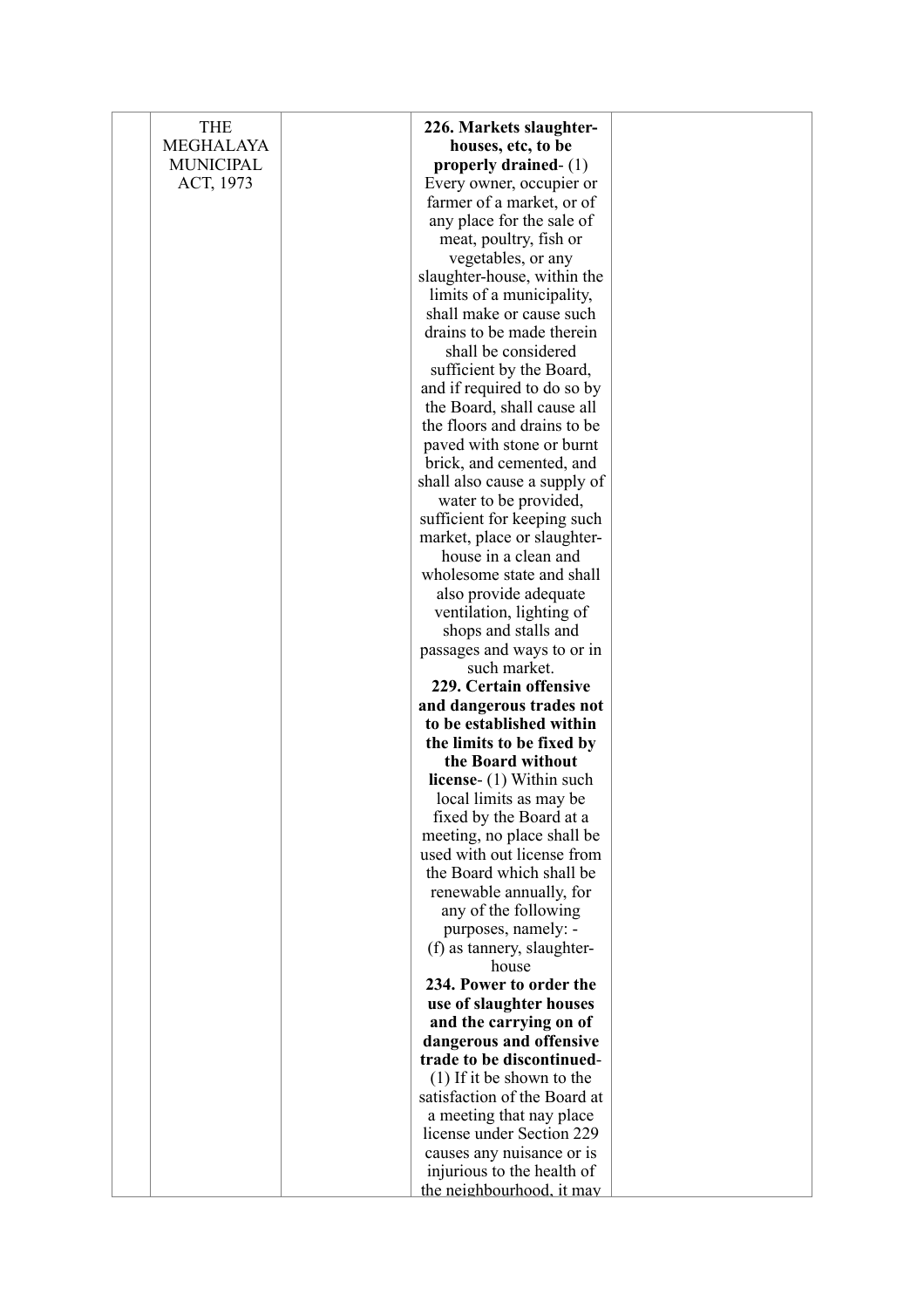| <b>THE</b>      | 178. Licenses                       | 192. Provision of                                              | 174. Prohibition against                                  |
|-----------------|-------------------------------------|----------------------------------------------------------------|-----------------------------------------------------------|
| <b>MIZORAM</b>  | for places in                       | municipal slaughter-                                           | feeding certain animals                                   |
| <b>MUNICIPA</b> | which animals                       | <b>houses:</b> $(1)$ The                                       | <b>on filth:</b> No person shall                          |
|                 | are kept: $(1)$                     | Municipalities shall                                           | feed or permit any animal,                                |
| <b>LITIES</b>   | The owner or                        | provide a sufficient                                           | which is kept for dairy                                   |
| ACT, 2007       | occupier of any                     | number of places for use as                                    | purpose or may be used for                                |
|                 | stable,                             | municipal slaughter-houses                                     | food, to be fed on filth.                                 |
|                 | veterinary                          | and may charge rents and<br>fees for their use at such         | 196. Regulation of milk                                   |
|                 | infirmary, stand,<br>shed, yard, or |                                                                | trade: $(1)$ No person shall<br>without or otherwise than |
|                 | other place in                      | rates as it may think fit. $(2)$<br>The Municipality may - (a) | in conformity with a                                      |
|                 | which                               | place the collection of such                                   | licence from the Executive                                |
|                 | quadrupeds are                      | rents and fees under the                                       | Council - (a) carry on                                    |
|                 | kept or taken in                    | management of such                                             | within the Municipality the                               |
|                 | for purposes of                     | persons as may appear to it                                    | trade or business of a                                    |
|                 | profit shall apply                  | proper; or (b) farm out                                        | dealer in or importer or                                  |
|                 | to Executive                        | such collection for any                                        | seller or hawker of milk or                               |
|                 | Council for a                       | period not exceeding three                                     | dairy produce; (b) use any                                |
|                 | licence not less                    | years at a time and on such                                    | place in the Municipality                                 |
|                 | than thirty and                     | terms and conditions as it                                     | for the sale of milk or                                   |
|                 | not more than                       | may think fit. $(3)$                                           | dairy produce: Provided                                   |
|                 | ninety days                         | Municipal slaughter-                                           | that no such licence shall                                |
|                 | before opening                      | houses may be situated                                         | be given to any person                                    |
|                 | of such place, or                   | within or with the sanction                                    | who is suffering from                                     |
|                 | the                                 | of the State Government,                                       | dangerous disease. (2)                                    |
|                 | commencement                        | outside the municipal area.                                    | Such licence may be                                       |
|                 | of the year for                     | 193. Licence for                                               | refused or may be granted                                 |
|                 | which the<br>licence is sought      | slaughter-houses: (1) The                                      | on such conditions as the                                 |
|                 | to be renewed,                      | owner of any place within<br>municipal limits or at a          | Executive Council may<br>deem necessary which may         |
|                 | as the case may                     | distance within three miles                                    | extend to the construction,                               |
|                 | be. $(2)$ The                       | of such limits which has                                       | ventilation, conservancy,                                 |
|                 | Executive                           | been in use before the                                         | supervision and inspection                                |
|                 | Council may, by                     | commencement of this Act                                       | of the premises, whether                                  |
|                 | an order and                        | as a slaughter-house for                                       | within or without                                         |
|                 | under such                          | the slaughtering of animals                                    | municipal limits, where the                               |
|                 | restrictions and                    | or for the skinning or                                         | animals, from which the                                   |
|                 | regulations as it                   | cutting up of any                                              | milk-supply is derived are                                |
|                 | thinks fit, grant                   | carcasses, shall apply to                                      | kept                                                      |
|                 | or refuse to                        | the Executive Council for                                      |                                                           |
|                 | grant such                          | a licence not less than                                        |                                                           |
|                 | licence. $(3)$ No                   | thirty and not more than                                       |                                                           |
|                 | person shall<br>without or          | ninety days before the                                         |                                                           |
|                 | otherwise than                      | opening of such place as a<br>slaughter-houses or the          |                                                           |
|                 | in conformity                       | commencement of the year                                       |                                                           |
|                 | with a licence                      | for which the licence is                                       |                                                           |
|                 | use any place for                   | sought to be renewed, as                                       |                                                           |
|                 | such purpose.                       | the case may be : Provided                                     |                                                           |
|                 |                                     | that this sub-section shall                                    |                                                           |
|                 |                                     | not take effect in any area                                    |                                                           |
|                 |                                     | outside the municipal                                          |                                                           |
|                 |                                     | limits except with the                                         |                                                           |
|                 |                                     | previous sanction of the                                       |                                                           |
|                 |                                     | State Government. (2) The                                      |                                                           |
|                 |                                     | Executive Council may, by                                      |                                                           |
|                 |                                     | an order and subject to                                        |                                                           |
|                 |                                     | such restrictions and                                          |                                                           |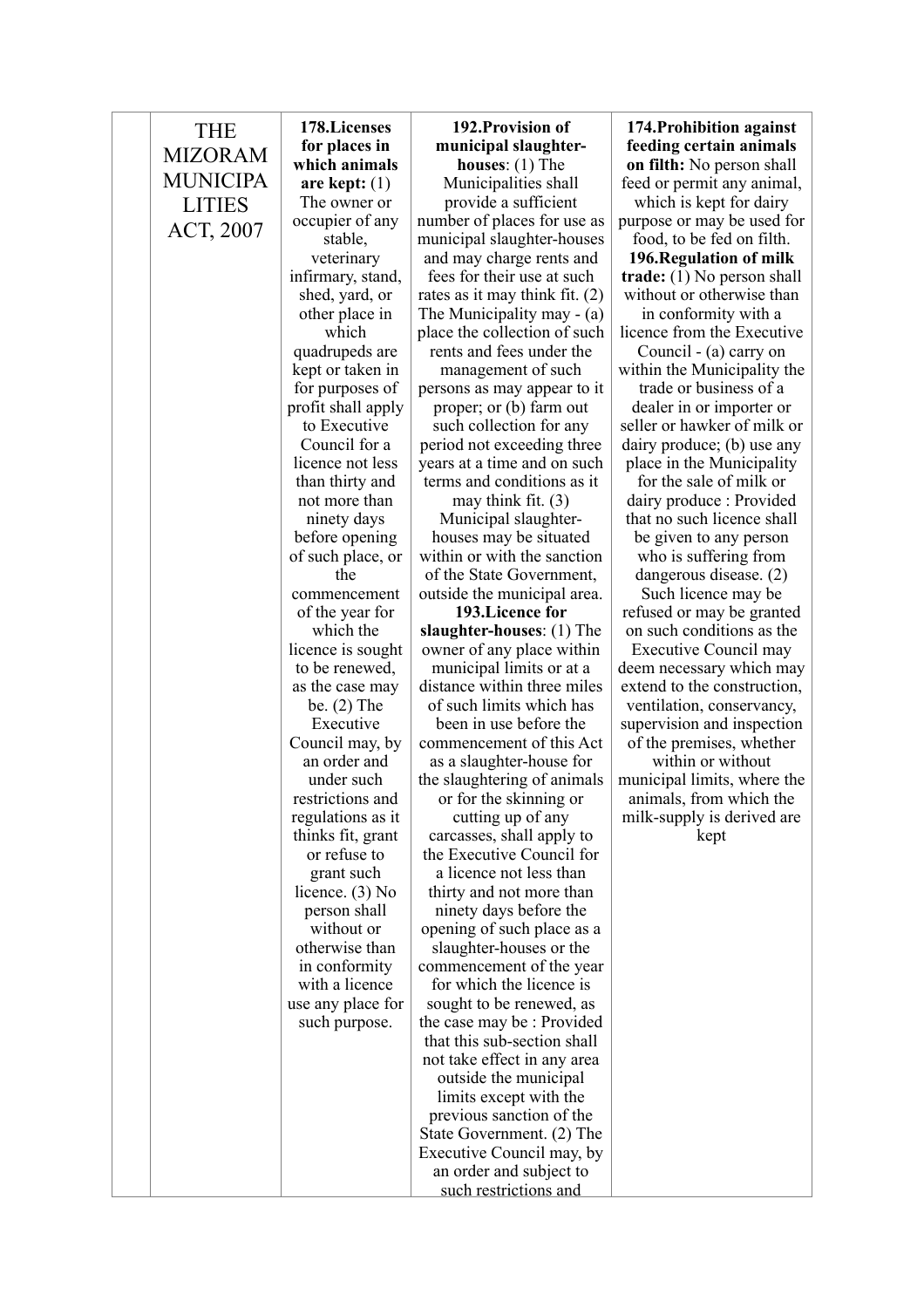|  | <b>THE</b><br><b>NAGALAN</b><br>D<br><b>MUNICIPA</b><br>LACT, 2001 | 454. Suffering<br>dogs not to be<br>at large :- No<br>person, being<br>the owner or<br>pet-son in<br>charge of any<br>dog, shall<br>neglect to<br>restrain it so !hat<br>it shall be at<br>large in any<br>street without a<br>muzzle,- $(c)$ if<br>such dog is<br>likely LO annoy<br>or intimidate<br>public; or $(d)$ if<br>the Municipality<br>has by the public<br>notice during the<br>prevalence of<br>rabies, directed<br>that dogs shall<br>not be at large<br>without muzzles. | 389. Private markets and<br>slaughter houses :-<br>1) No place other than a<br>Municipal market shall be<br>used as a market unless<br>such place has been<br>licensed as market by the<br>Chief Officer of the<br>Municipality under section<br>$399. (2)$ No place other<br>than municipal slaughter<br>house, shall be used as a<br>slaughter house: Provided<br>that nothing in his<br>subsection shall be<br>deemed, (a) to restrict the<br>slaughter of any animal in<br>any place on the occasion<br>of any religious festival or<br>ceremony, subject to such<br>conditions where non- I<br>compliance with which,<br>shall be punishable under<br>this Act, as the Chief<br>Officer may, by public or<br>special notice, impose in<br>this behalf; or (b) to<br>prevent the Chief Officer<br>from setting apart with the<br>sanction of the<br>Municipality any place for<br>the slaughter of animals in<br>accordance with religious<br>custom. | N/A |
|--|--------------------------------------------------------------------|-----------------------------------------------------------------------------------------------------------------------------------------------------------------------------------------------------------------------------------------------------------------------------------------------------------------------------------------------------------------------------------------------------------------------------------------------------------------------------------------|-----------------------------------------------------------------------------------------------------------------------------------------------------------------------------------------------------------------------------------------------------------------------------------------------------------------------------------------------------------------------------------------------------------------------------------------------------------------------------------------------------------------------------------------------------------------------------------------------------------------------------------------------------------------------------------------------------------------------------------------------------------------------------------------------------------------------------------------------------------------------------------------------------------------------------------------------------------|-----|
|--|--------------------------------------------------------------------|-----------------------------------------------------------------------------------------------------------------------------------------------------------------------------------------------------------------------------------------------------------------------------------------------------------------------------------------------------------------------------------------------------------------------------------------------------------------------------------------|-----------------------------------------------------------------------------------------------------------------------------------------------------------------------------------------------------------------------------------------------------------------------------------------------------------------------------------------------------------------------------------------------------------------------------------------------------------------------------------------------------------------------------------------------------------------------------------------------------------------------------------------------------------------------------------------------------------------------------------------------------------------------------------------------------------------------------------------------------------------------------------------------------------------------------------------------------------|-----|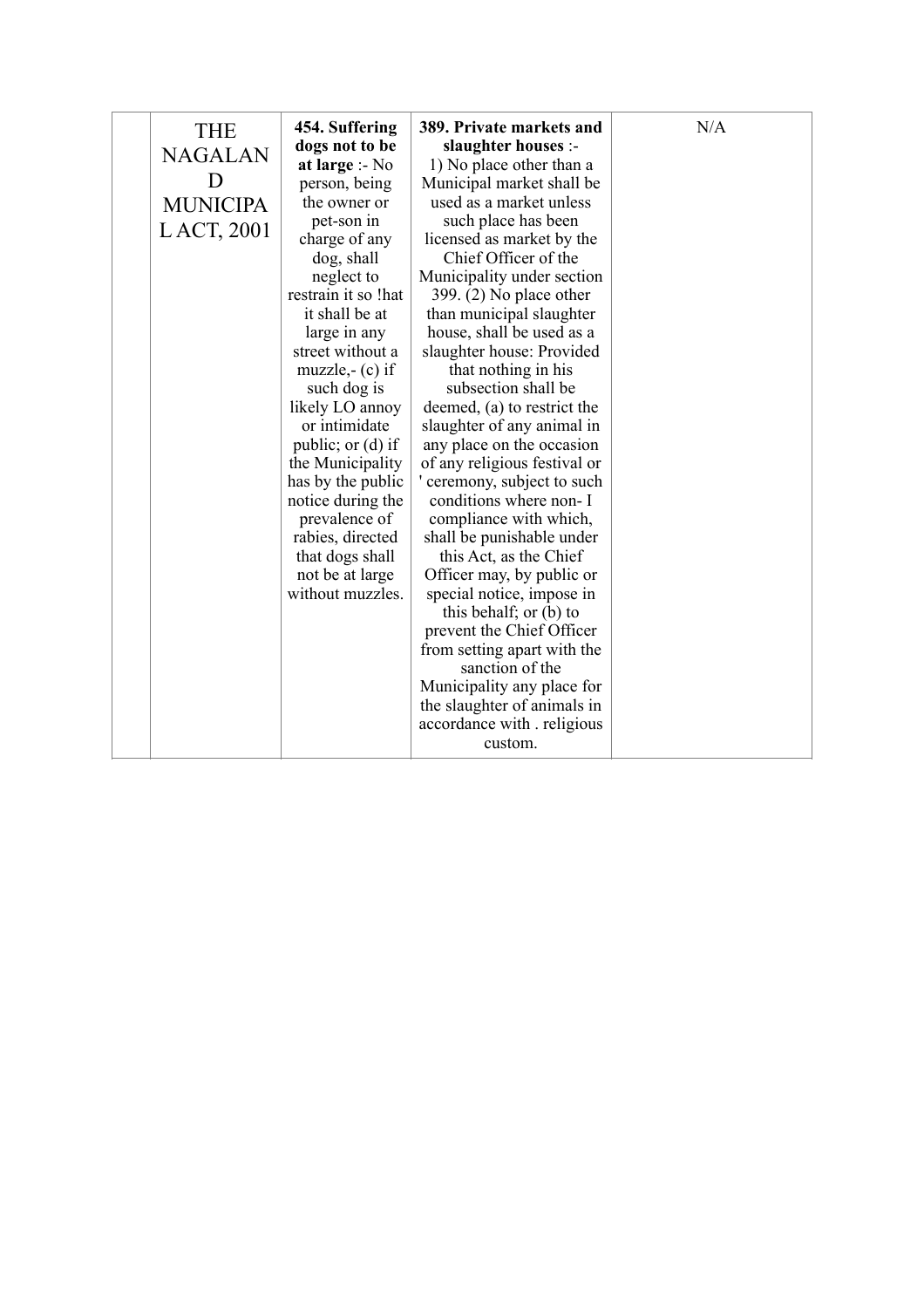| THE             | 409.                                 | 572. Prohibitio                    |
|-----------------|--------------------------------------|------------------------------------|
|                 | <b>Prohibition of</b>                | of animals etc.                    |
| <b>ORISSA</b>   | tethering of                         | market. Ex                         |
| <b>MUNICIPA</b> | animals in                           | hereinafter pro                    |
| L               | public street.                       | person, shall                      |
| <b>CORPORAT</b> | $(1)$ No person                      | licence fro                        |
|                 | shall tether any                     | Commissione                        |
| ION ACT,        | animal in any                        | expose for sale                    |
| 2003            | public street. (2)                   | footed animal o                    |
|                 | Any animal                           | or fish intended                   |
|                 | tethered as                          | food, in any pl                    |
|                 | aforesaid may be                     | than a Corpo:                      |
|                 | removed by the                       | private market                     |
|                 | Commissioner,                        | that nothing in t                  |
|                 | or by any                            | shall apply to                     |
|                 | Corporation                          | sold from, or ex                   |
|                 | Officer or                           | sale in, a vessel                  |
|                 | employees and                        | has been broug                     |
|                 | made over to a                       | after being ca<br>river or l       |
|                 | police officer or                    | 573. Butche                        |
|                 | may be removed                       |                                    |
|                 | by a police                          | persons who                        |
|                 | officer, who<br>shall deaf           | flesh of anim                      |
|                 | therewith as                         | licensed. No po<br>without or othe |
|                 | with an animal                       | in conformity                      |
|                 | found straying                       | terms of a licen                   |
|                 | 543.                                 | by the Commi                       |
|                 | <b>Prohibition as</b>                | this behalf, $-$ (a                |
|                 | to keeping                           | within the City                    |
|                 | animal                               | Corporation s                      |
|                 | $(1)$ No person                      | house the tra                      |
|                 | shall $-$ (a)                        | butcher; or (b)                    |
|                 | without the                          | place in the Ci                    |
|                 | written                              | sale of the fle                    |
|                 | permission of                        | animal intended                    |
|                 | the                                  | food, or any pla                   |
|                 | Commissioner                         | the City for the                   |
|                 | or otherwise                         | such flesh for co                  |
|                 | than in                              | in the C                           |
|                 | conformity with                      | 582. Slaughter                     |
|                 | the terms of                         | in slaughter                       |
|                 | such permission,                     | $(1)$ No perso                     |
|                 | keep any swine                       | slaughter or pr                    |
|                 | in any part of the                   | slaughtered ar                     |
|                 | city; $(b)$ keep                     | human consum                       |
|                 | any animal on                        | slaughter house                    |
|                 | his premises so                      | on the author                      |
|                 | as to be a                           | certificate gran                   |
|                 | nuisance or                          | Veterinary Offic                   |
|                 | danger to any                        | animal is fit for                  |
|                 | person; and $(c)$                    | I. $(2)$ The Ve                    |
|                 | feed any                             | Officer shalt i                    |
|                 | animals, or                          | certificate refe                   |
|                 | suffer or permit                     | sub-section (1)                    |
|                 | any animal, to<br>be fed, or to feed | opinion, - (a) t                   |
|                 | <u>with or unon</u>                  | whether male o<br>صمطت<br>         |
|                 |                                      |                                    |

## **57. produce except** in **marker.** *cept* as here *no*

without a  $\mathop{\mathrm{im}}$  the er, sell or

e any four or any meat for human lace other

ration or · Provided this Section fresh fish xposed for in which it ht directly ught at a

 $l$ ake.

**573. Butchers and**  sales the **flages** to be **licensed.** No person shall, erwise than with the nce granted issioner in a) carry on  $w<sub>g</sub>$ , or at any slaughter

ade of a b) use any ity for the sh of any for human ace outside he sale of onsumption

'ity.  $\overline{\textbf{of}}$  animals

**in s** house on shall

rocure the nimal for nption in a , otherwise

rity of a ted by the cer that the slaughter.

eterinary not grant erred to in ) if in his the animal or female - $\sim$  d  $\pm$ 

**576. Commissioner lo provide for inspection of articles exposed for sale for human food**. It shall

be the duty of the Commissioner to make provision for the constant and vigilant inspection of animals, carcasses, meat, poultry, game, flesh, fish,

fruit, vegetables, corn, bread, flour, dairy produce and any other article

exposed or hawked about for sale or deposited in or brought to any place for the purpose of sale or for preparation for sale and intended for human food or for medicine.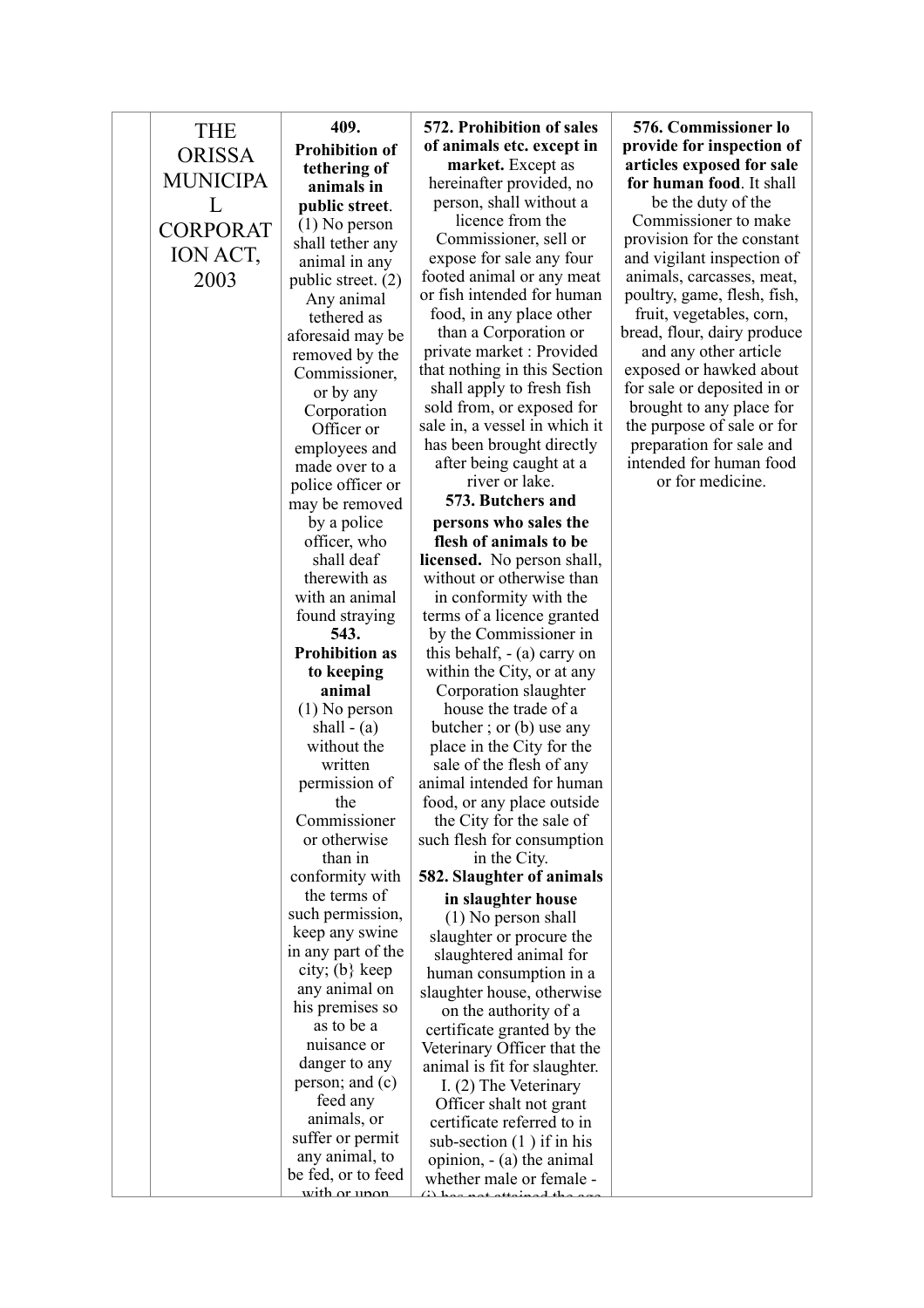| <b>THE</b>      | 345. Licences                         | 362. Licence for                                     | 366. Regulation of milk                               |
|-----------------|---------------------------------------|------------------------------------------------------|-------------------------------------------------------|
|                 | for places in                         | slaughter-houses.- (1) The                           | <b>trade.-</b> $(1)$ No person shall                  |
| <b>PUDUCHE</b>  | which animals                         | owner of any place within                            | without or otherwise than                             |
| <b>RRY</b>      | are kept. $-(1)$                      | municipal limits which is                            | in conformity with a                                  |
| <b>MUNICIPA</b> | The owner or                          | used as a slaughter-house                            | licence from the                                      |
| <b>LITIES</b>   | occupier of any                       | for the slaughtering of                              | Commissioner -- (a) carry                             |
|                 | stable,                               | animals or for the skinning                          | on or be employed in,                                 |
| ACT, 1973       | veterinary                            | or cutting up of any                                 | within the municipality,                              |
|                 | infirmary, stand,                     | carcasses, shall apply to                            | the trade or business of a                            |
|                 | shed, yard, or                        | the Commissioner for a                               | dealer in, or importer or                             |
|                 | other place in                        | licence sixty days before                            | seller or hawker of, milk or                          |
|                 | which                                 | the opening of such place                            | diary produce; or (b) use                             |
|                 | quadrupeds are                        | as a slaughter-house or                              | any place in the                                      |
|                 | kept or taken in                      | before the commencement                              | municipality for the sale of                          |
|                 | for purposes of<br>profit shall apply | of the year for which the<br>licence is sought to be | milk or dairy produce;<br>Provided that no such       |
|                 | to the                                | renewed, as the case may                             | licence shall be given to                             |
|                 | Commissioner                          | be. (2) The Commissioner                             | any person who is                                     |
|                 | for a licence not                     | may, by an order and                                 | suffering from an                                     |
|                 | less than thirty                      | subject to such restrictions                         | infectious disease:                                   |
|                 | and not more                          | and regulations as to                                | Provided further that such                            |
|                 | than ninety days                      | supervision and inspection                           | licence shall be deemed to                            |
|                 | before the                            | as he thinks fit, grant or                           | have been suspended while                             |
|                 | opening of such                       | refuse to grant such                                 | the person to whom it is                              |
|                 | place, or before                      | licence.                                             | granted is suffering from                             |
|                 | the                                   | 363. Slaughter of animals                            | an infectious disease. (2)                            |
|                 | commencement                          | during festivals and                                 | Such licence may be                                   |
|                 | of the year for                       | ceremonies.- The                                     | refused or may be granted                             |
|                 | which the                             | Commissioner may allow                               | on such conditions as the                             |
|                 | licence is sought                     | any animal to be                                     | Commissioner may deem                                 |
|                 | to be renewed,                        | slaughtered in such place                            | necessary which may                                   |
|                 | as the case may                       | as he thinks fit on                                  | extend to the construction,                           |
|                 | be. $(2)$ The                         | occasions of festivals and                           | ventilation, conservancy,                             |
|                 | Commissioner                          | ceremonies or as a special                           | supervision and inspection<br>of the premises whether |
|                 | may, by an order<br>and subject to    | measure.<br>364. Slaughter of animals                | within or outside                                     |
|                 | such restrictions                     | for sale as food. No                                 | municipal limits where the                            |
|                 | and conditions                        | <b>person shall</b> -- $(a)$                         | animals from which the                                |
|                 | as he may think                       | slaughter within the                                 | milk-supply is derived are                            |
|                 | fit to impose,                        | municipality, except in a                            | kept.                                                 |
|                 | grant or refuse                       | public or licensed                                   |                                                       |
|                 | such licence. $(3)$                   | slaughter-house, any cattle,                         |                                                       |
|                 | No person shall                       | horse, sheep, goat or pig                            |                                                       |
|                 | without or                            | for sale as food, or skin or                         |                                                       |
|                 | otherwise than                        | cut up any carcass without                           |                                                       |
|                 | in conformity                         | or otherwise than in                                 |                                                       |
|                 | with a licence                        | conformity with a licence                            |                                                       |
|                 | use any place for                     | from the Commissioner; or                            |                                                       |
|                 | such a purpose.                       | (b) dry any skin or permit                           |                                                       |
|                 | $(4)$ Nothing in                      | it to be dried in such                               |                                                       |
|                 | this section shall                    | manner as to cause a                                 |                                                       |
|                 | apply to any                          | nuisance                                             |                                                       |
|                 | such place                            |                                                      |                                                       |
|                 | licensed as a                         |                                                      |                                                       |
|                 | place or public<br>entertainment or   |                                                      |                                                       |
|                 | resort.                               |                                                      |                                                       |
|                 |                                       |                                                      |                                                       |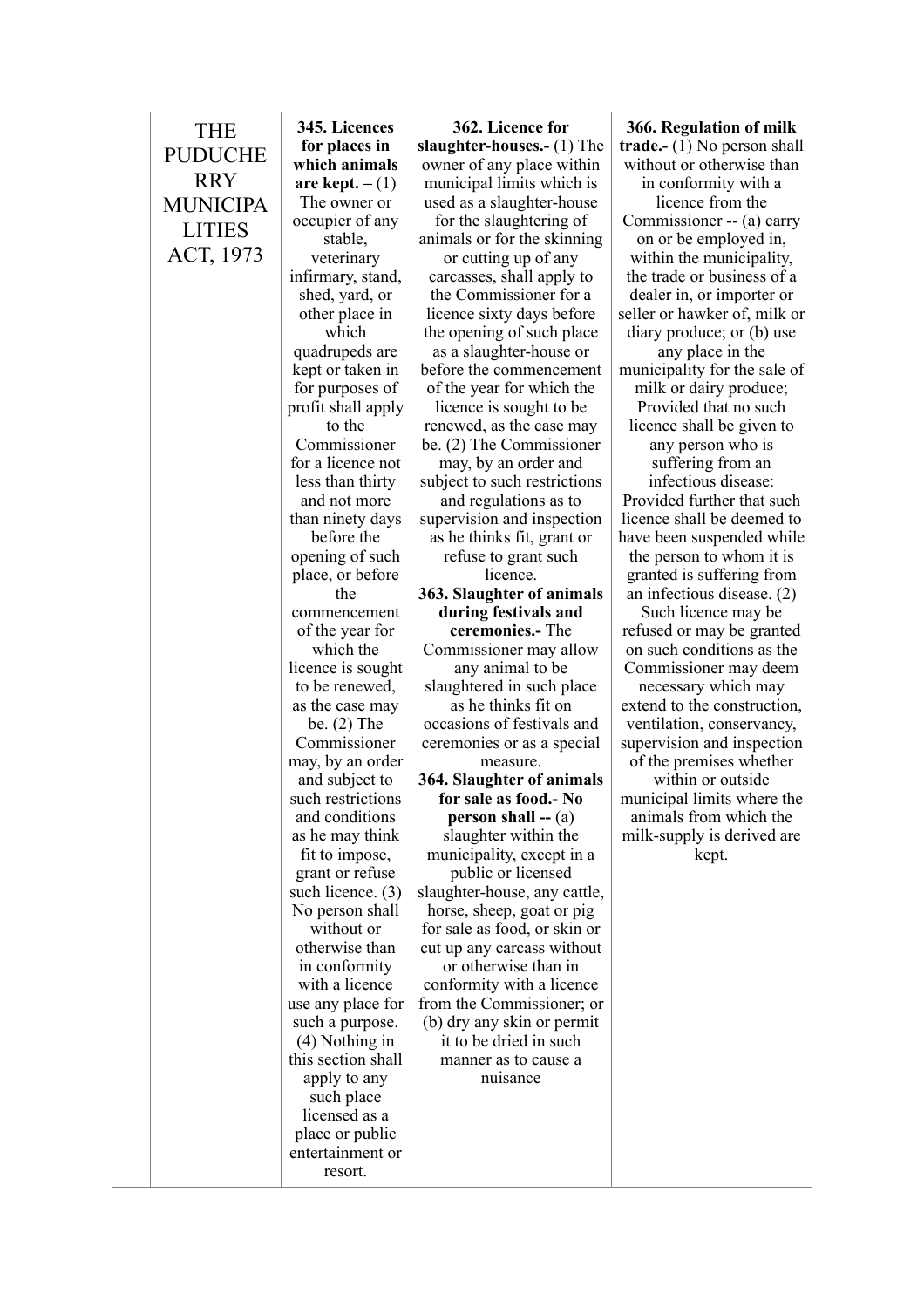| <b>PUNJAB</b>   | 118. Tax on                     | 331. Provision of                                  | 249. Prohibition of           |
|-----------------|---------------------------------|----------------------------------------------------|-------------------------------|
|                 | vehicles and                    | municipal markets and                              | tethering of animals and      |
| <b>MUNICIPA</b> | animals. $- (1)$ A              | slaughter-houses. $- (1)$                          | milking of cattle. $- (1)$ No |
| L               | tax under clause                | The Commissioner, when                             | person shall tether any       |
| <b>CORPORAT</b> | $(c)$ of sub-                   | authorised by the                                  | animal or cause or permit     |
|                 | Section $(1)$ of                | Corporation in this behalf,                        | the same to be tethered in    |
| ION ACT,        | Section 90 shall                | may provide and maintain                           | any public street. $(2)$ No   |
| 1976            | be levied at rates              | municipal markets and                              | person shall milk or cause    |
|                 | specified, from                 | slaughter-houses in such                           | or permit to be milked any    |
|                 | time to time by                 | number as he thinks fit.                           | cow or buffalo in any         |
|                 | the Government                  | together with stalls, shops,                       | street. (3) Any animal        |
|                 | in this behalf on               | sheds, pens and other                              | tethered or any cow or        |
|                 | - (a) vehicles,                 | buildings and                                      | buffalo found being milked    |
|                 | other than                      | conveniences for the use of                        | as aforesaid in any street    |
|                 | mechanically                    | persons carrying on trade                          | may be removed by the         |
|                 | propelled                       | or business in, or                                 | Commissioner or any           |
|                 | vehicles, and                   | frequenting such markets                           | Corporation Officer or        |
|                 | other                           | or slaughter-houses and                            | employee and be               |
|                 | conveyance                      | may provide and maintain                           | impounded and dealt with      |
|                 | plying for hire                 | in any such markets,                               | under the provisions of the   |
|                 | and kept within                 | buildings and places                               | Cattle trespass Act, 1871.    |
|                 | the City; $(b)$                 | machines, weights, scales                          |                               |
|                 | animals used for                | and measures for the                               |                               |
|                 | riding, driving,                | weighment or                                       |                               |
|                 | draught or                      | measurement of goods sold                          |                               |
|                 | burden, when                    | therein. (2) Municipal                             |                               |
|                 | kept within the                 | markets and slaughter-                             |                               |
|                 | $City$ ; and $(c)$              | houses shall be under the                          |                               |
|                 | dogs kept within                | control of the                                     |                               |
|                 | the City. $(2)$ A<br>vehicle or | Commissioner who may at                            |                               |
|                 | animal kept                     | any time, by public notice,<br>close any municipal |                               |
|                 | outside the                     | market or slaughter-house                          |                               |
|                 | limits of the City              | or any part thereof.                               |                               |
|                 | but regularly                   | 333. Private markets and                           |                               |
|                 | used within such                | slaughter-houses. $- (1)$ No                       |                               |
|                 | limits shall be                 | place other than a                                 |                               |
|                 | deemed to be                    | municipal market shall be                          |                               |
|                 | kept for use in                 | used as a market unless                            |                               |
|                 | the City.                       | such place has been                                |                               |
|                 | 325.                            | licensed as a market by the                        |                               |
|                 | <b>Registration</b>             | Commissioner. (2) No                               |                               |
|                 | and control of                  | place other than a                                 |                               |
|                 | $\text{dogs.} - (1)$ The        | municipal slaughter-houses                         |                               |
|                 | Corporation                     | shall be used as a                                 |                               |
|                 | may, by byelaws                 | slaughter-house: Provided                          |                               |
|                 | made in this                    | that nothing in this sub-                          |                               |
|                 | behalf- $(a)$                   | section shall be deemed-                           |                               |
|                 | require the                     | (a) to restrict the slaughter                      |                               |
|                 | registration, by                | of any animal in any place                         |                               |
|                 | the registration                | on the occasion of any                             |                               |
|                 | authority                       | religious festival or                              |                               |
|                 | appointed by the                | ceremony, subject to such                          |                               |
|                 | Commissioner                    | conditions (noncompliance)                         |                               |
|                 | in this behalf of               | with which shall be                                |                               |
|                 | all dogs kept                   | punishable under this Act)                         |                               |
|                 | within the City;                | as the Commissioner may,                           |                               |
|                 | (b) require that                | by public or special notice.                       |                               |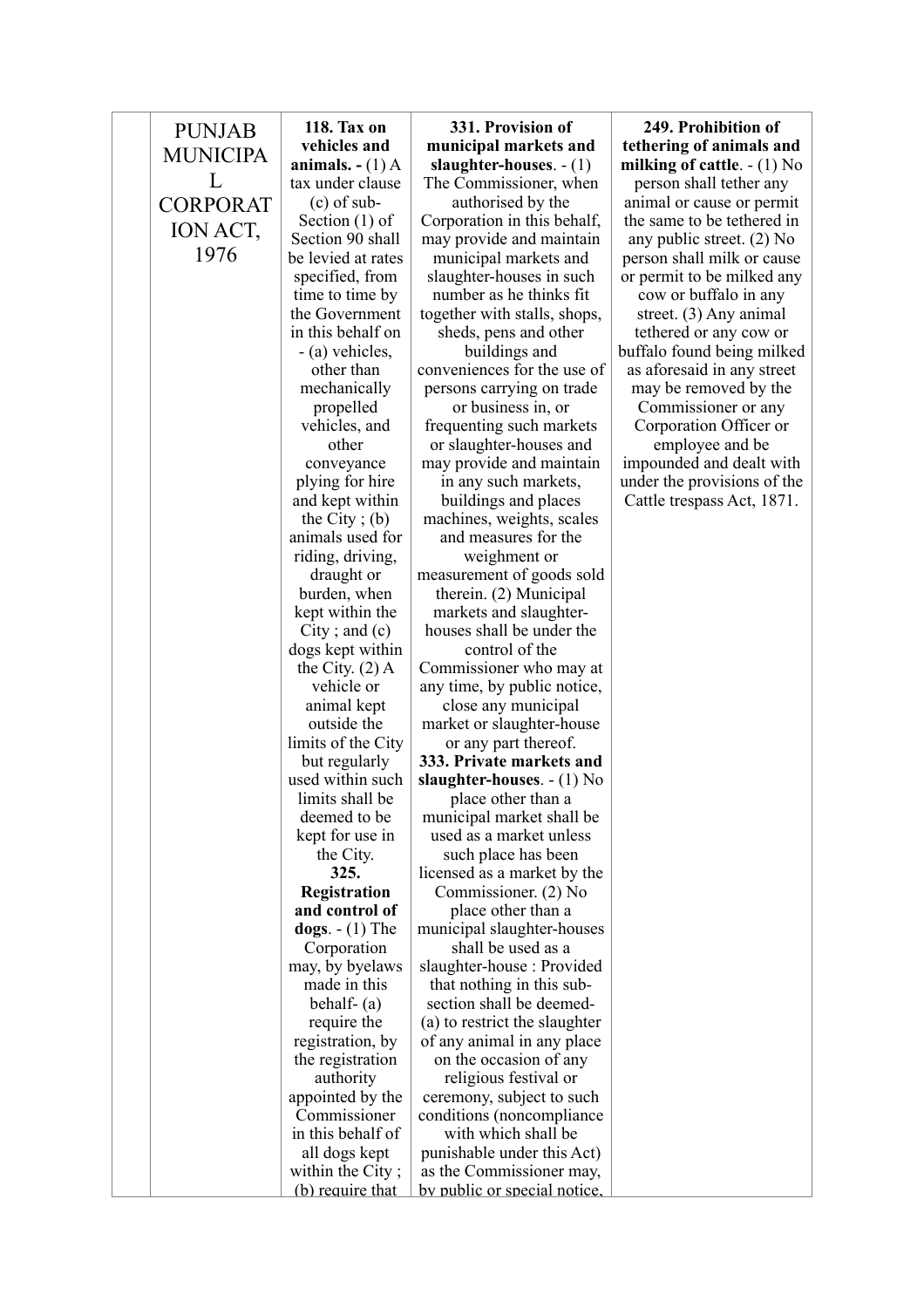| <b>THE</b>      | 247. Premises                     | 269. Licensing markets,                                  | 251. Licens               |
|-----------------|-----------------------------------|----------------------------------------------------------|---------------------------|
| <b>RAJASTHA</b> | not to be used                    | slaughterhouses and                                      | $(1)$ No pers             |
|                 | for keeping                       | <b>certain business.</b> (1) It                          | purposes o                |
| N               | animals, or                       | shall be lawful for the                                  | permit to be              |
| <b>MUNICIPA</b> | poultry without                   | Municipality to direct that                              | for stabling              |
| <b>LITIES</b>   | licence.- No                      | no place not belonging to                                | for storing               |
|                 | person shall use,                 | or vested in it, shall be                                | or for mak                |
| ACT, 2009       | or permit to be                   | used for the purposes                                    | butter excep              |
|                 | used, any land or                 | specified in clause (j) of                               | accordance                |
|                 | premises for                      | sub-section $(1)$ of section                             | of a licer                |
|                 | keeping cattle,                   | 340 except under and in                                  | Municipa                  |
|                 | horse, pig, dog,                  | accordance with the                                      | Municipal                 |
|                 | or other                          | conditions of a licence                                  | such licer                |
|                 | quadruped                         | from the Municipality                                    | such condit               |
|                 | animal or any                     | which may from time to                                   | deem fit ar               |
|                 | kind of poultry                   | time grant, suspend,                                     | time withdra              |
|                 | for any purpose                   | withhold or withdraw such                                | on giving                 |
|                 | whatsoever                        | licences either generally or                             | notice to                 |
|                 | without, or                       | in individual cases.                                     | Provided t                |
|                 | otherwise than                    | 270. Opening, closing                                    | licencee ha               |
|                 | in conformity                     | and letting of markets                                   | any of the co             |
|                 | with, the terms                   | and slaughterhouses. $-(1)$                              | licence                   |
|                 | of a licence                      | The Municipality may                                     | withdrawn                 |
|                 | granted by the                    | from time to time open or                                | such notice               |
|                 | Municipality on                   | close any public market or                               | so uses or                |
|                 | payment of such                   | slaughterhouse. It may also                              | used any pl<br>the afores |
|                 | fees as may be                    | either take charges for<br>stalls or other rents or fees | without or in             |
|                 | determined by<br>the Municipality | for the use by any person                                | of any of the             |
|                 |                                   |                                                          | or after the              |
|                 | by bye-laws:<br>Provided that the | of any such market or<br>slaughterhouse or from          | or during t               |
|                 | Municipality                      | time to time sell by public                              | of, such lic              |
|                 | may, by a                         | auction or otherwise the                                 | punished w                |
|                 | written order,                    | privilege of occupying any                               | shall not be              |
|                 | exempt any class                  | stall or space in, or of                                 | thousand ru               |
|                 | of animal or bird                 | otherwise using, any such                                | may ex                    |
|                 | from such                         | market or slaughter house.                               | thousand ru               |
|                 | licence or from                   | $(2)$ Any person who,                                    | case of a                 |
|                 | any purpose for                   | without the permission or                                | offence w                 |
|                 | which such class                  | licence of the Municipality                              | fine which                |
|                 | of animal or bird                 | shall sell or expose for sale                            | fifty rupee               |
|                 | may be kept.                      | any article in the said                                  | during whic               |
|                 | 248. Seizure of                   | market or use the said                                   | is continued              |
|                 | certain animals                   | slaughterhouse shall be                                  | of the con                |
|                 | or birds. $-$ (1) If              | punished with fine which                                 | first such                |
|                 | any cattle, horse,                | shall not be less than one                               | Upon a con                |
|                 | pig, dog, or                      | thousand rupees but which                                | obtained in               |
|                 | other four-footed                 | may extend to two                                        | place unde                |
|                 | animal or bird is                 | thousand rupees                                          | $(3)$ , the Mag           |
|                 | kept on any land                  | 272. Opening of new                                      | the applicati             |
|                 | or premises in                    | slaughterhouses.-                                        | Municipal                 |
|                 | contravention of                  | Notwithstanding anything                                 | other office.             |
|                 | the provisions of                 | contained in this Act, the                               | him but n                 |
|                 | this Chapter or                   | Municipality shall, while                                | order suc                 |
|                 | is found roaming                  | establishing or permitting                               | closed an                 |
|                 | or straying or                    | establishment of a new                                   | appoint pe                |
|                 | tethered on any                   | slaughterhouse, have                                     | other steps t             |
|                 | street or public                  | regard to the public                                     | <u>place be</u>           |

**ing of dairies.**on shall for the f trade, use or used any place r milk cattle or or selling milk  $\sin \theta$ , or selling pt under and in with the terms

nce from the ality.  $(2)$  The lity may grant nce subject to tions as it may nd may at any aw such licence one month's

the licencee: that where the s contravened onditions of the

 $\epsilon$ , it may be n without any  $\mathbf{e}$ . (3) Whoever permits to be ace for any of

said purposes n contravention e conditions of. withdrawal of, the suspension  $c$ ence, shall be  $v$ ith fine which e less than five nees but which

 $t$  tend to ten pees and in the

 $\overline{\text{c}}$  continuing ith additional may extend to s for each day  $ch$  such offence d after the date viction for the

offence.  $(4)$ nviction being respect of any er sub-section eistrate shall on ion of the Chief Officer or any r authorized by ot otherwise,  $\Phi$  be the place to be d thereupon. ersons or take to prevent such ing so used.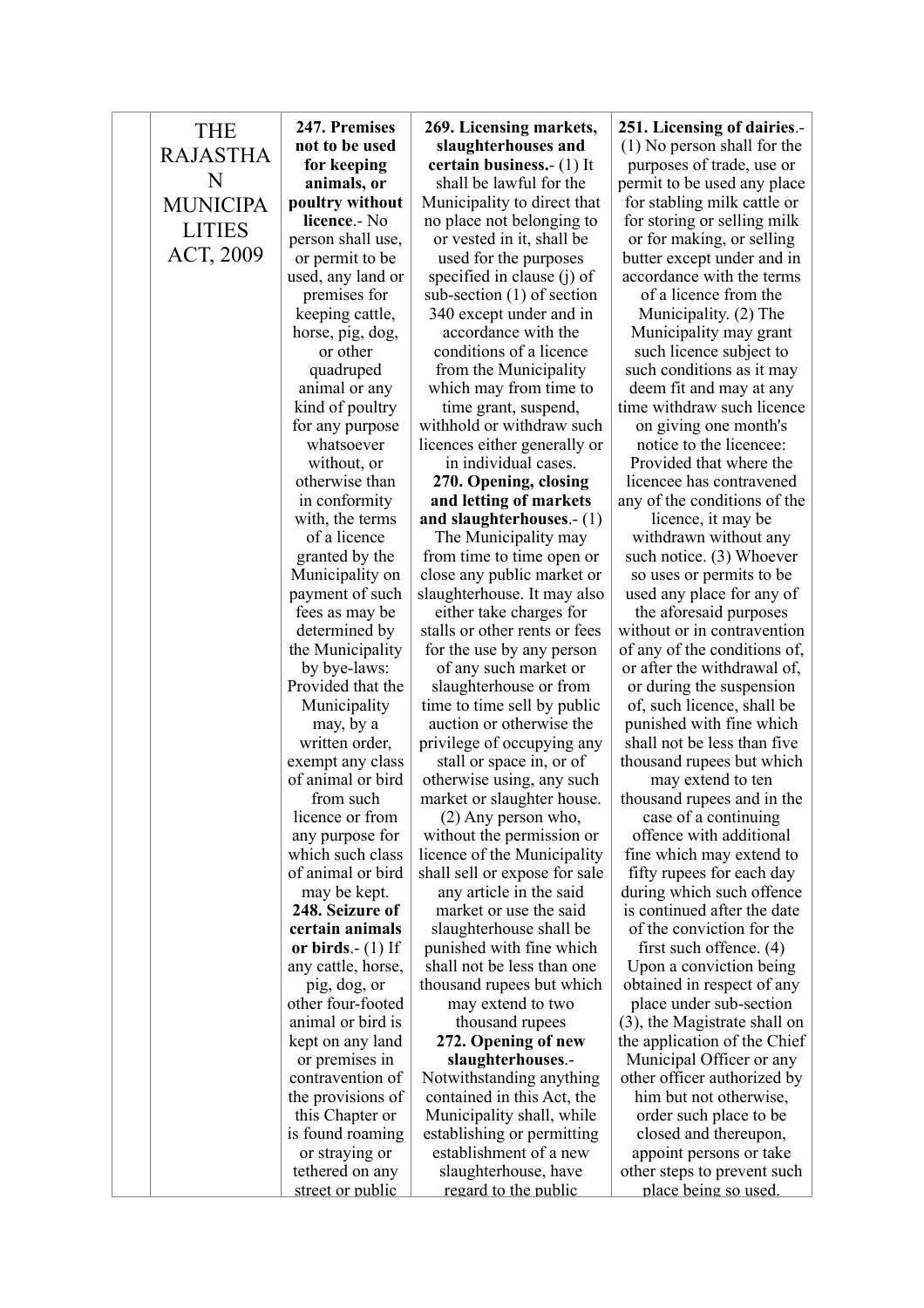| levy fees and<br>municipal markets and<br><b>SIKKIM</b><br>fines.<br>slaughterhouses. (1) The<br><b>MUNICIPA</b><br>The<br>Chief Municipal Officer<br>Municipality<br>may, either on his own or<br><b>LITIES</b><br>shall have the<br>through any agency,<br>ACT, 2007<br>power to levy<br>provide and maintain in<br>fees and fines in<br>the municipal area such<br>exercise of the<br>number of municipal<br>regulatory<br>markets, slaughterhouses,<br>powers vested in<br>or stockyards, as he thinks<br>it by or under<br>fit, together with stalls,<br>this Act or the<br>shops, sheds, pans, and<br>rules or the<br>other buildings and<br>regulations<br>conveniences for the use of<br>made thereunder<br>persons carrying on trade<br>$for -$<br>or business and may<br>(c) licensing of-<br>provide and maintain in<br>(iv) animals<br>any such markets,<br>buildings, or other places,<br>machines, weights, scales,<br>and measures for the<br>weighment or<br>measurement of goods sold<br>therein.<br>291. Municipal licence<br>for sale of flesh, fish or<br>poultry. $(1)$ No person<br>shall, without or otherwise<br>than in conformity with a<br>licence from the Chief<br>Municipal Officer, carry<br>on the trade of a butcher,<br>fish-monger, poulterer or<br>importer of flesh, intended<br>for human food, or use any<br>place for the sale of flesh,<br>fish or poultry, intended<br>for human food: Provided<br>that no person shall sell, or<br>expose for sale, any flesh<br>obtained from an animal<br>unless the skinned carcass<br>of the animal is stamped in<br>such manner as the Chief<br>Municipal Officer may, by<br>general order made in this<br>behalf, require in token of<br>the fact that the animal has<br>been slaughtered in a<br>municipal or licensed | slaughterhouse: Provided<br>further that no licence shall<br>be required for any place<br>used for sale, or storage for<br>sale, of preserved flesh or | THE | 92. Power to | 226. Provision of      | N/A |
|----------------------------------------------------------------------------------------------------------------------------------------------------------------------------------------------------------------------------------------------------------------------------------------------------------------------------------------------------------------------------------------------------------------------------------------------------------------------------------------------------------------------------------------------------------------------------------------------------------------------------------------------------------------------------------------------------------------------------------------------------------------------------------------------------------------------------------------------------------------------------------------------------------------------------------------------------------------------------------------------------------------------------------------------------------------------------------------------------------------------------------------------------------------------------------------------------------------------------------------------------------------------------------------------------------------------------------------------------------------------------------------------------------------------------------------------------------------------------------------------------------------------------------------------------------------------------------------------------------------------------------------------------------------------------------------------------------------------------------------------------------------------------------------------------------|--------------------------------------------------------------------------------------------------------------------------------------------------------|-----|--------------|------------------------|-----|
|                                                                                                                                                                                                                                                                                                                                                                                                                                                                                                                                                                                                                                                                                                                                                                                                                                                                                                                                                                                                                                                                                                                                                                                                                                                                                                                                                                                                                                                                                                                                                                                                                                                                                                                                                                                                          |                                                                                                                                                        |     |              |                        |     |
|                                                                                                                                                                                                                                                                                                                                                                                                                                                                                                                                                                                                                                                                                                                                                                                                                                                                                                                                                                                                                                                                                                                                                                                                                                                                                                                                                                                                                                                                                                                                                                                                                                                                                                                                                                                                          |                                                                                                                                                        |     |              |                        |     |
|                                                                                                                                                                                                                                                                                                                                                                                                                                                                                                                                                                                                                                                                                                                                                                                                                                                                                                                                                                                                                                                                                                                                                                                                                                                                                                                                                                                                                                                                                                                                                                                                                                                                                                                                                                                                          |                                                                                                                                                        |     |              |                        |     |
|                                                                                                                                                                                                                                                                                                                                                                                                                                                                                                                                                                                                                                                                                                                                                                                                                                                                                                                                                                                                                                                                                                                                                                                                                                                                                                                                                                                                                                                                                                                                                                                                                                                                                                                                                                                                          |                                                                                                                                                        |     |              |                        |     |
|                                                                                                                                                                                                                                                                                                                                                                                                                                                                                                                                                                                                                                                                                                                                                                                                                                                                                                                                                                                                                                                                                                                                                                                                                                                                                                                                                                                                                                                                                                                                                                                                                                                                                                                                                                                                          |                                                                                                                                                        |     |              |                        |     |
|                                                                                                                                                                                                                                                                                                                                                                                                                                                                                                                                                                                                                                                                                                                                                                                                                                                                                                                                                                                                                                                                                                                                                                                                                                                                                                                                                                                                                                                                                                                                                                                                                                                                                                                                                                                                          |                                                                                                                                                        |     |              |                        |     |
|                                                                                                                                                                                                                                                                                                                                                                                                                                                                                                                                                                                                                                                                                                                                                                                                                                                                                                                                                                                                                                                                                                                                                                                                                                                                                                                                                                                                                                                                                                                                                                                                                                                                                                                                                                                                          |                                                                                                                                                        |     |              |                        |     |
|                                                                                                                                                                                                                                                                                                                                                                                                                                                                                                                                                                                                                                                                                                                                                                                                                                                                                                                                                                                                                                                                                                                                                                                                                                                                                                                                                                                                                                                                                                                                                                                                                                                                                                                                                                                                          |                                                                                                                                                        |     |              |                        |     |
|                                                                                                                                                                                                                                                                                                                                                                                                                                                                                                                                                                                                                                                                                                                                                                                                                                                                                                                                                                                                                                                                                                                                                                                                                                                                                                                                                                                                                                                                                                                                                                                                                                                                                                                                                                                                          |                                                                                                                                                        |     |              |                        |     |
|                                                                                                                                                                                                                                                                                                                                                                                                                                                                                                                                                                                                                                                                                                                                                                                                                                                                                                                                                                                                                                                                                                                                                                                                                                                                                                                                                                                                                                                                                                                                                                                                                                                                                                                                                                                                          |                                                                                                                                                        |     |              |                        |     |
|                                                                                                                                                                                                                                                                                                                                                                                                                                                                                                                                                                                                                                                                                                                                                                                                                                                                                                                                                                                                                                                                                                                                                                                                                                                                                                                                                                                                                                                                                                                                                                                                                                                                                                                                                                                                          |                                                                                                                                                        |     |              |                        |     |
|                                                                                                                                                                                                                                                                                                                                                                                                                                                                                                                                                                                                                                                                                                                                                                                                                                                                                                                                                                                                                                                                                                                                                                                                                                                                                                                                                                                                                                                                                                                                                                                                                                                                                                                                                                                                          |                                                                                                                                                        |     |              |                        |     |
|                                                                                                                                                                                                                                                                                                                                                                                                                                                                                                                                                                                                                                                                                                                                                                                                                                                                                                                                                                                                                                                                                                                                                                                                                                                                                                                                                                                                                                                                                                                                                                                                                                                                                                                                                                                                          |                                                                                                                                                        |     |              |                        |     |
|                                                                                                                                                                                                                                                                                                                                                                                                                                                                                                                                                                                                                                                                                                                                                                                                                                                                                                                                                                                                                                                                                                                                                                                                                                                                                                                                                                                                                                                                                                                                                                                                                                                                                                                                                                                                          |                                                                                                                                                        |     |              |                        |     |
|                                                                                                                                                                                                                                                                                                                                                                                                                                                                                                                                                                                                                                                                                                                                                                                                                                                                                                                                                                                                                                                                                                                                                                                                                                                                                                                                                                                                                                                                                                                                                                                                                                                                                                                                                                                                          |                                                                                                                                                        |     |              |                        |     |
|                                                                                                                                                                                                                                                                                                                                                                                                                                                                                                                                                                                                                                                                                                                                                                                                                                                                                                                                                                                                                                                                                                                                                                                                                                                                                                                                                                                                                                                                                                                                                                                                                                                                                                                                                                                                          |                                                                                                                                                        |     |              |                        |     |
|                                                                                                                                                                                                                                                                                                                                                                                                                                                                                                                                                                                                                                                                                                                                                                                                                                                                                                                                                                                                                                                                                                                                                                                                                                                                                                                                                                                                                                                                                                                                                                                                                                                                                                                                                                                                          |                                                                                                                                                        |     |              |                        |     |
|                                                                                                                                                                                                                                                                                                                                                                                                                                                                                                                                                                                                                                                                                                                                                                                                                                                                                                                                                                                                                                                                                                                                                                                                                                                                                                                                                                                                                                                                                                                                                                                                                                                                                                                                                                                                          |                                                                                                                                                        |     |              |                        |     |
|                                                                                                                                                                                                                                                                                                                                                                                                                                                                                                                                                                                                                                                                                                                                                                                                                                                                                                                                                                                                                                                                                                                                                                                                                                                                                                                                                                                                                                                                                                                                                                                                                                                                                                                                                                                                          |                                                                                                                                                        |     |              |                        |     |
|                                                                                                                                                                                                                                                                                                                                                                                                                                                                                                                                                                                                                                                                                                                                                                                                                                                                                                                                                                                                                                                                                                                                                                                                                                                                                                                                                                                                                                                                                                                                                                                                                                                                                                                                                                                                          |                                                                                                                                                        |     |              |                        |     |
|                                                                                                                                                                                                                                                                                                                                                                                                                                                                                                                                                                                                                                                                                                                                                                                                                                                                                                                                                                                                                                                                                                                                                                                                                                                                                                                                                                                                                                                                                                                                                                                                                                                                                                                                                                                                          |                                                                                                                                                        |     |              |                        |     |
|                                                                                                                                                                                                                                                                                                                                                                                                                                                                                                                                                                                                                                                                                                                                                                                                                                                                                                                                                                                                                                                                                                                                                                                                                                                                                                                                                                                                                                                                                                                                                                                                                                                                                                                                                                                                          |                                                                                                                                                        |     |              |                        |     |
|                                                                                                                                                                                                                                                                                                                                                                                                                                                                                                                                                                                                                                                                                                                                                                                                                                                                                                                                                                                                                                                                                                                                                                                                                                                                                                                                                                                                                                                                                                                                                                                                                                                                                                                                                                                                          |                                                                                                                                                        |     |              |                        |     |
|                                                                                                                                                                                                                                                                                                                                                                                                                                                                                                                                                                                                                                                                                                                                                                                                                                                                                                                                                                                                                                                                                                                                                                                                                                                                                                                                                                                                                                                                                                                                                                                                                                                                                                                                                                                                          |                                                                                                                                                        |     |              |                        |     |
|                                                                                                                                                                                                                                                                                                                                                                                                                                                                                                                                                                                                                                                                                                                                                                                                                                                                                                                                                                                                                                                                                                                                                                                                                                                                                                                                                                                                                                                                                                                                                                                                                                                                                                                                                                                                          |                                                                                                                                                        |     |              |                        |     |
|                                                                                                                                                                                                                                                                                                                                                                                                                                                                                                                                                                                                                                                                                                                                                                                                                                                                                                                                                                                                                                                                                                                                                                                                                                                                                                                                                                                                                                                                                                                                                                                                                                                                                                                                                                                                          |                                                                                                                                                        |     |              |                        |     |
|                                                                                                                                                                                                                                                                                                                                                                                                                                                                                                                                                                                                                                                                                                                                                                                                                                                                                                                                                                                                                                                                                                                                                                                                                                                                                                                                                                                                                                                                                                                                                                                                                                                                                                                                                                                                          |                                                                                                                                                        |     |              |                        |     |
|                                                                                                                                                                                                                                                                                                                                                                                                                                                                                                                                                                                                                                                                                                                                                                                                                                                                                                                                                                                                                                                                                                                                                                                                                                                                                                                                                                                                                                                                                                                                                                                                                                                                                                                                                                                                          |                                                                                                                                                        |     |              |                        |     |
|                                                                                                                                                                                                                                                                                                                                                                                                                                                                                                                                                                                                                                                                                                                                                                                                                                                                                                                                                                                                                                                                                                                                                                                                                                                                                                                                                                                                                                                                                                                                                                                                                                                                                                                                                                                                          |                                                                                                                                                        |     |              |                        |     |
|                                                                                                                                                                                                                                                                                                                                                                                                                                                                                                                                                                                                                                                                                                                                                                                                                                                                                                                                                                                                                                                                                                                                                                                                                                                                                                                                                                                                                                                                                                                                                                                                                                                                                                                                                                                                          |                                                                                                                                                        |     |              |                        |     |
|                                                                                                                                                                                                                                                                                                                                                                                                                                                                                                                                                                                                                                                                                                                                                                                                                                                                                                                                                                                                                                                                                                                                                                                                                                                                                                                                                                                                                                                                                                                                                                                                                                                                                                                                                                                                          |                                                                                                                                                        |     |              |                        |     |
|                                                                                                                                                                                                                                                                                                                                                                                                                                                                                                                                                                                                                                                                                                                                                                                                                                                                                                                                                                                                                                                                                                                                                                                                                                                                                                                                                                                                                                                                                                                                                                                                                                                                                                                                                                                                          |                                                                                                                                                        |     |              |                        |     |
|                                                                                                                                                                                                                                                                                                                                                                                                                                                                                                                                                                                                                                                                                                                                                                                                                                                                                                                                                                                                                                                                                                                                                                                                                                                                                                                                                                                                                                                                                                                                                                                                                                                                                                                                                                                                          |                                                                                                                                                        |     |              |                        |     |
|                                                                                                                                                                                                                                                                                                                                                                                                                                                                                                                                                                                                                                                                                                                                                                                                                                                                                                                                                                                                                                                                                                                                                                                                                                                                                                                                                                                                                                                                                                                                                                                                                                                                                                                                                                                                          |                                                                                                                                                        |     |              |                        |     |
|                                                                                                                                                                                                                                                                                                                                                                                                                                                                                                                                                                                                                                                                                                                                                                                                                                                                                                                                                                                                                                                                                                                                                                                                                                                                                                                                                                                                                                                                                                                                                                                                                                                                                                                                                                                                          |                                                                                                                                                        |     |              |                        |     |
|                                                                                                                                                                                                                                                                                                                                                                                                                                                                                                                                                                                                                                                                                                                                                                                                                                                                                                                                                                                                                                                                                                                                                                                                                                                                                                                                                                                                                                                                                                                                                                                                                                                                                                                                                                                                          |                                                                                                                                                        |     |              |                        |     |
|                                                                                                                                                                                                                                                                                                                                                                                                                                                                                                                                                                                                                                                                                                                                                                                                                                                                                                                                                                                                                                                                                                                                                                                                                                                                                                                                                                                                                                                                                                                                                                                                                                                                                                                                                                                                          |                                                                                                                                                        |     |              |                        |     |
|                                                                                                                                                                                                                                                                                                                                                                                                                                                                                                                                                                                                                                                                                                                                                                                                                                                                                                                                                                                                                                                                                                                                                                                                                                                                                                                                                                                                                                                                                                                                                                                                                                                                                                                                                                                                          |                                                                                                                                                        |     |              |                        |     |
|                                                                                                                                                                                                                                                                                                                                                                                                                                                                                                                                                                                                                                                                                                                                                                                                                                                                                                                                                                                                                                                                                                                                                                                                                                                                                                                                                                                                                                                                                                                                                                                                                                                                                                                                                                                                          |                                                                                                                                                        |     |              |                        |     |
|                                                                                                                                                                                                                                                                                                                                                                                                                                                                                                                                                                                                                                                                                                                                                                                                                                                                                                                                                                                                                                                                                                                                                                                                                                                                                                                                                                                                                                                                                                                                                                                                                                                                                                                                                                                                          |                                                                                                                                                        |     |              |                        |     |
|                                                                                                                                                                                                                                                                                                                                                                                                                                                                                                                                                                                                                                                                                                                                                                                                                                                                                                                                                                                                                                                                                                                                                                                                                                                                                                                                                                                                                                                                                                                                                                                                                                                                                                                                                                                                          |                                                                                                                                                        |     |              |                        |     |
|                                                                                                                                                                                                                                                                                                                                                                                                                                                                                                                                                                                                                                                                                                                                                                                                                                                                                                                                                                                                                                                                                                                                                                                                                                                                                                                                                                                                                                                                                                                                                                                                                                                                                                                                                                                                          |                                                                                                                                                        |     |              |                        |     |
|                                                                                                                                                                                                                                                                                                                                                                                                                                                                                                                                                                                                                                                                                                                                                                                                                                                                                                                                                                                                                                                                                                                                                                                                                                                                                                                                                                                                                                                                                                                                                                                                                                                                                                                                                                                                          |                                                                                                                                                        |     |              |                        |     |
|                                                                                                                                                                                                                                                                                                                                                                                                                                                                                                                                                                                                                                                                                                                                                                                                                                                                                                                                                                                                                                                                                                                                                                                                                                                                                                                                                                                                                                                                                                                                                                                                                                                                                                                                                                                                          |                                                                                                                                                        |     |              |                        |     |
|                                                                                                                                                                                                                                                                                                                                                                                                                                                                                                                                                                                                                                                                                                                                                                                                                                                                                                                                                                                                                                                                                                                                                                                                                                                                                                                                                                                                                                                                                                                                                                                                                                                                                                                                                                                                          |                                                                                                                                                        |     |              |                        |     |
|                                                                                                                                                                                                                                                                                                                                                                                                                                                                                                                                                                                                                                                                                                                                                                                                                                                                                                                                                                                                                                                                                                                                                                                                                                                                                                                                                                                                                                                                                                                                                                                                                                                                                                                                                                                                          |                                                                                                                                                        |     |              |                        |     |
|                                                                                                                                                                                                                                                                                                                                                                                                                                                                                                                                                                                                                                                                                                                                                                                                                                                                                                                                                                                                                                                                                                                                                                                                                                                                                                                                                                                                                                                                                                                                                                                                                                                                                                                                                                                                          |                                                                                                                                                        |     |              |                        |     |
|                                                                                                                                                                                                                                                                                                                                                                                                                                                                                                                                                                                                                                                                                                                                                                                                                                                                                                                                                                                                                                                                                                                                                                                                                                                                                                                                                                                                                                                                                                                                                                                                                                                                                                                                                                                                          |                                                                                                                                                        |     |              |                        |     |
|                                                                                                                                                                                                                                                                                                                                                                                                                                                                                                                                                                                                                                                                                                                                                                                                                                                                                                                                                                                                                                                                                                                                                                                                                                                                                                                                                                                                                                                                                                                                                                                                                                                                                                                                                                                                          |                                                                                                                                                        |     |              |                        |     |
|                                                                                                                                                                                                                                                                                                                                                                                                                                                                                                                                                                                                                                                                                                                                                                                                                                                                                                                                                                                                                                                                                                                                                                                                                                                                                                                                                                                                                                                                                                                                                                                                                                                                                                                                                                                                          |                                                                                                                                                        |     |              |                        |     |
|                                                                                                                                                                                                                                                                                                                                                                                                                                                                                                                                                                                                                                                                                                                                                                                                                                                                                                                                                                                                                                                                                                                                                                                                                                                                                                                                                                                                                                                                                                                                                                                                                                                                                                                                                                                                          |                                                                                                                                                        |     |              |                        |     |
|                                                                                                                                                                                                                                                                                                                                                                                                                                                                                                                                                                                                                                                                                                                                                                                                                                                                                                                                                                                                                                                                                                                                                                                                                                                                                                                                                                                                                                                                                                                                                                                                                                                                                                                                                                                                          |                                                                                                                                                        |     |              |                        |     |
|                                                                                                                                                                                                                                                                                                                                                                                                                                                                                                                                                                                                                                                                                                                                                                                                                                                                                                                                                                                                                                                                                                                                                                                                                                                                                                                                                                                                                                                                                                                                                                                                                                                                                                                                                                                                          |                                                                                                                                                        |     |              |                        |     |
| fish contained in air-tight                                                                                                                                                                                                                                                                                                                                                                                                                                                                                                                                                                                                                                                                                                                                                                                                                                                                                                                                                                                                                                                                                                                                                                                                                                                                                                                                                                                                                                                                                                                                                                                                                                                                                                                                                                              |                                                                                                                                                        |     |              | or hermetically sealed |     |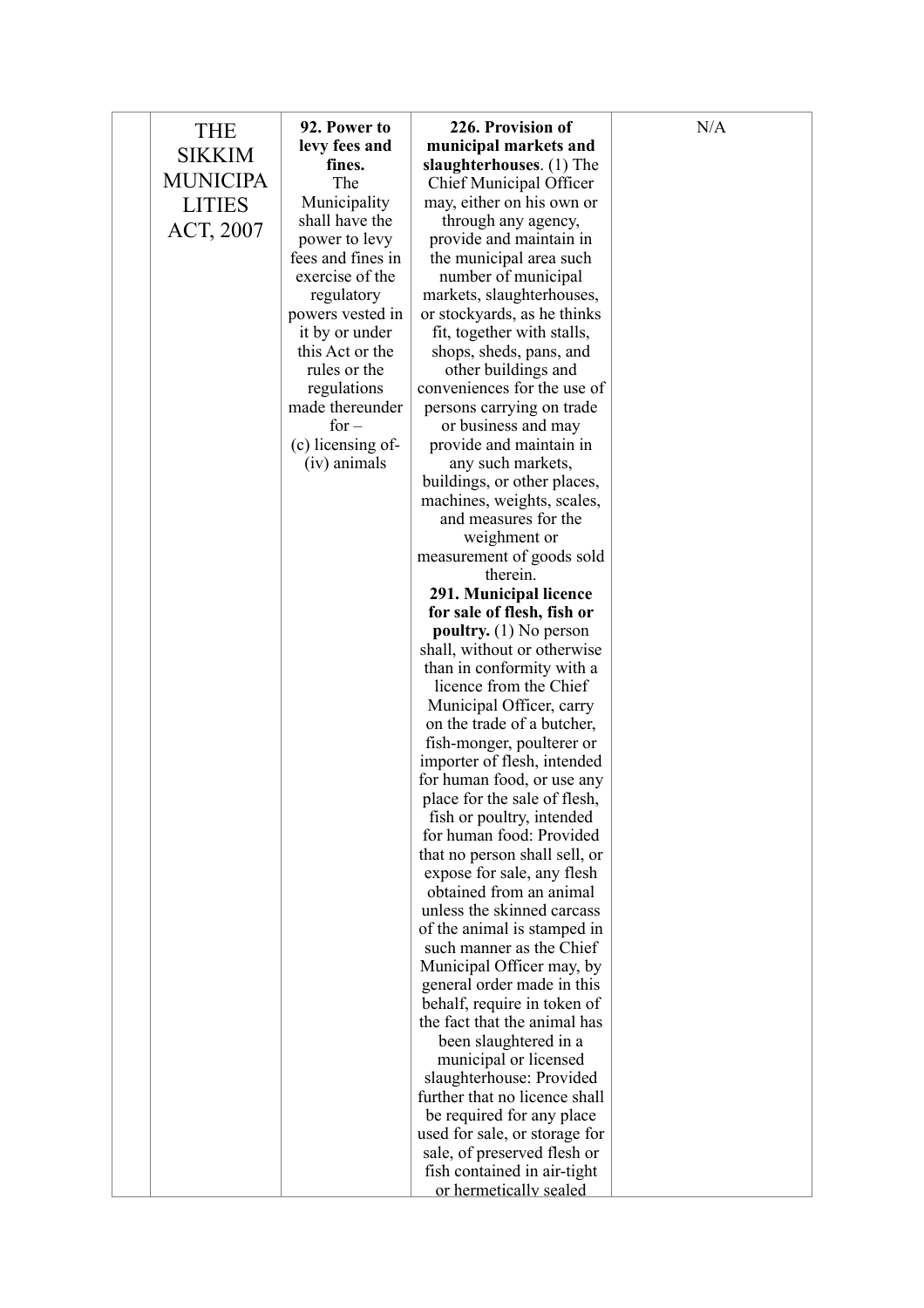| <b>THE TAMIL</b><br><b>NADU</b><br><b>DISTRICT</b><br><b>MUNICIPA</b><br><b>LITIES</b><br>ACT, 1920 | 98. General<br>provisions<br>regarding tax<br>on carriages<br>and animals .-<br>$(1)$ If the<br>Council by a<br>resolution<br>determines that a<br>tax on carriages<br>and animals<br>shall be levied,<br>the 4 [Executive]<br>Authority] shall<br>levy the said tax<br>half-yearly on<br>carriages and<br>animals kept 5<br>[or used] within<br>the Municipality<br>which are of the<br>kinds specified<br>in Schedule IV.]<br>$(2)$ The rates of<br>the tax shall be<br>determined by<br>the Council,<br>provided always<br>that they shall<br>not exceed the<br>maxima laid<br>down in<br>Schedule IV. | 254. Provision of<br><b>Municipal slaughter-</b><br><b>houses</b> $\cdot$ (1) The<br>Municipal Council shall<br>provide a sufficient<br>number of places for use as<br>municipal slaughterhouses<br>and may charge rents and<br>fees for their use [at such]<br>rates as it may think fit.]<br>$\lceil (2) \rceil$ The Council may (a)<br>place the collection of such<br>rents and fees under the<br>management of such<br>persons as may appear to it<br>proper; or (b) farm out<br>such collection for any<br>period not exceeding three<br>years at a time and on such<br>terms and conditions as it<br>may think fit.] $(3)$<br>Municipal slaughter-hoses<br>may be situated within, or<br>with the sanction of the 2<br>[State Government],<br>without the Municipality.<br>255. Licence for<br>slaughter-houses $- (1)$<br>The owner of any place 3<br>[within municipal limits or<br>at a distance within three<br>miles of such limits] which<br>is used as a slaughter-<br>house for the slaughtering<br>of animals or for the<br>skinning or cutting up of<br>any carcasses, $4$ [***] 5<br>[shall apply to the<br>Executive Authority for a<br>licence not less than thirty<br>and not more than ninety<br>days before the opening of<br>such place as a slaughter-<br>house or the<br>commencement of the year<br>for which the licence is<br>sought to be renewed, as<br>the case may be] : $6$ | 258. Regulation of milk<br>$\mathbf{trade}$ .— (1) No person<br>shall, without or otherwise<br>than in conformity with a<br>licence from the 1<br>[Executive Authority],—<br>(a) carry on within the<br>Municipality the trade or<br>business of a dealer in or<br>importer or seller or<br>hawker of milk or dairy-<br>produce; (b) use any place<br>in the Municipality for the<br>sale of milk or dairy-<br>produce: Provided that no<br>such licence shall be given<br>to any person who is<br>suffering from a dangerous<br>disease. (2) Such licence<br>may be refused or may be<br>granted on such conditions<br>as the 1 [Executive<br>Authority] may deem<br>necessary which may<br>extend to the construction,<br>ventilation, conservancy,<br>supervision and inspection<br>of the premises, whether<br>within or without<br>municipal limits, where the<br>animals from which the<br>milk-supply is derived are<br>kept. |
|-----------------------------------------------------------------------------------------------------|-----------------------------------------------------------------------------------------------------------------------------------------------------------------------------------------------------------------------------------------------------------------------------------------------------------------------------------------------------------------------------------------------------------------------------------------------------------------------------------------------------------------------------------------------------------------------------------------------------------|---------------------------------------------------------------------------------------------------------------------------------------------------------------------------------------------------------------------------------------------------------------------------------------------------------------------------------------------------------------------------------------------------------------------------------------------------------------------------------------------------------------------------------------------------------------------------------------------------------------------------------------------------------------------------------------------------------------------------------------------------------------------------------------------------------------------------------------------------------------------------------------------------------------------------------------------------------------------------------------------------------------------------------------------------------------------------------------------------------------------------------------------------------------------------------------------------------------------------------------------------------------------------------------------------------------------------------------------------------------------------------------------------------------|--------------------------------------------------------------------------------------------------------------------------------------------------------------------------------------------------------------------------------------------------------------------------------------------------------------------------------------------------------------------------------------------------------------------------------------------------------------------------------------------------------------------------------------------------------------------------------------------------------------------------------------------------------------------------------------------------------------------------------------------------------------------------------------------------------------------------------------------------------------------------------------------------------------------------------------|
|                                                                                                     |                                                                                                                                                                                                                                                                                                                                                                                                                                                                                                                                                                                                           |                                                                                                                                                                                                                                                                                                                                                                                                                                                                                                                                                                                                                                                                                                                                                                                                                                                                                                                                                                                                                                                                                                                                                                                                                                                                                                                                                                                                               |                                                                                                                                                                                                                                                                                                                                                                                                                                                                                                                                                                                                                                                                                                                                                                                                                                                                                                                                      |
|                                                                                                     |                                                                                                                                                                                                                                                                                                                                                                                                                                                                                                                                                                                                           | [Provided that this sub-<br>section shall not take effect<br>in any area outside the<br>municipal limits except<br>with the previous sanction<br>of the 2 [State]<br>Government].] $(2)$ The 7<br>[Executive Authority] may,<br>by an order and subject to<br>such restrictions and                                                                                                                                                                                                                                                                                                                                                                                                                                                                                                                                                                                                                                                                                                                                                                                                                                                                                                                                                                                                                                                                                                                           |                                                                                                                                                                                                                                                                                                                                                                                                                                                                                                                                                                                                                                                                                                                                                                                                                                                                                                                                      |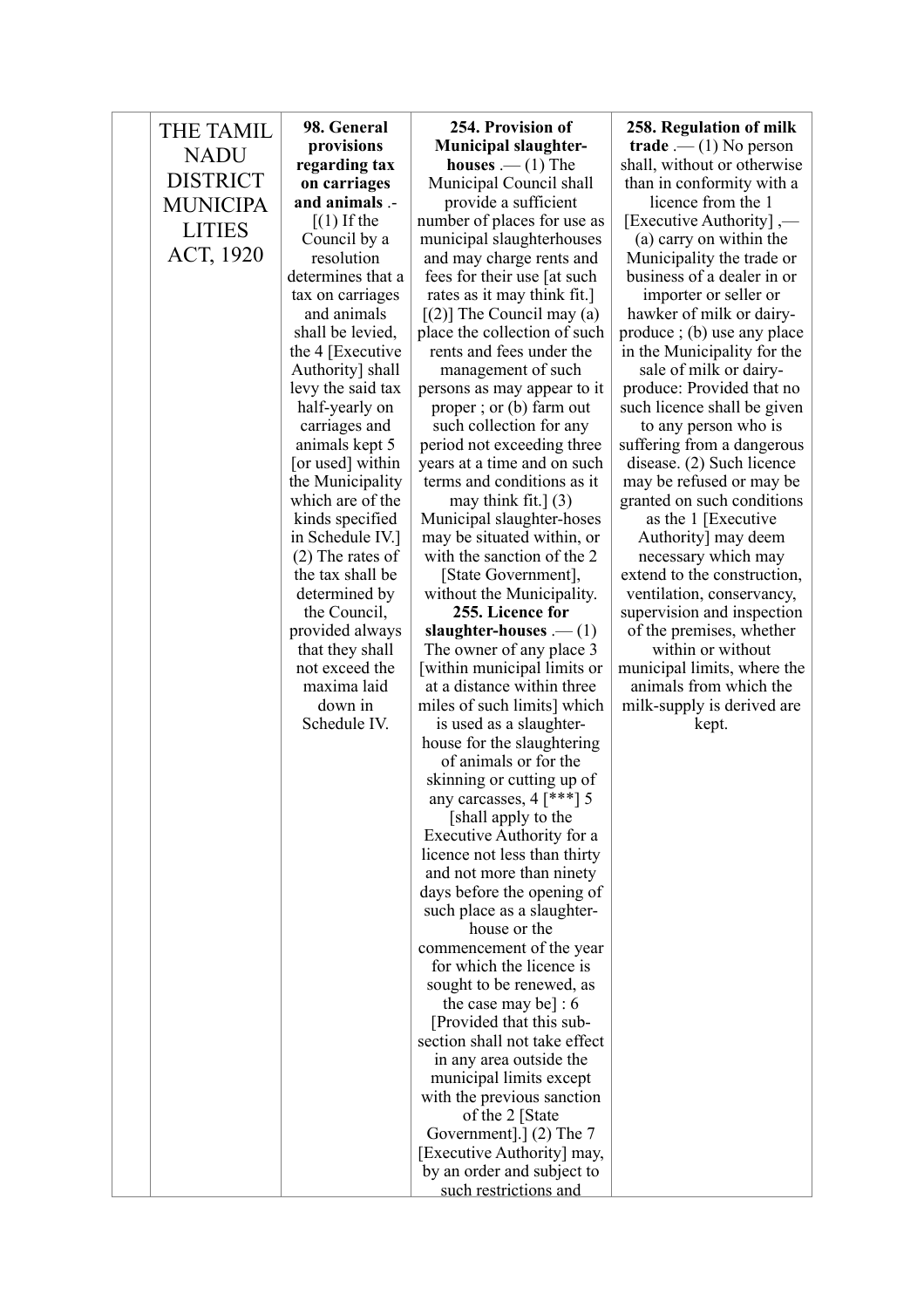| <b>THE</b>      | N/A | 271. Provision of                                        | 253. Prohibition against                              |
|-----------------|-----|----------------------------------------------------------|-------------------------------------------------------|
| TELANGA         |     | municipal slaughter-                                     | feeding certain animals                               |
|                 |     | <b>houses.</b> - $(1)$ The council                       | <b>on filth.</b> No person shall                      |
| <b>NA</b>       |     | shall provide a sufficient                               | feed any animal, which is                             |
| <b>MUNICIPA</b> |     | number of places for use as                              | kept for dairy purposes or                            |
| <b>LITIES</b>   |     | municipal slaughter-houses                               | may be used for food on                               |
|                 |     | and may charge rents and                                 | filth.                                                |
| ACT, 1965       |     | fees for their use at such                               |                                                       |
|                 |     | rates as it may think fit.                               | 275. Regulations of milk                              |
|                 |     | $(2)$ The council may,--                                 | trade. $- (1)$ No person                              |
|                 |     | (a) place the collection of                              | shall, without, or otherwise                          |
|                 |     | such rents and fees under                                | than in conformity with a                             |
|                 |     | the management of such                                   | licence from the municipal                            |
|                 |     | persons as may be appear                                 | health officer,--                                     |
|                 |     | to it proper; or                                         | (a) carry on within the                               |
|                 |     | (b) farm out such                                        | municipality the trade or                             |
|                 |     | collection for any period                                | business of a dealer in, or                           |
|                 |     | not exceeding three years<br>at a time and on such terms | importer or seller or<br>hawker of, milk, or dairy-   |
|                 |     | and conditions as it may                                 | produce;                                              |
|                 |     | think fit.                                               | (b) use any place in the                              |
|                 |     | (3) Municipal slaughter-                                 | municipality for carrying                             |
|                 |     | houses may be situated                                   | on the trade or business or                           |
|                 |     | within or, with the sanction                             | selling of milk or dairy-                             |
|                 |     | of the Government, outside                               | produce:                                              |
|                 |     | the municipality.                                        | Provided that no such                                 |
|                 |     | 272. Licence for                                         | licence shall be given to                             |
|                 |     | slaughter-houses.- (1) The                               | any person who is                                     |
|                 |     | owner of any place within                                | suffering from an                                     |
|                 |     | municipal limits or at a                                 | infectious disease.                                   |
|                 |     | distance within three                                    | (2) Such licence may be                               |
|                 |     | kilometres of such limits                                | refused or may be granted                             |
|                 |     | which is used as a                                       | on such conditions as the                             |
|                 |     | slaughter-house for the                                  | municipal health officer                              |
|                 |     | slaughtering of animals or                               | may deem necessary which                              |
|                 |     | for the skinning or cutting                              | may extend to the                                     |
|                 |     | up of any carcasses, shall                               | construction, ventilation,                            |
|                 |     | apply to the municipal                                   | conservancy, supervision                              |
|                 |     | health officer for a licence                             | and inspection of the                                 |
|                 |     | not less than thirty days                                | premises, whether within                              |
|                 |     | and not more than ninety<br>days before the opening of   | or outside municipal limits<br>where the animals from |
|                 |     | such place as a slaughter-                               | which the milk supply is                              |
|                 |     | house, or the                                            | derived are kept.                                     |
|                 |     | commencement of the year                                 |                                                       |
|                 |     | for which the licence is                                 |                                                       |
|                 |     | sought to be renewed as                                  |                                                       |
|                 |     | the case may be:                                         |                                                       |
|                 |     | Provided that this sub-                                  |                                                       |
|                 |     | section shall not take effect                            |                                                       |
|                 |     | in any area outside the                                  |                                                       |
|                 |     | municipal limits except                                  |                                                       |
|                 |     | with the previous sanction                               |                                                       |
|                 |     | of the Government.                                       |                                                       |
|                 |     | (2) The municipal health                                 |                                                       |
|                 |     | officer may, by an order                                 |                                                       |
|                 |     | and subject to such                                      |                                                       |
|                 |     | restrictions and regulations                             |                                                       |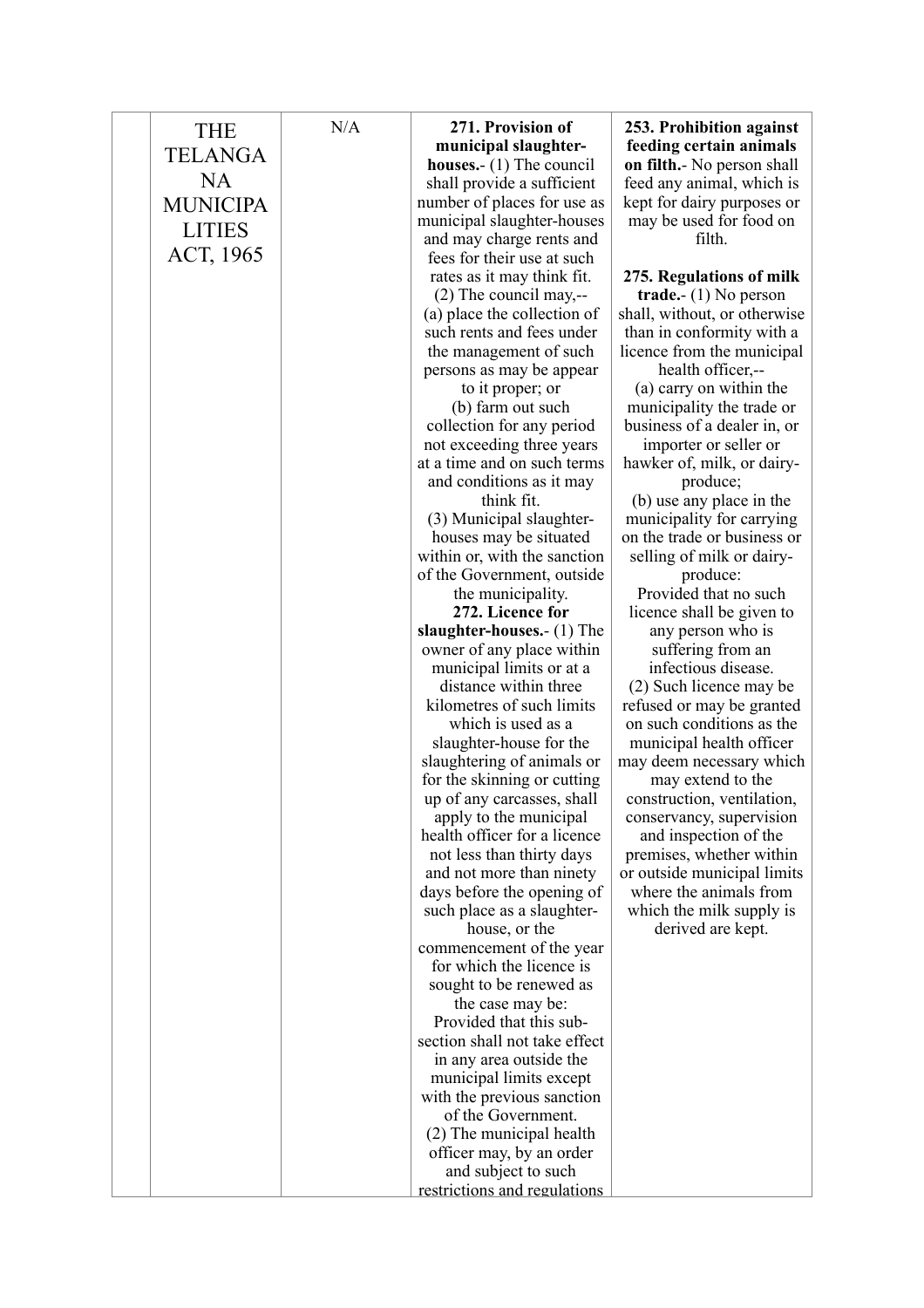|  | <b>THE</b><br><b>TRIPURA</b><br><b>MUNICIPA</b><br>LACT, 1994 | N/A | 181. Municipal markets,<br>slaughter houses (1) The<br>Municipality may provide<br>and maintain municipal<br>markets, slaughter houses<br>or stockyards in such<br>number as it may think fit<br>together with stalls, shops,<br>sheds, and other buildings<br>and conveniences for the<br>use of persons carrying on<br>trade or business in, or<br>frequenting such markets<br>or slaughter houses.<br>188. Municipal license<br>for sale $(1)$ No person<br>shall, without or otherwise<br>than in conformity with a<br>licence from the<br>Municipality carry on the<br>trade of butcher, fish<br>monger poulterer or<br>importer of flesh intended<br>for human food, or use any<br>place for the sale if flesh,<br>fish or poultry intended for<br>human food | N/A |
|--|---------------------------------------------------------------|-----|---------------------------------------------------------------------------------------------------------------------------------------------------------------------------------------------------------------------------------------------------------------------------------------------------------------------------------------------------------------------------------------------------------------------------------------------------------------------------------------------------------------------------------------------------------------------------------------------------------------------------------------------------------------------------------------------------------------------------------------------------------------------|-----|
|--|---------------------------------------------------------------|-----|---------------------------------------------------------------------------------------------------------------------------------------------------------------------------------------------------------------------------------------------------------------------------------------------------------------------------------------------------------------------------------------------------------------------------------------------------------------------------------------------------------------------------------------------------------------------------------------------------------------------------------------------------------------------------------------------------------------------------------------------------------------------|-----|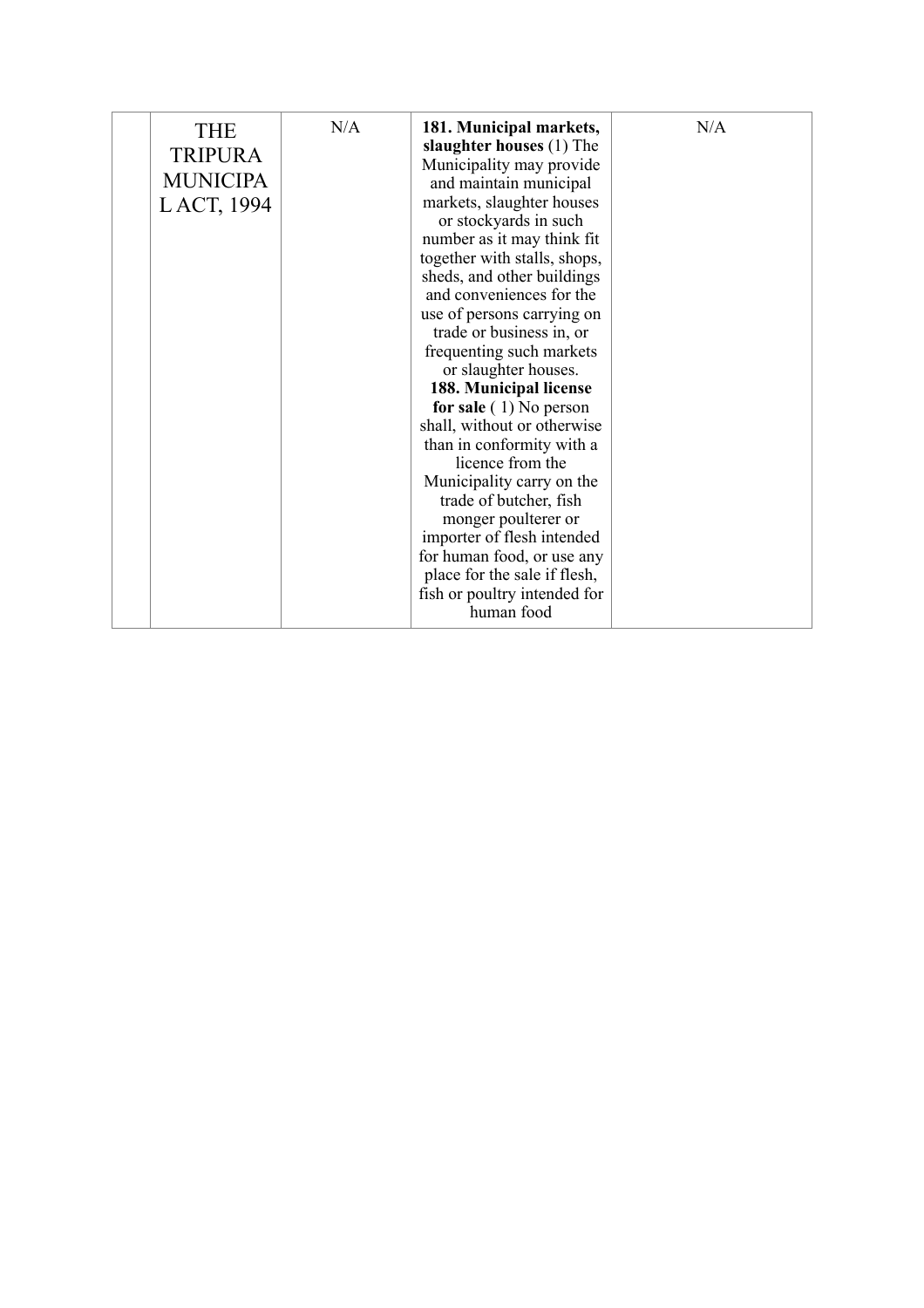| THE             | 182. Taxes on                       | 422. Municipal                                          | 440. Licence required for                                |
|-----------------|-------------------------------------|---------------------------------------------------------|----------------------------------------------------------|
| <b>UTTAR</b>    | vehicles, boats                     | <b>Commissioner's powers</b>                            | dealing in dairy produce.                                |
| <b>PRADESH</b>  | and animals. -                      | in respect of Corporation                               | - No person shall without,                               |
|                 | $(1)$ A tax under                   | markets and slaughter-                                  | or otherwise than in                                     |
| <b>MUNICIPA</b> | clause (b) or<br>clause (c) of      | houses, etc. - Subject to<br>the provisions of this Act | conformity with the terms<br>of a licence granted by the |
| L               | sub-section $(1)$                   | and the rule and bye-laws                               | Municipal Commissioner                                   |
| <b>CORPORAT</b> | of Section 172                      | framed thereunder the                                   | in this behalf - (a) carryon                             |
| ION ACT,        | shall be levied at                  | Municipal Commissioner                                  | within the City the trade or                             |
| 1959            | rates not                           | shall have the power $-$ (a)                            | business of a dairyman; (b)                              |
|                 | exceeding those                     | upon being authorized by                                | use any place in the City as                             |
|                 | prescribed by                       | the Corporation in that                                 | a dairy or for the sale of                               |
|                 | rule by the State                   | behalf, to construct                                    | any dairy produce.                                       |
|                 | Government in                       | purchase, take on lease or                              | 447. Improper feeding of                                 |
|                 | this behalf from<br>time to time on | otherwise acquire any                                   | animals kept for dairy                                   |
|                 | vehicles and                        | building or land for the<br>purpose of establishing a   | purposes or used for<br>food. - No person shall          |
|                 | boats or on                         | Corporation market or a                                 | feed or allow to be fed                                  |
|                 | animals, as the                     | Corporation                                             | animal which is kept for                                 |
|                 | case may be. $(2)$                  | slaughterhouse or                                       | dairy purposes, or may be                                |
|                 | The Corporation                     | stockyard within, and with                              | used for food, on filthy or                              |
|                 | shall from year                     | the prior sanction of the                               | deleterious substances.                                  |
|                 | to year, in                         | State Government, without                               |                                                          |
|                 | accordance with                     | the limits of the                                       |                                                          |
|                 | Section 148,                        | Corporation and of                                      |                                                          |
|                 | determine the<br>rates at which     | extending or improving<br>any existing Corporation      |                                                          |
|                 | the tax referred                    | market or slaughterhouse;                               |                                                          |
|                 | to in sub-section                   | (b) from time to time, to                               |                                                          |
|                 | $(1)$ shall be                      | build and maintain such                                 |                                                          |
|                 | levied. $(3)$ A                     | Corporation markets,                                    |                                                          |
|                 | vehicle, boat or                    | slaughter-houses and                                    |                                                          |
|                 | animal kept                         | stockyards and such stalls,                             |                                                          |
|                 | outside the                         | shops, sheds, pens and                                  |                                                          |
|                 | limits of the City<br>but regularly | other buildings or<br>conveniences as may be            |                                                          |
|                 | used within such                    | deemed necessary for the                                |                                                          |
|                 | limits shall be                     | use of the persons carrying                             |                                                          |
|                 | deemed to be                        | on trade or business in, or                             |                                                          |
|                 | kept for use in                     | frequenting, such                                       |                                                          |
|                 | the City.                           | Corporation markets,                                    |                                                          |
|                 |                                     | slaughter-houses or                                     |                                                          |
|                 |                                     | stockyards; (c) to provide                              |                                                          |
|                 |                                     | for maintaining in any<br>such Corporation markets      |                                                          |
|                 |                                     | such buildings, places,                                 |                                                          |
|                 |                                     | machines, weights, scales                               |                                                          |
|                 |                                     | and measures for weighing                               |                                                          |
|                 |                                     | and measuring goods, sold                               |                                                          |
|                 |                                     | therein as he shall think fit;                          |                                                          |
|                 |                                     | (d) upon being authorized                               |                                                          |
|                 |                                     | by the Corporation in that                              |                                                          |
|                 |                                     | behalf, to close any                                    |                                                          |
|                 |                                     | Corporation market or<br>laughter-house or              |                                                          |
|                 |                                     | stockyard or any portion                                |                                                          |
|                 |                                     | thereof and to dispose of as                            |                                                          |
|                 |                                     | the property of the                                     |                                                          |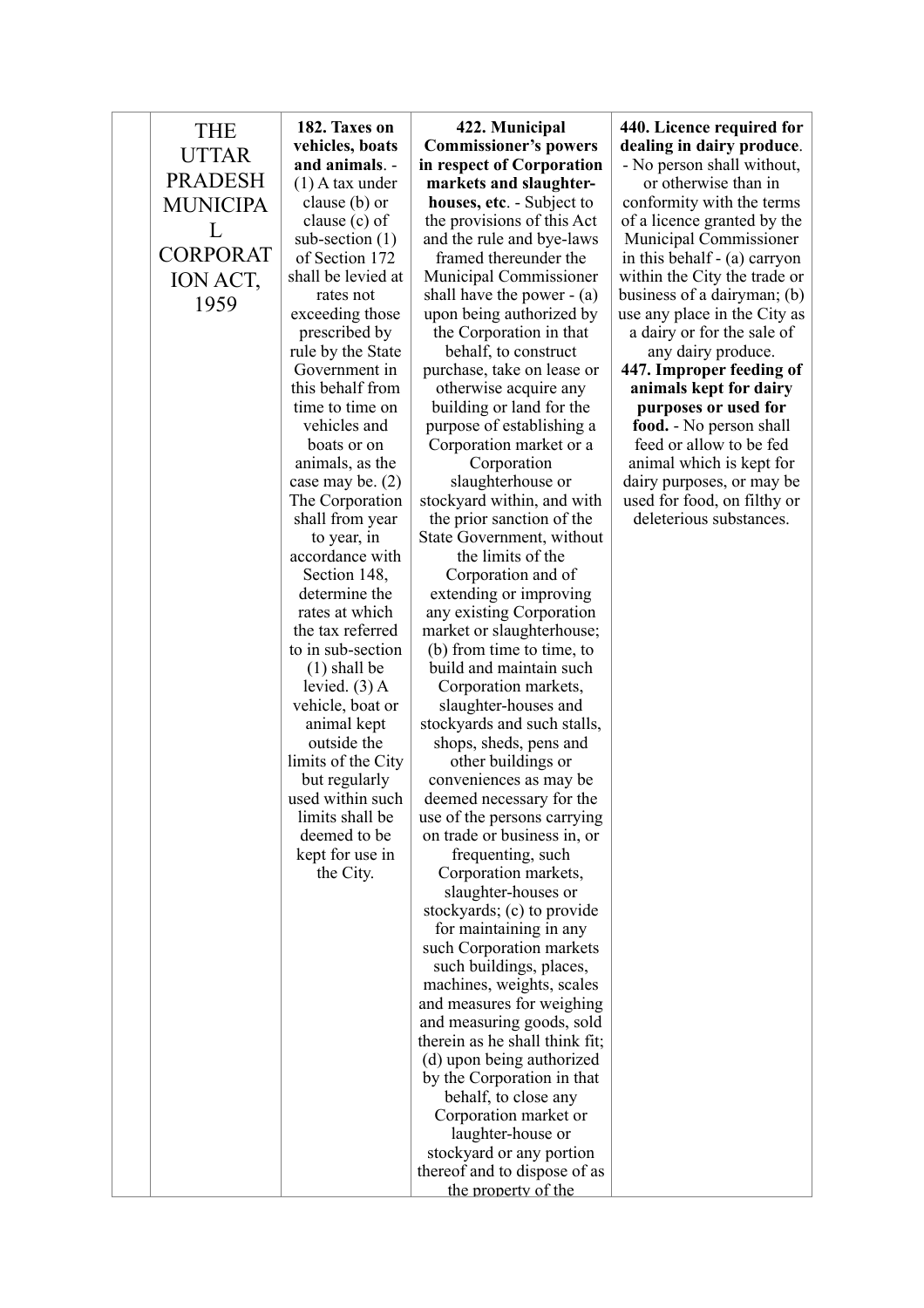| <b>THE</b>      | 182. Taxes on                         | 422. Municipal                                          | 440. Licence required for                                |
|-----------------|---------------------------------------|---------------------------------------------------------|----------------------------------------------------------|
| <b>UTTARAK</b>  | vehicles, boats                       | <b>Commissioner's powers</b>                            | dealing in dairy produce.                                |
| <b>HAND</b>     | and animals. -<br>$(1)$ A tax under   | in respect of Corporation<br>markets and slaughter-     | - No person shall without,<br>or otherwise than in       |
|                 | clause (b) or                         | houses, etc. - Subject to                               | conformity with the terms                                |
| (UTTAR          | clause $(c)$ of                       | the provisions of this Act                              | of a licence granted by the                              |
| <b>PRADESH</b>  | sub-section $(1)$                     | and the rule and bye-laws                               | Municipal Commissioner                                   |
| <b>MUNICIPA</b> | of Section 172                        | framed thereunder the                                   | in this behalf - (a) carryon                             |
| L               | shall be levied at                    | Municipal Commissioner                                  | within the City the trade or                             |
| <b>CORPORAT</b> | rates not                             | shall have the power $-$ (a)                            | business of a dairyman; (b)                              |
| ION ACT,        | exceeding those                       | upon being authorized by                                | use any place in the City as                             |
|                 | prescribed by<br>rule by the State    | the Corporation in that<br>behalf, to construct         | a dairy or for the sale of<br>any dairy produce.         |
| 1959)           | Government in                         | purchase, take on lease or                              | 447. Improper feeding of                                 |
| (AMENDM         | this behalf from                      | otherwise acquire any                                   | animals kept for dairy                                   |
| ENT) ACT,       | time to time on                       | building or land for the                                | purposes or used for                                     |
| 2017            | vehicles and                          | purpose of establishing a                               | food. - No person shall                                  |
|                 | boats or on                           | Corporation market or a                                 | feed or allow to be fed                                  |
|                 | animals, as the                       | Corporation<br>slaughterhouse or                        | animal which is kept for                                 |
|                 | case may be. $(2)$<br>The Corporation | stockyard within, and with                              | dairy purposes, or may be<br>used for food, on filthy or |
|                 | shall from year                       | the prior sanction of the                               | deleterious substances.                                  |
|                 | to year, in                           | State Government, without                               |                                                          |
|                 | accordance with                       | the limits of the                                       |                                                          |
|                 | Section 148,                          | Corporation and of                                      |                                                          |
|                 | determine the                         | extending or improving                                  |                                                          |
|                 | rates at which<br>the tax referred    | any existing Corporation                                |                                                          |
|                 | to in sub-section                     | market or slaughterhouse;<br>(b) from time to time, to  |                                                          |
|                 | $(1)$ shall be                        | build and maintain such                                 |                                                          |
|                 | levied. $(3)$ A                       | Corporation markets,                                    |                                                          |
|                 | vehicle, boat or                      | slaughter-houses and                                    |                                                          |
|                 | animal kept                           | stockyards and such stalls,                             |                                                          |
|                 | outside the                           | shops, sheds, pens and                                  |                                                          |
|                 | limits of the City<br>but regularly   | other buildings or<br>conveniences as may be            |                                                          |
|                 | used within such                      | deemed necessary for the                                |                                                          |
|                 | limits shall be                       | use of the persons carrying                             |                                                          |
|                 | deemed to be                          | on trade or business in, or                             |                                                          |
|                 | kept for use in                       | frequenting, such                                       |                                                          |
|                 | the City.                             | Corporation markets,                                    |                                                          |
|                 |                                       | slaughter-houses or                                     |                                                          |
|                 |                                       | stockyards; (c) to provide<br>for maintaining in any    |                                                          |
|                 |                                       | such Corporation markets                                |                                                          |
|                 |                                       | such buildings, places,                                 |                                                          |
|                 |                                       | machines, weights, scales                               |                                                          |
|                 |                                       | and measures for weighing                               |                                                          |
|                 |                                       | and measuring goods, sold                               |                                                          |
|                 |                                       | therein as he shall think fit;                          |                                                          |
|                 |                                       | (d) upon being authorized<br>by the Corporation in that |                                                          |
|                 |                                       | behalf, to close any                                    |                                                          |
|                 |                                       | Corporation market or                                   |                                                          |
|                 |                                       | laughter-house or                                       |                                                          |
|                 |                                       | stockyard or any portion                                |                                                          |
|                 |                                       | thereof and to dispose of as                            |                                                          |
|                 |                                       | the property of the                                     |                                                          |